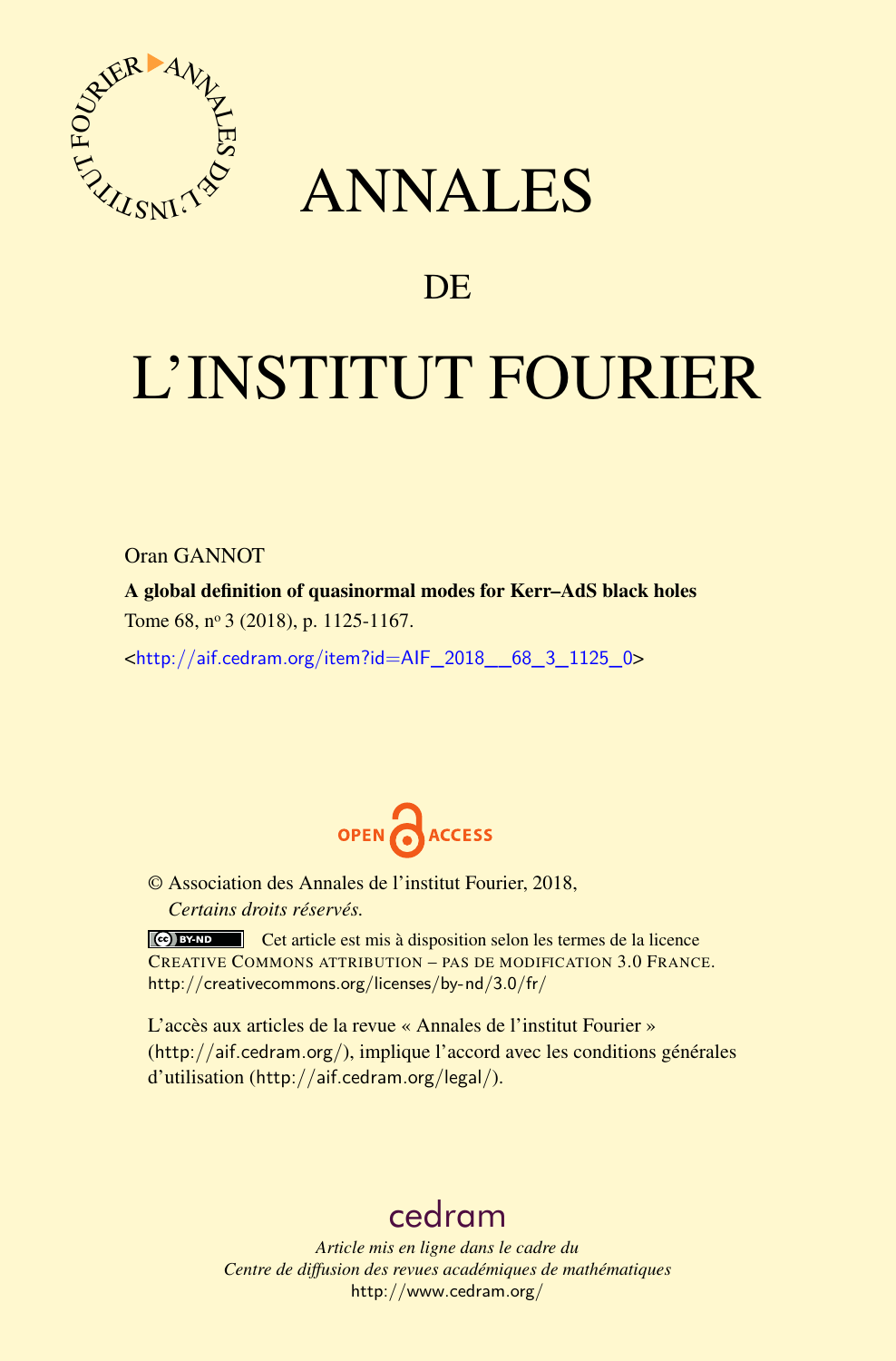#### A GLOBAL DEFINITION OF QUASINORMAL MODES FOR KERR–ADS BLACK HOLES

#### **by Oran GANNOT (\*)**

ABSTRACT. — The quasinormal frequencies of massive scalar fields on Kerr– AdS black holes are identified with poles of a certain meromorphic family of operators, once boundary conditions are specified at the conformal boundary. Consequently, the quasinormal frequencies form a discrete subset of the complex plane and the corresponding poles are of finite rank. This result holds for a broad class of elliptic boundary conditions, with no restrictions on the rotation speed of the black hole.

Résumé. — Les fréquences quasinormales des champs scalaires massifs sur les trous noirs Kerr–AdS sont identifiées avec les pôles d'une certaine famille d'opérateurs méromorphes, une fois que les conditions limites sont spécifiées à la limite conforme. Par conséquent, les fréquences quasinormales forment un sous-ensemble discret du plan complexe et les pôles correspondants sont de rang fini. Ce résultat réside dans une large classe de conditions aux limites elliptiques, sans aucune restriction sur la vitesse de rotation du trou noir.

#### **1. Introduction**

The study of quasinormal modes (QNMs) has proven useful in understanding long-time behavior of linearized perturbations throughout general relativity. These modes are solutions of the linear wave equation with harmonic time-dependence, subject to outgoing boundary conditions at event horizons. Associated to each QNM is a complex quasinormal frequency (QNF) which determines the time evolution of a QNM: the real part describes the mode of oscillation, while the imaginary part corresponds to exponential decay or growth in time.

Keywords: Kerr–AdS black holes, quasinormal modes, scattering theory.

<sup>2010</sup> Mathematics Subject Classification: 35P25, 58J50, 37Q75, 35B34, 35L05.

<sup>(\*)</sup> I would like to thank Maciej Zworski for his encouragement and numerous helpful conversations. I am also grateful to Semyon Dyatlov and Peter Hintz for discussions on the microlocal analysis of black hole spacetimes. Finally, I would like to thank András Vasy for clarifying the applicability of his results in [\[49\]](#page-42-0) to Kerr–AdS metrics, and the anonymous referee for some useful comments.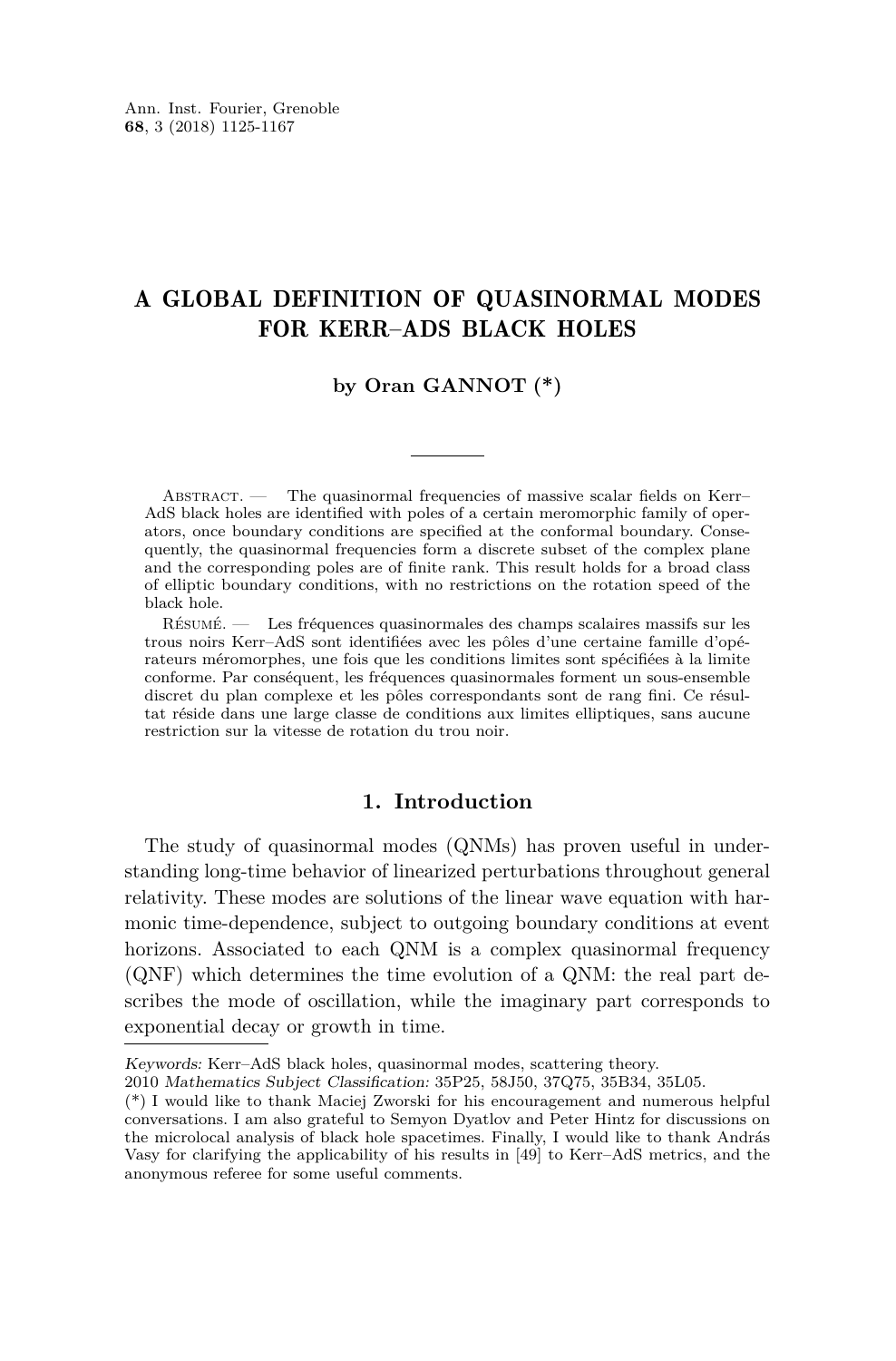The QNF spectrum depends on black hole parameters (such as cosmological constant, rotation speed, and mass), but not the precise nature of the perturbation. The distribution of QNFs in the complex plane is expected to dictate the return to equilibrium for linearized perturbations. This follows established tradition in scattering theory, where QNFs typically go by the name of scattering poles or resonances.

In particular, there has been a great deal of interest in the QNMs of asymptotically anti-de Sitter (AdS) black holes, motivated both by developments in the AdS/CFT program and by closely related questions in classical gravitation [\[29,](#page-41-0) [41,](#page-42-1) [52\]](#page-42-2). Understanding perturbations of such black holes is a common thread in both the physics and mathematics literature.

According to the proposed holographic correspondence, a black hole in an AdS background is dual to a thermal state on the conformal boundary. Behavior of perturbations in the bulk therefore yields predictions on thermalization timescales for the dual gauge theory which are difficult to calculate within the strongly coupled field theory. It is also important to note that QNMs have a distinguished interpretation in the AdS/CFT correspondence [\[13,](#page-41-1) [39\]](#page-42-3).

Additionally, a major unsolved problem in mathematical general relativity is the nonlinear instability of global anti-de Sitter space, in the sense that a generic perturbation of such a metric will grow and form a black hole  $[4, 6, 7, 8, 12, 15, 16, 18]$  $[4, 6, 7, 8, 12, 15, 16, 18]$  $[4, 6, 7, 8, 12, 15, 16, 18]$  $[4, 6, 7, 8, 12, 15, 16, 18]$  $[4, 6, 7, 8, 12, 15, 16, 18]$  $[4, 6, 7, 8, 12, 15, 16, 18]$  $[4, 6, 7, 8, 12, 15, 16, 18]$  $[4, 6, 7, 8, 12, 15, 16, 18]$  $[4, 6, 7, 8, 12, 15, 16, 18]$  $[4, 6, 7, 8, 12, 15, 16, 18]$  $[4, 6, 7, 8, 12, 15, 16, 18]$  $[4, 6, 7, 8, 12, 15, 16, 18]$  $[4, 6, 7, 8, 12, 15, 16, 18]$  $[4, 6, 7, 8, 12, 15, 16, 18]$  $[4, 6, 7, 8, 12, 15, 16, 18]$ . If AdS is indeed unstable, a natural question is whether the endpoint of instability is a Kerr–AdS black hole. Both of these subjects have motivated substantial interest in the nonlinear instability (or stability) of Kerr–AdS [\[13,](#page-41-1) [17,](#page-41-7) [18,](#page-41-6) [32,](#page-42-4) [33,](#page-42-5) [34,](#page-42-6) [35,](#page-42-7) [36\]](#page-42-8). In particular, Holzegel–Smulevici established logarithmic decay of massive scalar fields on Kerr–AdS backgrounds [\[33\]](#page-42-5) (with Dirichlet conditions imposed at the conformal boundary), and then demonstrated the optimality of this decay rate [\[35\]](#page-42-7) (see also [\[25\]](#page-41-8) for the Schwarzschild–AdS case). This slow decay rate led to the conjecture that Kerr–AdS itself is nonlineary unstable.

This paper continues the study of scalar perturbations of Kerr–AdS black holes. The relevant linear equation to be solved is the Klein–Gordon equation

<span id="page-2-0"></span>(1.1) 
$$
\Box_g \phi + \frac{m^2}{l^2} \phi = 0,
$$

where *l* is related to the negative cosmological constant by  $l^2 = 3/|\Lambda|$ . The purpose of this paper is to provide a robust definition of QNFs for Kerr– AdS metrics which does not depend on any extra symmetries (separation of variables), and then show that the QNF spectrum forms a discrete subset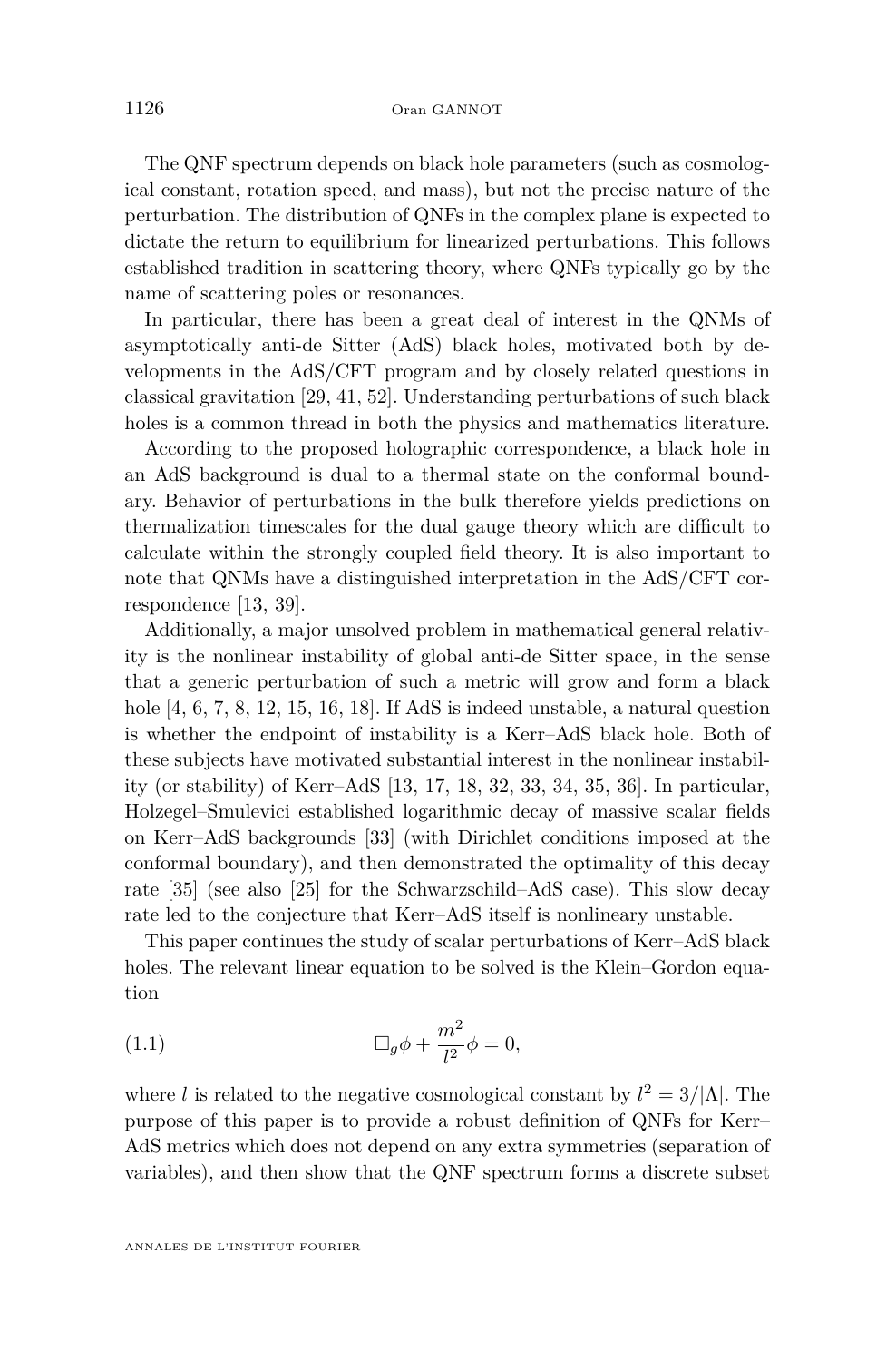of the complex plane. This means studying solutions to  $(1.1)$  of the form  $\phi = e^{-i\lambda t^*}u$ , where  $\lambda \in \mathbb{C}$  and *u* is a stationary function, identified with its values on the time slice  $\{t^* = 0\}$ ; here  $t^*$  is a time coordinate which is regular across the event horizon. A critical observation is that the outgoing condition is equivalent to a certain smoothness requirement for *u* at the event horizon.

Since the conformal boundary of an asymptotically AdS spacetime is timelike, there is no reason for the set of QNFs to be discrete unless  $(1.1)$ is augmented by boundary conditions at the conformal boundary. Choosing appropriate boundary conditions is a subtle point depending on *m*<sup>2</sup> . When  $m^2 \ge -5/4$  it suffices to rule out solutions which are not square integrable. On the other hand, when  $-9/4 < m^2 < -5/4$  the problem is underdetermined and boundary conditions must be imposed.

This paper uses recent advances in the microlocal study of wave equations on black hole backgrounds due to Vasy [\[49\]](#page-42-0) to study global Fredholm properties of the time-independent problem. Upon verifying some dynamical assumptions on the null-geodesic flow of Kerr–AdS metrics, the approach of [\[49\]](#page-42-0) provides certain estimates for the stationary operator corresponding to [\(1.1\)](#page-2-0), at least away from the conformal boundary. Compared to recent work of Warnick [\[51\]](#page-42-9) on QNFs of AdS black holes, there is no restriction on the rotation speed of the black hole. See Section [1.2](#page-7-0) below for more on the differences between [\[51\]](#page-42-9) and this paper.

In Sections [3](#page-13-0) and [6.2,](#page-29-0) a theory of boundary value problems for some singular elliptic operators, developed in [\[26\]](#page-41-9), is reviewed. This theory applies in the Kerr–AdS setting. When the boundary conditions satisfy a type of Lopatinskii´ condition for  $-9/4 < m^2 < -5/4$ , the results of [\[26\]](#page-41-9) provide elliptic estimates near the boundary. See Section [6.2](#page-29-0) for more details. These boundary conditions account for the majority of those considered in the physics literature [\[1,](#page-40-3) [5,](#page-40-4) [10,](#page-41-10) [11,](#page-41-11) [19,](#page-41-12) [40,](#page-42-10) [53\]](#page-43-0). This substantially generalizes the self-adjoint Dirichlet or Robin boundary conditions considered in [\[51\]](#page-42-9). In particular, certain time-periodic boundary conditions are admissible.

Combining estimates near the boundary with those in the interior suffices to prove the Fredholm property for the stationary operator. The inverse of this operator forms a meromorphic family, and QNFs are then defined as poles of that family. Having shown that QNFs are well defined spectral objects, a natural question is how they are distributed in the complex plane. The companion paper [\[27\]](#page-41-13) establishes the existence of QNFs converging exponentially to the real axis, generalizing the results of [\[25\]](#page-41-8).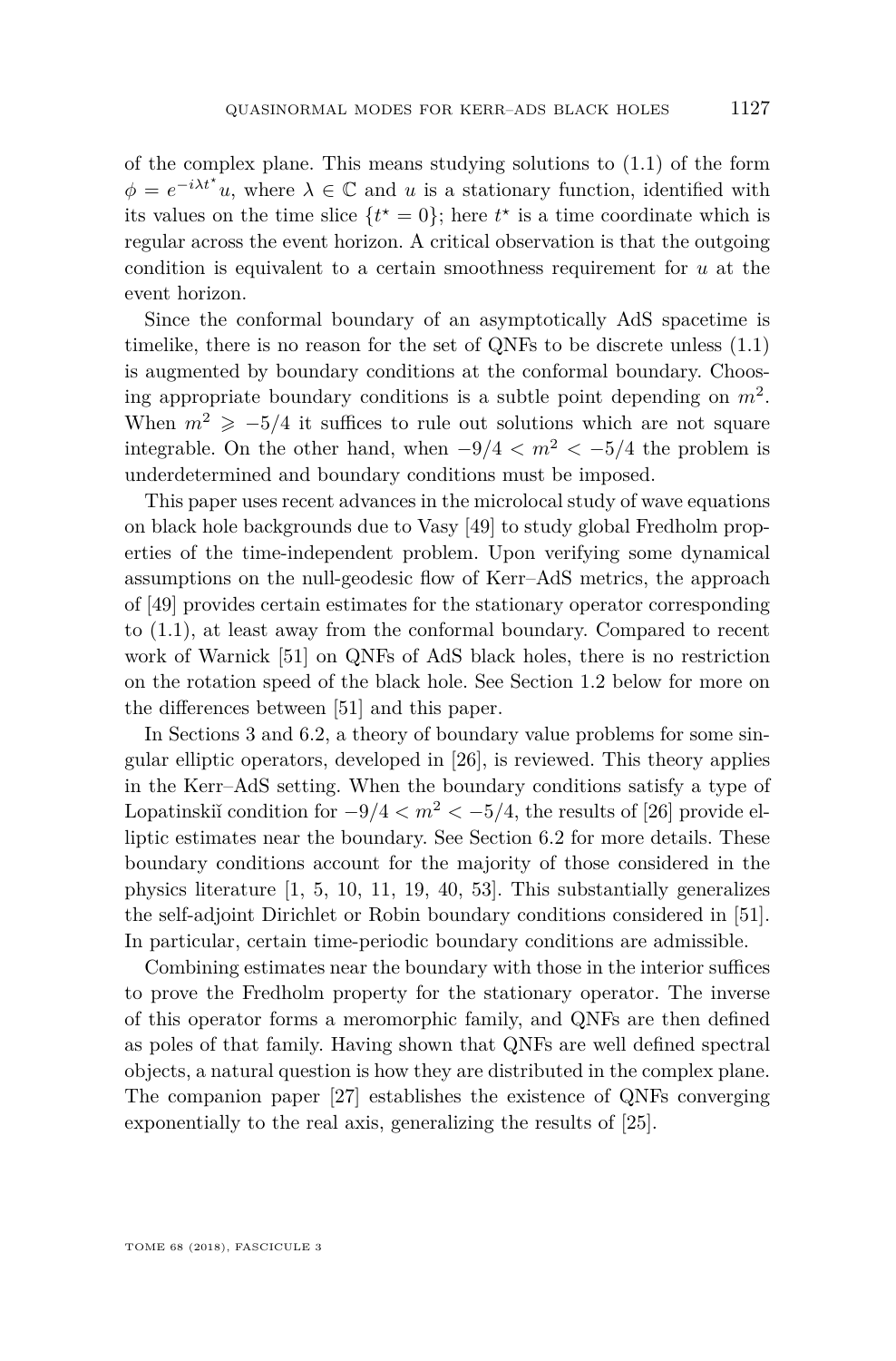A simplified discussion of Vasy's method in the slightly less involved asymptotically hyperbolic setting can found in [\[23\]](#page-41-14), although the approach to proving meromorphy there differs from that of this paper.

#### **1.1. Main results**

<span id="page-4-0"></span>For notation, the reader is referred to Section [4.](#page-16-0) Let  $\mathcal{M}_0$  denote the exterior of a Kerr–AdS spacetime with metric *g* determined by parameters  $(l, a, M)$ . After modifying the original Boyer–Lindquist time slicing, there always exists an extension of *g* across the event horizon  $\mathcal{H}^+ = \{r = r_+\}\)$ a larger spacetime  $\mathcal{M}_{\delta}$ , such that the time slice  $X_{\delta} = \{t^* = 0\}$  is spacelike. In the extended picture *g* is smooth up to  $\mathcal{H}_{\delta} = \{r = r_{+} - \delta\}$  for any sufficiently small  $\delta \geqslant 0$ .

The stationary Klein–Gordon operator  $P(\lambda)$  is defined on  $X_{\delta}$  by replacing  $D_t$ <sup>*★*</sup> with a spectral parameter  $-\lambda \in \mathbb{C}$  in the operator  $r^2(\Box_g + m^2/l^2)$ . Solutions of  $P(\lambda)u = 0$  correspond to solutions  $\phi = e^{-i\lambda t^*}u$  of [\(1.1\)](#page-2-0). Even if one is only interested in  $P(\lambda)$  acting on  $X_0$ , it is technically important to consider its extension to  $X_{\delta}$ .

The prefactor  $r^2$  in the definition of  $P(\lambda)$  appears naturally when formulating energy identities for  $(1.1)$  (see [\[50,](#page-42-11) Lemma 4.1.1], [\[36,](#page-42-8) Section 4], [\[51,](#page-42-9) Sections 2, 3]), and does not affect solutions to the homogeneous Klein– Gordon equation; it could be replaced by any strictly positive function growing like  $r^2$  at infinity. Finite energy solutions  $e^{-i\lambda t^*}u$  (as measured by the energy-momentum tensor) satisfy

(1.2) 
$$
\int_{X_{\delta}} |u|^2 r^{-1} \, \mathrm{d}S_t < \infty,
$$

where  $dS_t$  is the induced measure on  $X_{\delta}$ . The space  $\mathcal{L}^2(X_{\delta})$  of square integrable functions is defined with respect to the rescaled measure  $r^{-1}$  d $S_t$ . Alternatively, the notation  $\mathcal{H}^0(X_\delta) = \mathcal{L}^2(X_\delta)$  will be used at times.

The mass *m* is required to satisfy the Breitenlohner–Freedman bound

<span id="page-4-1"></span>
$$
m^2 > -9/4.
$$

This restriction has a variety of consequences for the study of massive waves on asymptotically AdS spaces; in this paper, the bound must be satisfied in order to apply the results of [\[26\]](#page-41-9) on certain singular elliptic boundary value problems. An important related quantity is the effective mass  $\nu > 0$ defined by  $\nu^2 = m^2 + 9/4$ .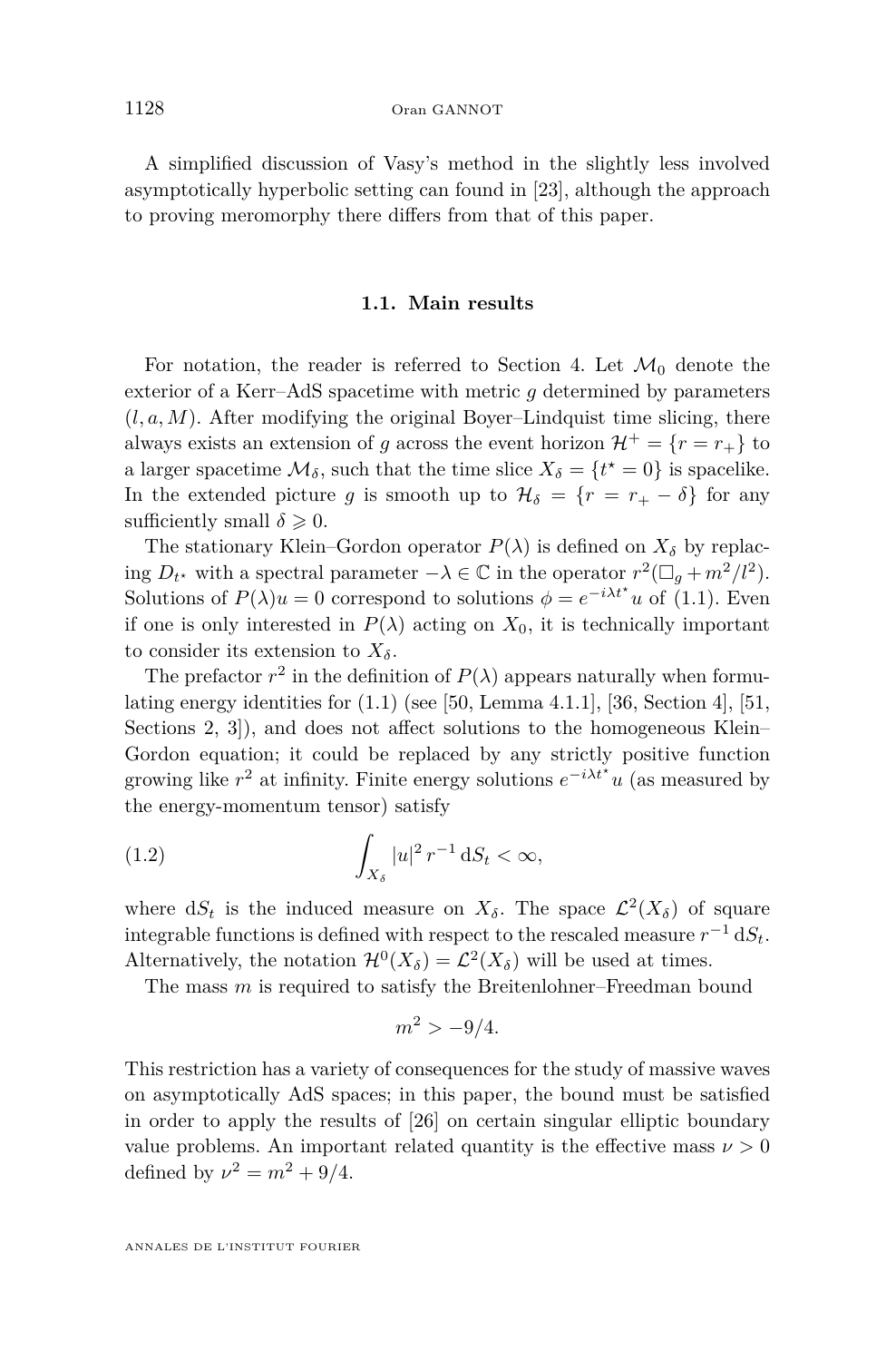In order to define the (stationary) energy space, observe that the conformal multiple  $r^{-2}g$  extends smoothly up to  $\mathcal{I} = \{r^{-1} = 0\}$ . Then  $\mathcal{M}_{\delta}$  can be viewed as the interior of a manifold  $\overline{\mathcal{M}}_{\delta}$  with two boundary components,

$$
\partial \mathcal{M}_{\delta} = \mathcal{I} \cup \mathcal{H}_{\delta}.
$$

The set  $\{t^* = 0\}$  within  $\overline{\mathcal{M}}_{\delta}$  defines a compact spacelike (with respect to  $r^{-2}g$ ) hypersurface  $\overline{X}_{\delta}$  with interior  $X_{\delta}$  and boundary  $\partial X_{\delta} = H_{\delta} \cup Y$ , where

$$
H_{\delta} = \mathcal{H}_{\delta} \cap \overline{X}, \quad Y = \mathcal{I} \cap \overline{X}.
$$

Given  $\nu > 0$ , let  $\mathcal{H}^1(X_\delta)$  denote the space of all  $u \in \mathcal{H}^0(X_\delta)$  such that the conjugated derivative  $r^{\nu-3/2}d(r^{3/2-\nu}u)$  lies in  $\mathcal{H}^0(X_\delta)$ , where the magnitude of a covector is measured by a smooth inner product on  $T^*\overline{X}_{\delta}$  (by compactness of  $\overline{X}_{\delta}$  this does not depend on choices).

With a view towards energy estimates, the twisted Sobolev space  $\mathcal{H}^1(X_\delta)$ was introduced in [\[50\]](#page-42-11) to define a finite energy for "Neumann" boundary conditions (in the sense of [\[50,](#page-42-11) Section 1]), extending work of Breitenlohner– Freedman [\[10,](#page-41-10) [11\]](#page-41-11). See also [\[50,](#page-42-11) Section 3] for additional motivation. In the elliptic setting, boundary value problems on twisted Sobolev spaces were studied in [\[26\]](#page-41-9).

Spaces with higher regularity are defined as follows: given  $s = 0, 1$ , let  $\mathcal{H}^{s,k}(X_{\delta})$  denote the space of all  $u \in \mathcal{H}^{s}(X_{\delta})$  such that  $V_1 \dots V_N u \in$  $\mathcal{H}^s(X_\delta)$ , where  $V_1, \ldots, V_N$  is any collection of at most  $k$  vector fields on  $\overline{X}_\delta$ which are tangent to *Y* . Finally, set

$$
\mathcal{X}^k(X_\delta) = \{ u \in \mathcal{H}^{1,k}(X_\delta) : P(0)u \in \mathcal{H}^{0,k}(X_\delta) \}.
$$

All the results in this paper require that  $\mathcal{H}^+$  is a nonextremal horizon, meaning that the surface gravity  $\varkappa$  associated to the horizon is positive. Explicitly,

$$
\varkappa = \frac{\Delta'_r(r_+)}{2(1-\alpha)(r_+^2 + a^2)}.
$$

The first result, valid for  $\nu \geq 1$ , allows for the definition of QNFs; it is stated for  $P(\lambda)$  acting on the exterior time slice  $X_0$ .

<span id="page-5-0"></span>THEOREM 1.1. — If  $\nu \geq 1$  and  $k \in \mathbb{N}$ , then

$$
P(\lambda) : \mathcal{X}^k(X_0) \to \mathcal{H}^{0,k}(X_0)
$$

is Fredholm for  $\lambda$  in the half-plane  $\{\text{Im }\lambda > -\varkappa(k+1/2)\}\$ . Furthermore, given any angular sector  $\Lambda \subseteq \mathbb{C}$  in the upper half-plane, there exists  $R > 0$ such that  $P(\lambda)$  is invertible for  $\lambda \in \Lambda$  and  $|\lambda| > R$ .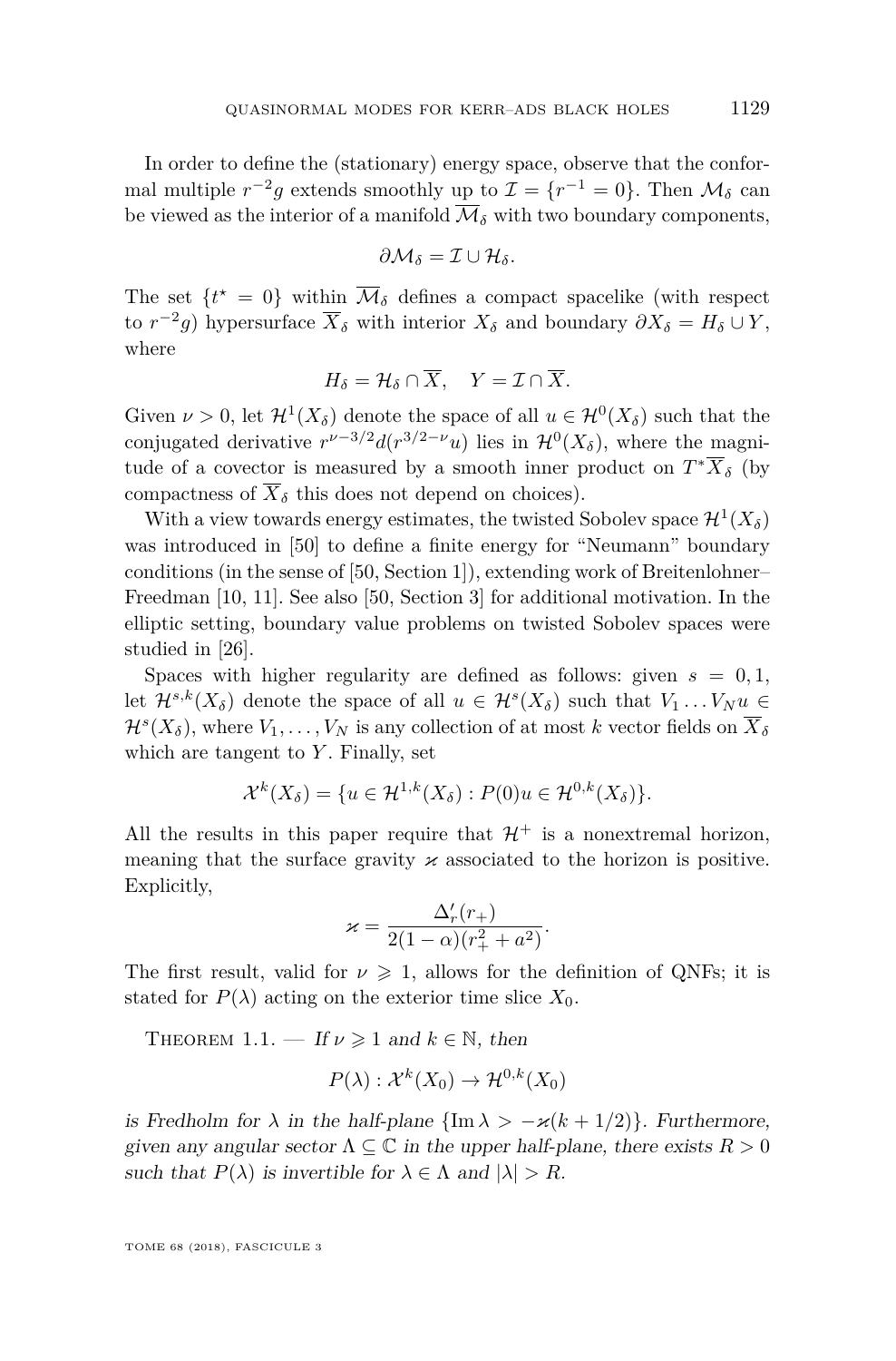By analytic Fredholm theory, the family  $\lambda \mapsto P(\lambda)^{-1}$  is meromorphic. QNFs in the half-plane  ${\rm \{Im }\lambda > -\varkappa (k+1/2)\}$  are defined as poles of  $P(\lambda)^{-1}$ :  $\mathcal{H}^{0,k}(X_0) \to \mathcal{X}^k(X_0)$ . These poles are discrete and the corresponding residues are finite rank operators. QNMs are then elements of the finite dimensional space ker  $P(\lambda)|_{\mathcal{X}^k(X_0)}$ .

Furthermore, any QNM  $u \in \mathcal{X}^k(X_0)$  is smooth up to  $H_0$ , provided the threshold condition Im  $\lambda > -\varkappa (k + 1/2)$  is satisfied; this is demonstrated during the proof of Theorem [1.1](#page-5-0) in Section [7.3.](#page-35-0) In particular, if  $k' \geq k$ , then the poles of

$$
P(\lambda)^{-1}|_{\mathcal{H}^{0,k}(X_0)}, \quad P(\lambda)^{-1}|_{\mathcal{H}^{0,k'}(X_0)}
$$

in  ${\{\ln \lambda > -\varkappa (k + 1/2)\}}$  coincide, and at regular points  $P(\lambda)^{-1} |_{\mathcal{H}^{0,k}(X_0)}$ is the extension by continuity of  $P(\lambda)^{-1}|_{\mathcal{H}^{0,k'}(X_0)}$ . In this sense the QNF spectrum is a well defined subset of  $\mathbb C$ . Finally, QNMs have conormal asymptotic expansions at *Y* [\[26,](#page-41-9) Proposition 4.17].

The analogous statement when  $0 < \nu < 1$  is more involved since boundary conditions (in the sense of Bessel operators, see Section [3.3\)](#page-15-0) must be imposed at the conformal boundary *Y* to obtain a Fredholm problem. Fix a weighted trace  $T(\lambda)$  whose "principal part" is independent of  $\lambda$  and let

$$
\mathscr{P}(\lambda) = \begin{pmatrix} P(\lambda) \\ T(\lambda) \end{pmatrix}.
$$

The trace operator  $T(\lambda)$  has an "order"  $\mu$  (which depends on  $\nu$ ) such that a priori

$$
T(\lambda) : \mathcal{X}^k(X_0) \to H^{k+1-\mu}(Y)
$$

is bounded. The operator  $\mathscr{P}(\lambda)$  is required to satisfy the parameterdependent Lopatinskiĭcondition (again in the sense of Bessel operators, see Section [3.4\)](#page-16-1) with respect to an angular sector  $\Lambda \subseteq \mathbb{C}$  in the upper half-plane.

<span id="page-6-0"></span>THEOREM 1.2. — If 
$$
0 < \nu < 1
$$
 and  $k \in \mathbb{N}$ , then

$$
\mathscr{P}(\lambda) : \{ u \in \mathcal{X}^k(X_0) : T(0)u \in H^{k+2-\mu}(Y) \} \to \mathcal{H}^{0,k}(X_0) \times H^{k+2-\mu}(Y)
$$

is Fredholm for  $\lambda$  in the half-plane  $\{\text{Im }\lambda > -\varkappa(k+1/2)\}\$ . Furthermore, given any angular sector  $\Lambda \subseteq \mathbb{C}$  in the upper half-plane with respect to which  $\mathscr{P}(\lambda)$  is parameter-elliptic, there exists  $R > 0$  such that  $\mathscr{P}(\lambda)$  is invertible for  $\lambda \in \Lambda$  and  $|\lambda| > R$ .

QNFs in the half-plane  $\{\text{Im }\lambda > -\varkappa(k+1/2)\}\$  are again defined as poles of the meromorphic family  $\lambda \mapsto \mathscr{P}(\lambda)^{-1}$ . The observations following Theorem [1.1](#page-5-0) are also applicable.

ANNALES DE L'INSTITUT FOURIER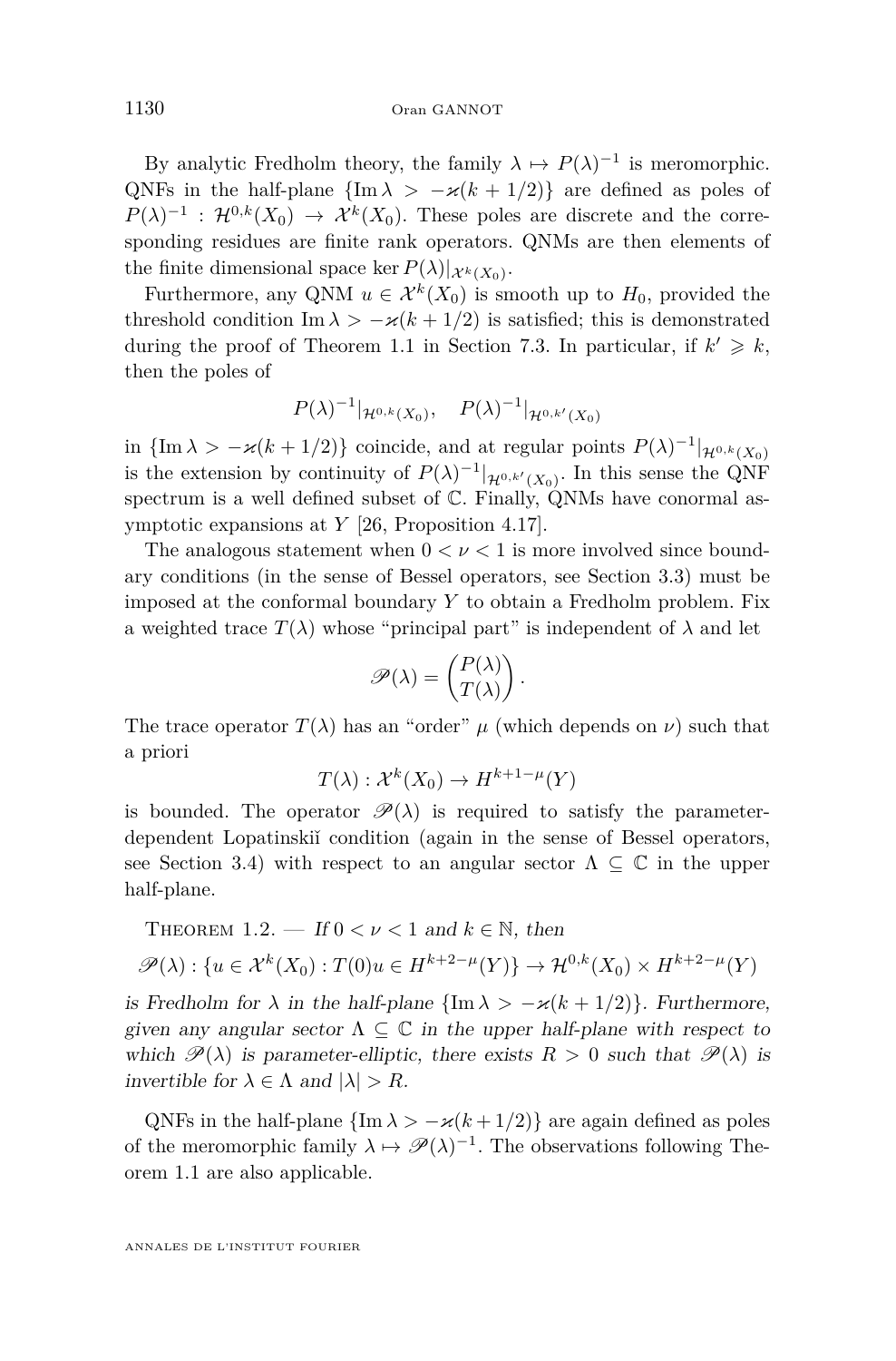The importance of considering an extended spacetime  $\mathcal{M}_{\delta}$  is that The-orems [1.1,](#page-5-0) [1.2](#page-6-0) are established by first demonstrating their validity on  $X_{\delta}$ , with  $\delta > 0$  strictly positive:

<span id="page-7-1"></span>THEOREM 1.3. — Theorems [1.1,](#page-5-0) [1.2](#page-6-0) hold true if  $X_0$  is replaced by  $X_\delta$ , where  $\delta > 0$  is sufficiently small.

In light of Theorem [1.3,](#page-7-1) it is natural to consider the relationship between the QNF spectrum (defined here as the poles of  $P(\lambda)^{-1}$  or  $\mathscr{P}(\lambda)^{-1}$  acting on  $X_0$ ) and the poles of the extended inverses acting on  $X_\delta$  with  $\delta > 0$ . One implication is clear: QNFs are contained in the set of poles of the extended inverse, since surjectivity on  $X_{\delta}$  implies surjectivity on  $X_0$  and the index of both operators is zero.

The answer to the converse question was suggested to the author by Peter Hintz; unlike the other results of this paper, it strongly uses axisymmetry of the exact Kerr–AdS metric to reduce to the case of [\[31,](#page-42-12) Lemma 2.2]. To begin, define the axisymmetric distributions

$$
\mathcal{D}'_m(X_\delta) = \{ u \in \mathcal{D}'(X_\delta) : (D_\phi - m)u = 0 \}
$$

for  $m \in \mathbb{Z}$ , each of which is invariant under  $P(\lambda)$ .

<span id="page-7-2"></span>THEOREM 1.4. — Fix  $\delta > 0$ . If  $\nu \ge 1$  and Im  $\lambda > -\varkappa (k+1/2)$ , then for each  $m \in \mathbb{Z}$  the restriction map

$$
\ker P(\lambda)|_{\mathcal{X}^k(X_\delta) \cap \mathcal{D}'_m(X_\delta)} \to \ker P(\lambda)|_{\mathcal{X}^k(X_0) \cap \mathcal{D}'_m(X_0)}
$$

given by  $u \mapsto u|_{X_0}$  is a bijection. The same is true for  $0 < \nu < 1$  when  $P(\lambda)$  is replaced with  $\mathscr{P}(\lambda)$ , provided  $T(\lambda)$  is axisymmetric in the sense that  $T(\lambda) \circ D_{\phi} = D_{\phi} \circ T(\lambda)$ .

#### **1.2. Relation to previous works**

<span id="page-7-0"></span>The mathematical study of QNMs for AdS black holes began slightly later than for their nonnegative cosmological constant counterparts. QNMs of Schwarzschild black holes were rigorously studied by Bachelot [\[2\]](#page-40-5) and Bachelot–Motet-Bachelot [\[3\]](#page-40-6). Meromorphy of the scattering resolvent for Schwarzschild–de Sitter black holes was established by Sá Barreto– Zworski [\[45\]](#page-42-13), who also described the lattice structure of QNFs. Expansions of scattered waves in terms of QNMs were established for Schwarzschild–de Sitter space by Bony–Häfner [\[9\]](#page-41-15). Later, Dyatlov constructed a meromorphic continuation of the scattering resolvent for Kerr–de Sitter metrics and analysed the distribution of QNFs [\[21,](#page-41-16) [22\]](#page-41-17).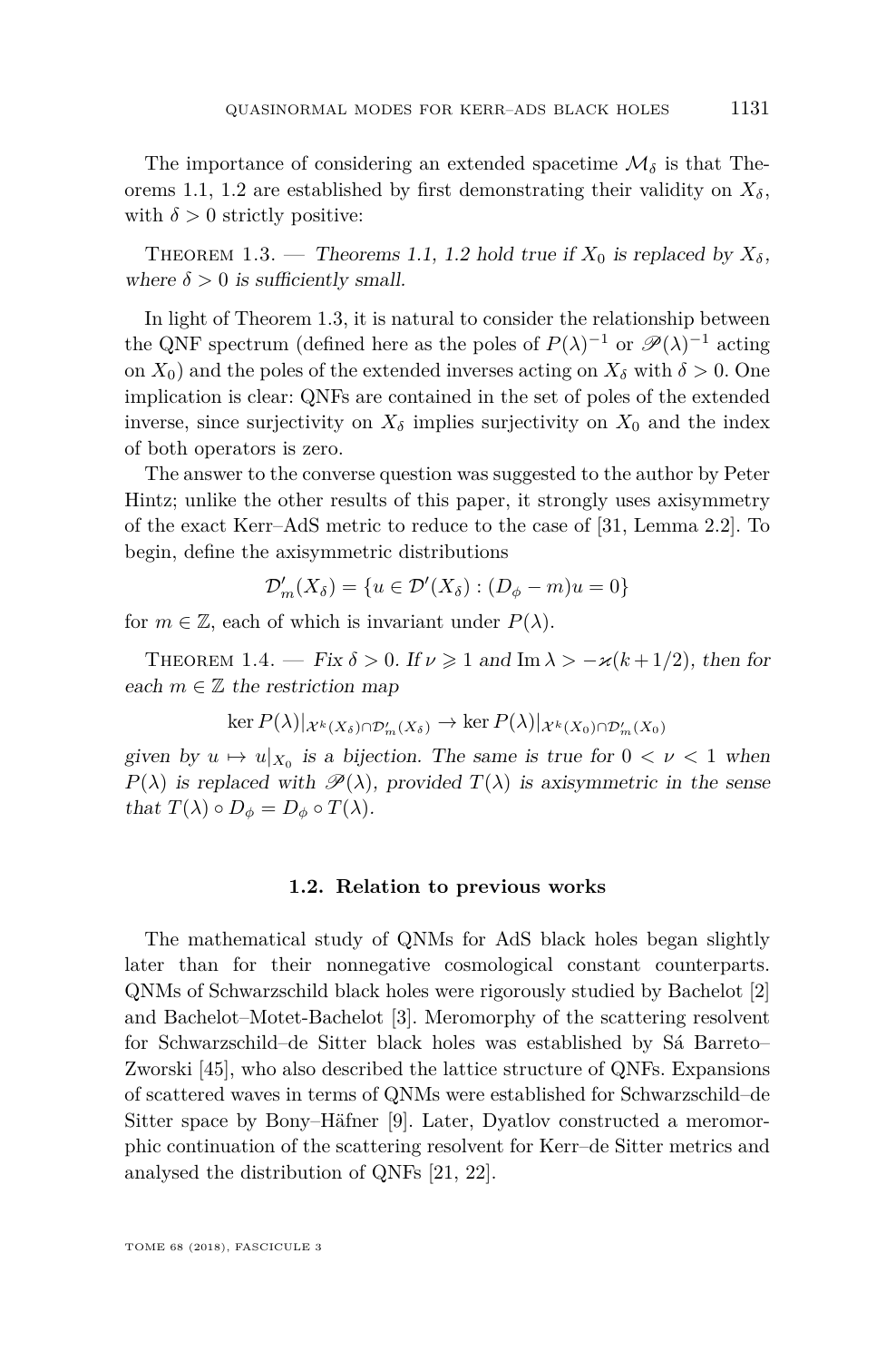All of the aforementioned works used delicate separation of variables techniques to study QNMs, hence are not stable under perturbations. In a landmark paper [\[49\]](#page-42-0), Vasy proved meromorphy of a family of operators whose poles define QNFs of Kerr–de Sitter metrics. This method depends only on certain microlocal properties of the geodesic flow, which are stable under perturbations. Additionally, resolvent estimates, expansions of waves in terms of QNMs, and wavefront set properties of the resolvent were also established (not to mention other applications, for instance to asymptotically hyperbolic spaces).

For non-rotating Schwarzschild–AdS black holes, QNMs were treated mathematically by the author in [\[25\]](#page-41-8) using the Regge-Wheeler formalism [\[28\]](#page-41-18) (separation of variables). The Regge–Wheeler equations at a fixed angular momentum  $\ell$  in the nonrotating case fit into the framework of classical one-dimensional scattering theory. It was shown that the scattering resolvent exists and its restriction to a fixed space of spherical harmonics forms a meromorphic family of operators [\[25,](#page-41-8) Section 4]. Therefore discreteness of QNFs for  $\ell$  fixed is solved by identifying them as poles of this resolvent. Furthermore, there exist sequences of QNFs converging exponentially to the real axis, with a precise description of their real parts. In [\[25\]](#page-41-8), only Dirichlet boundary conditions were considered at the conformal boundary.

For general black hole backgrounds with asymptotically AdS ends, a global definition and discreteness of QNFs were studied by Warnick [\[51\]](#page-42-9). There, QNFs are defined as eigenvalues of an infinitesimal generator whose associated semigroup solves a mixed initial boundary value problem for the linear wave equation. When applied to the special class of Kerr–AdS metrics, there are two main results:

- (1) QNFs at a fixed axial Fourier mode  $m \in \mathbb{Z}$  are discrete. This holds for all rotation speeds satisfying the regularity condition  $|a| < l$ . More generally, it holds for a more general class of "locally stationary" asymptotically AdS black holes, once the notion of a Fourier mode is appropriately generalized (these spacetimes have some additional symmetries).
- (2) The set of all QNFs is discrete provided the rotation speed satisfies the Hawking–Reall bound  $|a| < \min\{l, r^2_+/l\}$ . These Kerr–AdS metrics admit a globally causal Killing field; this remarkable property is not shared by either the Kerr or Kerr-de Sitter family of metrics as soon as  $a \neq 0$ .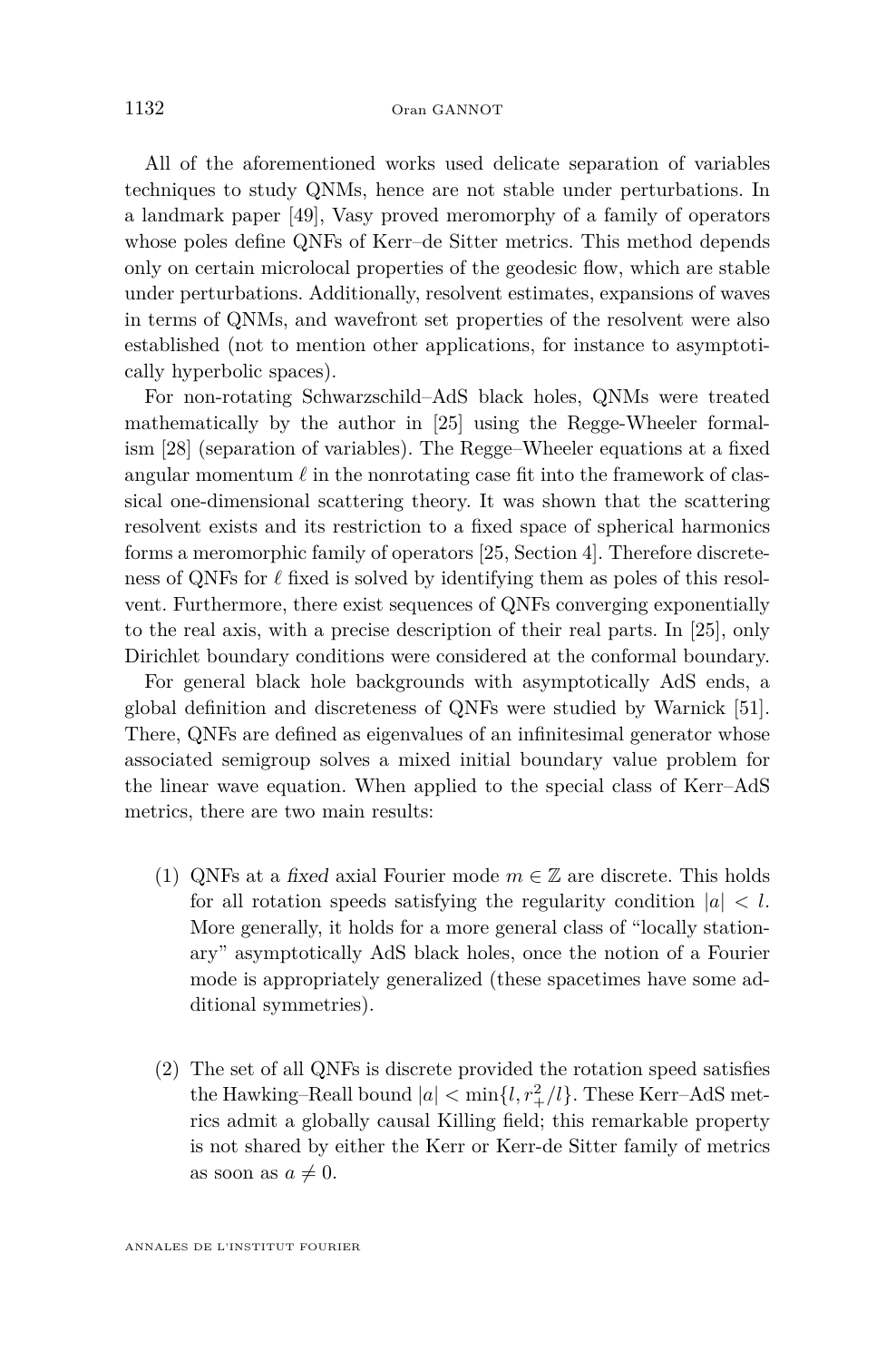

Figure 1.1. Two plots showing the range of parameters  $(a, l, M)$ , or equivalently  $(a, l, r_+)$ , for which meromorphy holds. On the left is a plot of  $|a|/l$  vs.  $M/l$  and on the right is a plot of  $|a|/l$  vs.  $r_{+}/l$ . The orange region is the regime  $r_+^2 > |a|l$  for which meromorphy was established in [\[51\]](#page-42-9). The addition of the blue region represents the full range of admissible parameters.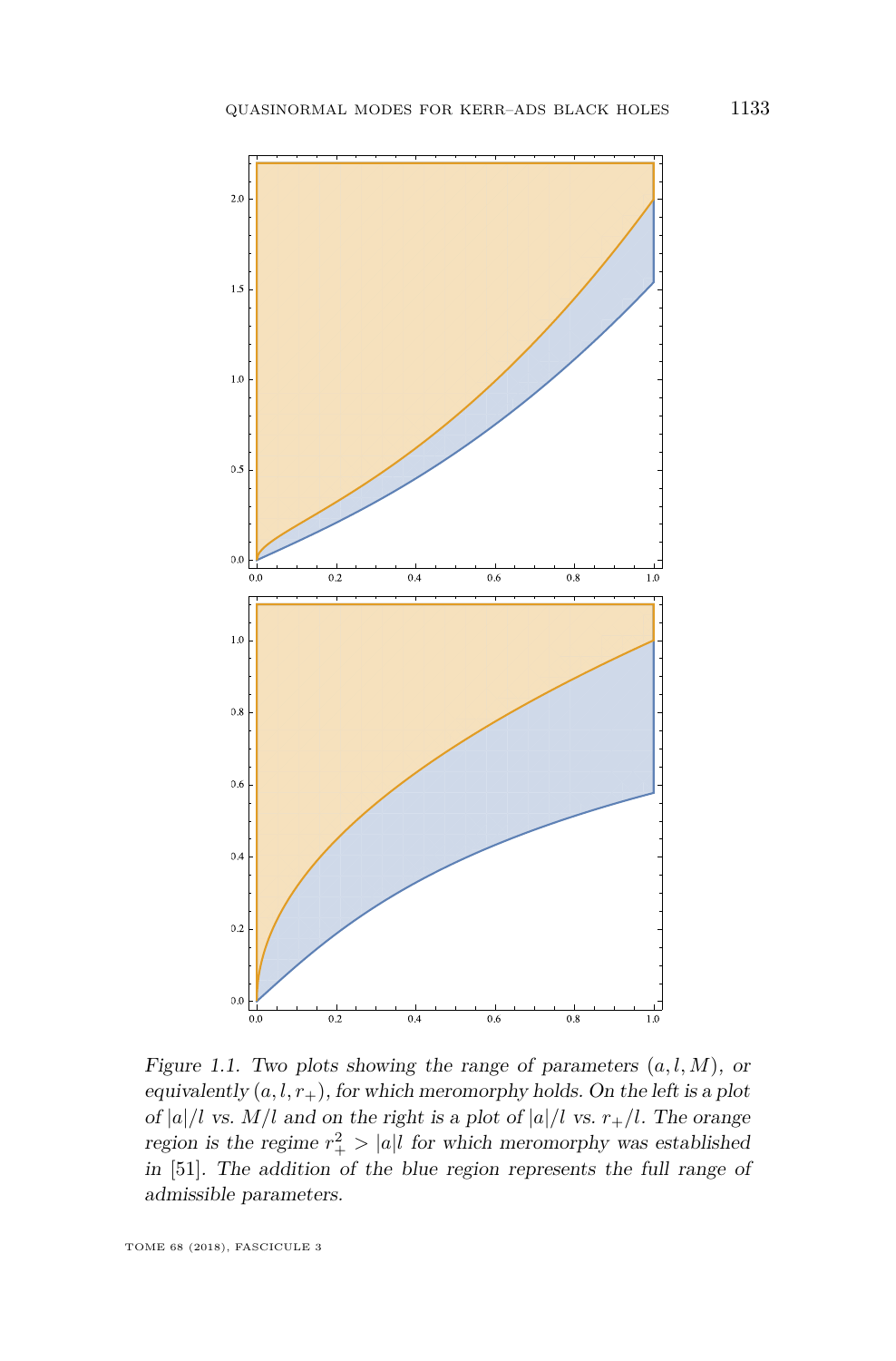Furthermore, self-adjoint boundary conditions of Dirichlet or Robin type could be imposed at the conformal boundary. As mentioned above, this paper generalizes [\[51\]](#page-42-9) in two ways: the QNF spectrum is shown to be discrete for rotation speeds satisfying  $|a| < l$ , and when  $0 < \nu < 1$  this discreteness holds for a broader class of boundary conditions than considered in [\[51\]](#page-42-9).

#### **2. Preliminaries**

#### **2.1. Microlocal preliminaries**

<span id="page-10-0"></span>The purpose of this section is to fix notation for the necessary microlocal analysis. For a detailed introduction to this subject, the reader is referred to [\[37,](#page-42-14) Section 18.1], [\[46,](#page-42-15) Chapter 1].

If *X* is a smooth manifold,  $\Psi^m(X)$  will denote the algebra of properly supported pseudodifferential operators of order *m* on *X*. Denote by  $\sigma_m$  the principal symbol map, fitting into the usual short exact sequence

$$
0 \to \Psi^{m-1}(X) \to \Psi^m(X) \xrightarrow{\sigma_m} S^m(T^*X)/S^{m-1}(T^*X) \to 0,
$$

where  $S^m(T^*X)$  is the space of Kohn–Nirenberg symbols on  $T^*X$ . In applications, all pseudodifferential operators will be compactly supported, namely their Schwartz kernels have compact support in  $X \times X$ .

Let  $S^*X = (T^*X \setminus 0)/\mathbb{R}_+$  denote the cosphere bundle, where  $\mathbb{R}_+$  acts on  $T^*X \setminus 0$  by positive dilations in the fibers. Conic subsets of  $T^*X \setminus 0$ are in one-to-one correspondence with subsets of *S* <sup>∗</sup>*X* via the canonical projection

$$
\kappa: T^*X \setminus 0 \to S^*X.
$$

If  $a \in S^m(T^*X)$  is homogeneous of degree *m* in the fibers, then the integral curves of the Hamilton vector field  $H_a$  through  $(x, \xi)$  and  $(x, \mu\xi)$  with  $\mu > 0$  have the same image in  $S^*X$ . Furthermore, the vector field  $H_a$  is homogeneous of degree  $m-1$ , so  $|\xi|^{1-m}H_a$  descends to a vector field on  $S^*X$ , and integral curves of  $H_a$  on  $T^*X \setminus 0$  are uniquely determined by those of  $|\xi|^{1-m} H_a$  on  $S^*X$  (up to parametrization); here  $|\cdot|$  is a fixed norm on the fibers of *T* <sup>∗</sup>*X*.

A symbol  $a \in S^m(T^*X)$  is said to be elliptic at  $(x_0, \xi_0) \in T^*X \setminus 0$  if there exists an open conic neighborhood  $U \subseteq T^*X \setminus 0$  of  $(x_0, \xi_0)$  such that  $|\xi|^{-m} |a| \geqslant c > 0$  in *U*, provided  $|\xi|$  is sufficiently large. This condition does not change if *a* is modified by an element of  $S^{m-1}(T^*X)$ . If  $a = \sigma_m(A)$ , then ell $(A) \subseteq T^*X \setminus 0$  will denote the set of elliptic points of *a*. The characteristic set  $\Sigma(A)$  is the complement in  $T^*X \setminus 0$  of ell $(A)$ , which is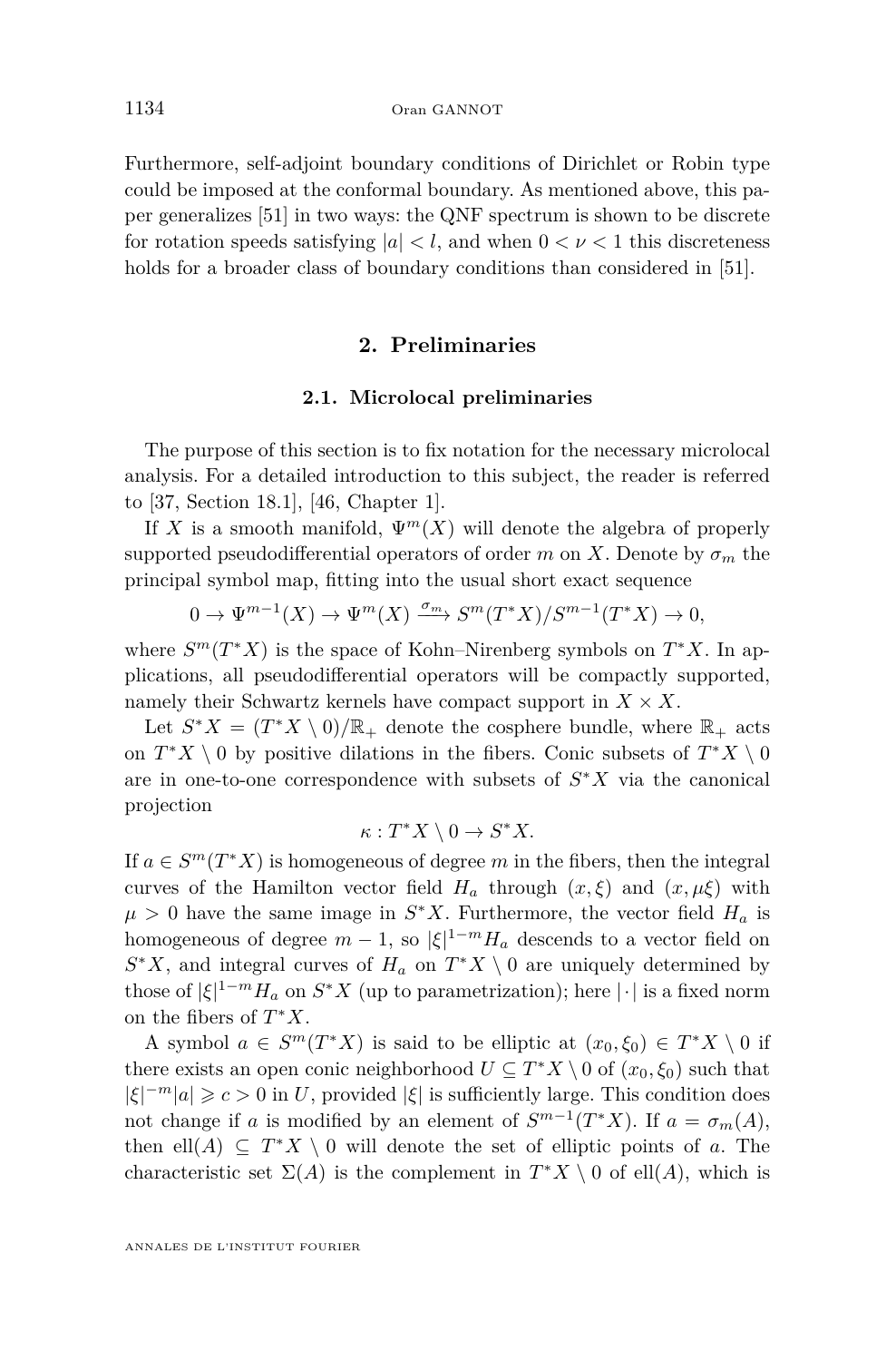thus a closed conic subset of  $T^*X \setminus 0$ . If *a* is homogeneous of degree *m*, then  $(x_0, \xi_0) \in \Sigma(A)$  if and only if  $a(x_0, \xi_0) = 0$ .

Given  $a \in S^m(T^*X)$ , say that  $(x_0, \xi_0) \in T^*X \setminus 0$  is not in the essential support of *a* if there exists an open conic neighborhood  $U \subseteq T^*X \setminus 0$  of  $(x_0, \xi_0)$  such that

$$
|a(x,\xi)| \leqslant C_N \langle \xi \rangle^{-N}
$$

for each *N*, uniformly near *U*. The wavefront set  $WF(A)$  of  $A \in \Psi^m(X)$  is defined as the essential support of its full symbol in any local coordinate chart. Thus *A* is negligible outside of WF(*A*) in a precise microlocal sense.

The simplest microlocal estimate controls *u* in some region of phase space in terms  $Pu$ , provided  $P$  is elliptic in a neighborhood of that region. More precisely, one has the following standard elliptic estimate:

<span id="page-11-1"></span>PROPOSITION 2.1 ([\[37,](#page-42-14) Theorem 18.1.24']). — Suppose that  $P \in \Psi^m(X)$ is properly supported,  $A, G \in \Psi^0(X)$  are compactly supported, and

$$
WF(A) \subseteq ell(P) \cap ell(G).
$$

If  $u \in \mathcal{D}'(X)$  satisfies  $GPu \in H^{s-m}(X)$  for some *s*, then  $Au \in H^s(X)$ . Moreover, there exists  $\chi \in C_c^{\infty}(X)$  such that

<span id="page-11-0"></span> $||Au||_{H^{s}(X)} \leq C (||GPu||_{H^{s-m}(X)} + ||\chi u||_{H^{-N}(X)})$ 

for each *N*.

Observe that each of the terms in [\(2.1\)](#page-11-0) has support in a fixed compact subset of *X*, hence there is no ambiguity in the Sobolev norms.

Next is the Duistermaat–Hörmander theorem on propagation of singularities.

PROPOSITION 2.2 ([\[38,](#page-42-16) Theorem 26.1.4]). — Suppose that  $P \in \Psi^m(X)$ is properly supported and *A*, *B*,  $G \in \Psi^0(X)$  are compactly supported. Assume that  $\sigma_m(P)$  has a real-valued homogeneous representative p, and that for each  $(x, \xi) \in WF(A)$  there exists  $T \geq 0$  such that

- $\exp(TH_p)(x,\xi) \in \text{ell}(B),$
- $\exp(tH_p)(x,\xi) \in \text{ell}(G)$  for each  $t \in [0,T].$

If  $u \in \mathcal{D}'(X)$  satisfies  $GPu \in H^{s-m+1}(X)$  and  $Bu \in H^s(X)$ , then  $Au \in$  $H^s(X)$ . Moreover, there exists  $\chi \in C_c^{\infty}(X)$  such that

$$
||Au||_{H^{s}(X)} \leq C (||GPu||_{H^{s-m+1}(X)} + ||Bu||_{H^{s}(X)} + ||\chi u||_{H^{-N}(X)})
$$

for each *N*.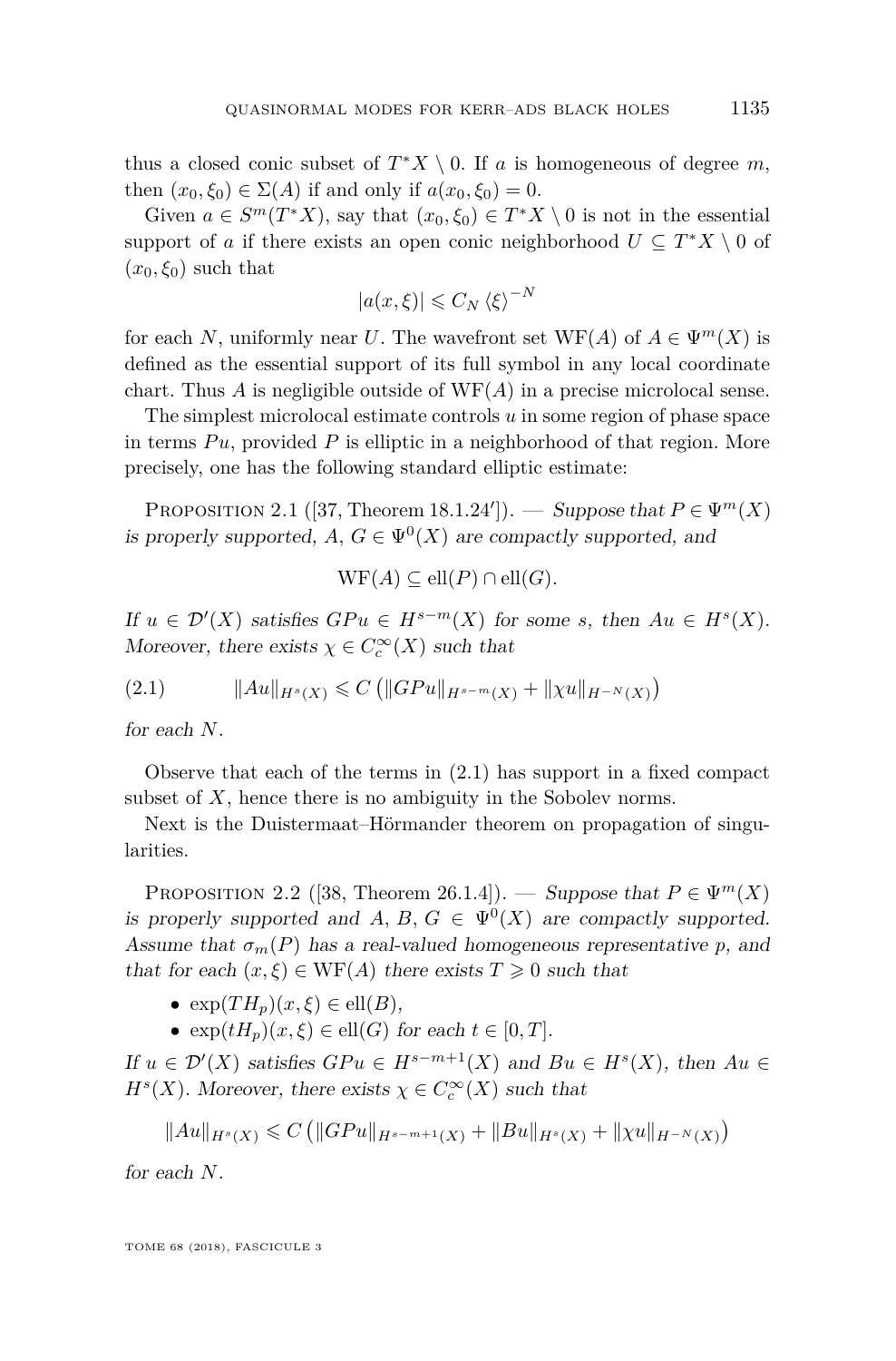#### **2.2. Parameter-dependent differential operators**

<span id="page-12-0"></span>Recall the class of parameter-dependent differential operators on *X*: these are operators  $P(\lambda)$  given in local coordinates by

$$
P(x, D_x, \lambda) = \sum_{j+|\alpha| \leqslant m} a_{j,\alpha}(x) \lambda^j D_x^{\alpha},
$$

where  $\lambda \in \mathbb{C}$  is a parameter; the order of  $P(\lambda)$  is said to be at most *m*, and the set of all such operators is denoted  $\text{Diff}^m_{(\lambda)}(X)$ . The parameterdependent principal symbol of  $P(\lambda)$  is given in coordinates by

$$
\sigma_m^{(\lambda)}(P(\lambda)) = \sum_{j+|\alpha|=m} a_{j,\alpha}(x)\lambda^j \xi^{\alpha}.
$$

This is a well-defined function on  $T^*X \times \mathbb{C}_{\lambda}$ , which is a homogeneous degree *m* polynomial in the fibers. If  $P(\lambda) \in \text{Diff}^m_{(\lambda)}(X)$  has parameter-dependent principal symbol  $p(\lambda) = p(x, \xi; \lambda)$  and  $\Lambda \subseteq \mathbb{C}$  is an angular sector, then  $P(\lambda)$  is said to be parameter-elliptic on an open subset  $U \subseteq X$  with respect to Λ if

$$
p(x,\xi;\lambda) \neq 0, \quad (x,\xi,\lambda) \in (T_U^*X \times \Lambda) \setminus 0.
$$

Of course parameter-ellipticity with respect to any  $\Lambda$  also implies ellipticity in the sense of Section [2.1.](#page-10-0)

For the corresponding class of parameter-dependent pseudodifferential operators, see [\[46,](#page-42-15) Section 9]. The closely related semiclassical calculus is treated in [\[20,](#page-41-19) Chapter 6], [\[54\]](#page-43-1), and [\[23,](#page-41-14) Appendix E] for example.

#### **2.3. Lorentzian metrics**

<span id="page-12-1"></span>Let *g* denote a Lorentzian metric of signature  $(1, n)$  on an  $n + 1$  dimensional manifold M with a complete Killing field *T*. Assume there exists a spacelike hypersurface  $X \subseteq \mathcal{M}$  such that each integral curve of *T* intersects *X* exactly once. Then the parameter along the flow of *T* defines a function  $t : \mathcal{M} \to \mathbb{R}$  such that  $X = \{t = 0\}$ . Moreover, the flow gives a diffeomorphism  $\mathcal{M} = \mathbb{R}_t \times X$ . In this product decomposition,  $T = \partial_t$ .

With respect to the splitting  $T^*\mathcal{M} = \mathbb{R} \cdot dt \oplus T^*X$ , the principal symbol of the wave operator  $\Box_q$  (which does not depend on *t*) is given by

$$
\sigma_2(\Box_g)(x,\xi,\tau) = -g^{-1}(\xi \cdot dx + \tau dt, \xi \cdot dx + \tau dt),
$$

where  $\tau \in \mathbb{R}$  is the momentum conjugate to *t*. Let  $\widehat{\Box}_{q}(\lambda)$  denote the operator obtained from  $\Box_g$  by replacing  $D_t$  with  $-\lambda$ . Thus  $\widehat{\Box}_g(\lambda)$  acts on  $u \in C^{\infty}(X)$  by

$$
\widehat{\Box}_g(\lambda)u = e^{i\lambda t} \Box_g e^{-i\lambda t}u,
$$

ANNALES DE L'INSTITUT FOURIER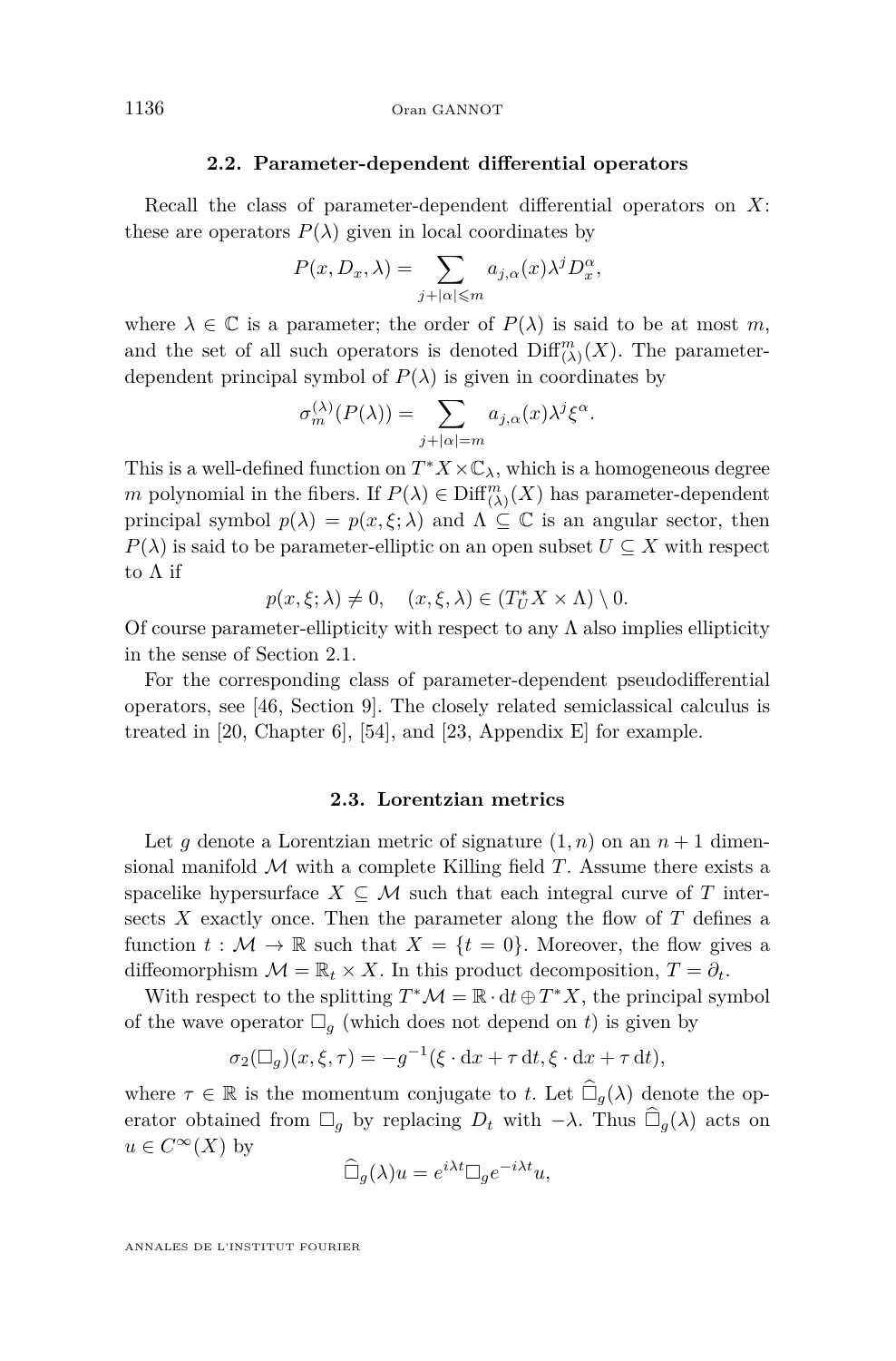where  $u$  is identified with a  $T$ -invariant function on  $\mathcal{M}$ . This is a parameterdependent differential operator of order two in the sense of Section [2.2,](#page-12-0) whose parameter-dependent principal symbol is just  $p(x,\xi;\lambda)$  =  $\sigma_2(\Box_a)(x,\xi,-\lambda)$ . In particular,

(2.2)  
\n
$$
\operatorname{Re} p(x,\xi;\lambda) = -g^{-1}(\xi \cdot dx - \operatorname{Re} \lambda dt, \xi \cdot dx - \operatorname{Re} \lambda dt) + (\operatorname{Im} \lambda)^2 g^{-1} (dt, dt),
$$
\n
$$
\operatorname{Im} p(x,\xi;\lambda) = 2 (\operatorname{Im} \lambda) g^{-1} (\xi \cdot dx - \operatorname{Re} \lambda dt, dt).
$$

The standard principal symbol of  $P(\lambda)$  is  $\sigma_2(P(\lambda))(x,\xi) = p(x,\xi;0)$ , which in particular is real-valued and independent of  $\lambda$ .

<span id="page-13-3"></span>LEMMA 2.3. — The operator  $\widehat{\Box}_{q}(\lambda)$  has the following properties.

- <span id="page-13-1"></span>(1) If  $\text{Im }\lambda \neq 0$ , then  $p(x, \xi; \lambda) \neq 0$  for  $\xi \in T_x^*X$ .
- <span id="page-13-2"></span>(2) If *T* is timelike at  $x \in X$ , then  $p(x, \xi; 0) \neq 0$  for  $\xi \in T_x^*X \setminus 0$ .

Proof. — [\(1\)](#page-13-1). Recall that  $g^{-1}(\mathrm{d}t, \mathrm{d}t) > 0$  since *X* is spacelike. If  $\mathrm{Im} p(\lambda) =$ 0 and Im  $\lambda \neq 0$ , then  $\xi \cdot dx - \text{Re }\lambda dt$  would be orthogonal to the timelike vector d*t*, hence spacelike. This means

$$
g^{-1}(\xi \cdot dx - \operatorname{Re} \lambda dt, \xi \cdot dx - \operatorname{Re} \lambda dt) < 0,
$$

which shows that  $\text{Re } p(\lambda) \neq 0$ .

[\(2\)](#page-13-2). Note that  $\lambda = g^{-1}(T^{\flat}, \xi \cdot dx - \lambda dt)$ , where  $T^{\flat}$  is the covector obtained from *T* by lowering an index. If  $\lambda = 0$  and *T* is timelike, then  $\xi \cdot dx$  is spacelike, so  $p(x, \xi; 0)$  is positive definite.

As a corollary of Lemma [2.3,](#page-13-3) if *T* is timelike at *x* and Λ is an angular sector disjoint from  $\mathbb{R} \setminus 0$ , then  $\widehat{\Box}_q(\lambda)$  is parameter-elliptic near *x* with respect to  $\Lambda$ .

#### **3. Local theory of Bessel operators**

<span id="page-13-0"></span>This section reviews some facts about differential operators with inverse square singularities. General elliptic boundary value problems for this class of Bessel operators were recently studied in [\[26\]](#page-41-9). Here only the local theory is reviewed, namely on coordinate patches. This is meant to acquaint the reader with the basic objects. In applications, the results of this section must be globalized via partition of unity arguments. This is briefly indicated in Section [6.1;](#page-28-0) for more details see [\[26\]](#page-41-9).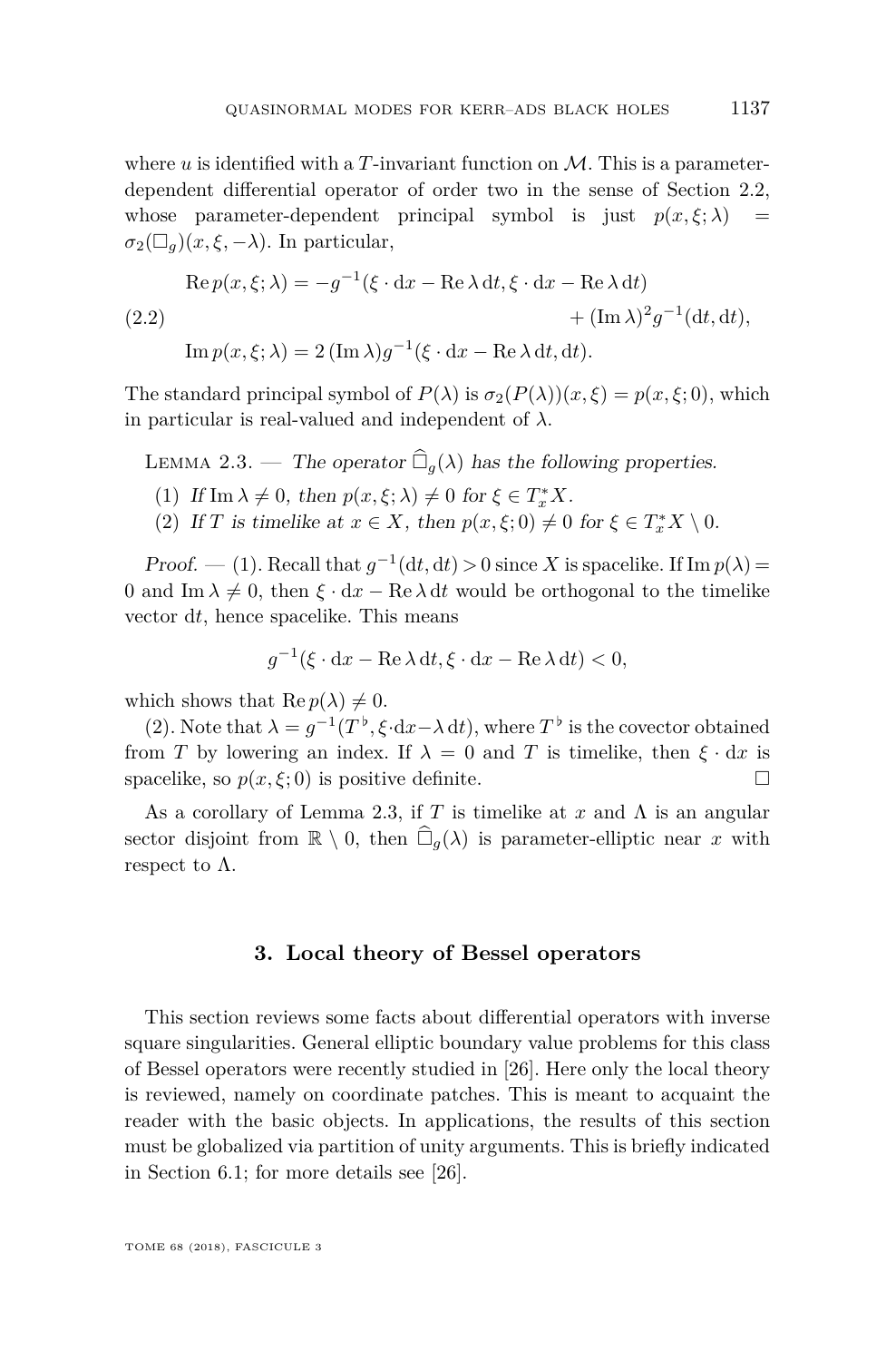<span id="page-14-2"></span>1138 Oran GANNOT

#### **3.1. Basic definitions**

Let  $\mathbb{R}^n_+ = \mathbb{R}^{n-1} \times \mathbb{R}_+$ . A typical element  $x \in \mathbb{R}^n_+$  is written  $x = (x', x_n)$ , where  $x' = (x_1, \ldots, x_{n-1}) \in \mathbb{R}^{n-1}$  and  $x_n \in \mathbb{R}_+$ . The space  $L^2(\mathbb{R}^n_+)$  of square integrable functions is defined with respect to Lebesgue measure.

For each  $\nu \in \mathbb{R}$  the differential operators

$$
D_{\nu} = x_n^{1/2 - \nu} D_{x_n} x_n^{\nu - 1/2}, \quad D_{\nu}^* = x_n^{\nu - 1/2} D_{x_n} x_n^{1/2 - \nu}
$$

are well defined on  $\mathbb{R}^n_+$ . Note that  $D^*_{\nu}$  is indeed the formal  $L^2(\mathbb{R}^n_+)$  adjoint of *Dν*. Formally define

$$
|D_{\nu}|^2 = D_{x_n}^2 + (\nu^2 - 1/4)x_n^{-2},
$$

which satisfies  $|D_{\nu}|^2 = D_{\nu}^* D_{\nu}$ .

Now assume that  $\nu > 0$ , and consider a parameter-dependent operator  $P(\lambda)$  on  $\mathbb{R}^n_+$  of the form

<span id="page-14-0"></span>(3.1) 
$$
P(x, D_{\nu}, D_{x'}; \lambda) = |D_{\nu}|^2 + B(x, D_{x'}; \lambda)D_{\nu} + A(x, D_{x'}; \lambda),
$$

where  $A(\lambda), B(\lambda)$  are parameter-dependent operators on  $\overline{\mathbb{R}^n_+}$  of order two, one respectively, such that the coefficients of  $B(\lambda)$  vanish at  $x_n = 0$ . Such an operator will be referred to as a parameter-dependent Bessel operator of order *ν*. It is easy to check that the formal adjoint  $P(\lambda)$ <sup>\*</sup> satisfies the same conditions as  $P(\lambda)$ .

#### **3.2. Ellipticity**

If  $A(\lambda)$  is defined as in [\(3.1\)](#page-14-0), let  $A(\lambda)^\circ$  denote its principal part:

<span id="page-14-1"></span>
$$
A(x, D_{x'}; \lambda)^{\circ} = \sum_{j+|\alpha|=2} a_{\alpha,j}(x) \lambda^{j} D_{x'}^{\alpha}.
$$

Thus  $A(x', 0, \eta; \lambda)$ <sup>°</sup> is a polynomial of degree two in  $(\eta, \lambda) \in T_{x'}^* \mathbb{R}^{n-1} \times \mathbb{C}$ . Associated with  $P(\lambda)$  is the polynomial function

$$
(3.2) \qquad \zeta^2 + A(x', 0, \eta; \lambda)^\circ,
$$

indexed by points  $x' \in \mathbb{R}^{n-1}$ . If  $\Lambda \subseteq \mathbb{C}$  is an angular sector, then  $P(\lambda)$  is said to be parameter-elliptic with respect to  $\Lambda$  at a boundary point  $x' \in \mathbb{R}^{n-1}$ if [\(3.2\)](#page-14-1) does not vanish for  $(\zeta, \eta, \lambda) \in (\mathbb{R} \times T^*_{x'} \mathbb{R}^{n-1} \times \Lambda) \setminus 0$ . Ellipticity at the boundary (in the standard, non-parameter-dependent sense) is defined by the condition that [\(3.2\)](#page-14-1) evaluated at  $\lambda = 0$  does not vanish for  $(\zeta, \eta) \in$  $(\mathbb{R} \times T^*_{x'} \mathbb{R}^{n-1}) \setminus 0.$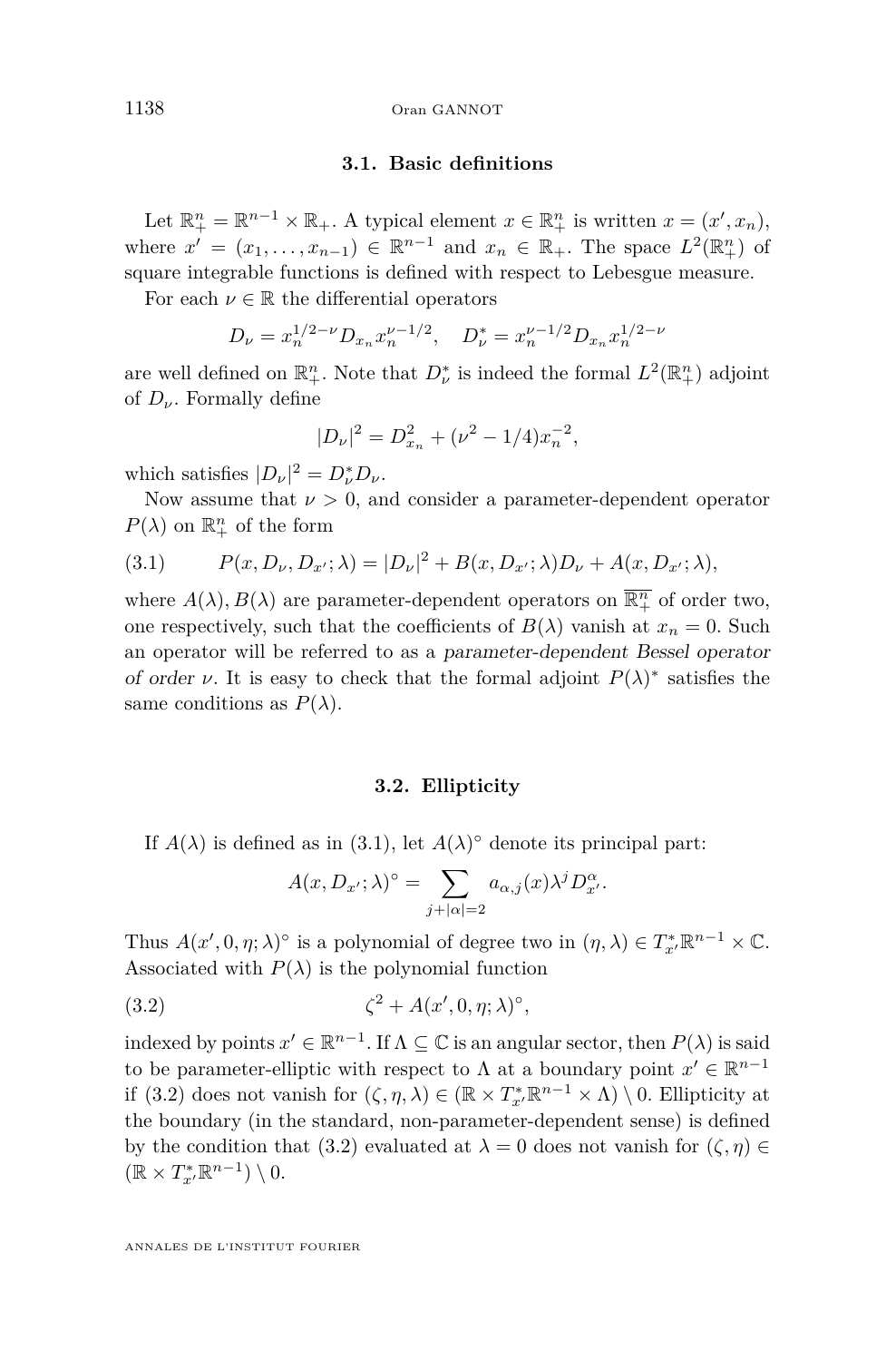If  $P(\lambda)$  is parameter-elliptic at the boundary, then [\(3.2\)](#page-14-1) (as a function of *ζ*) has two non-real roots  $\pm \zeta(x', \eta; \lambda)$  for  $(\eta, \lambda) \in (T^*_{x'} \mathbb{R}^{n-1} \times \Lambda) \setminus 0$ . By convention  $\text{Im }\zeta(x',\eta;\lambda) < 0$ . Any solution to the ordinary differential equation

(3.3) 
$$
(|D_{\nu}|^2 + A(x', 0, \eta; \lambda)^{\circ}) u = 0
$$

is a linear combination of Bessel functions

<span id="page-15-1"></span>
$$
u = c_{+}x_{n}^{1/2}I_{\nu}(i\zeta(x',\eta;\lambda)x_{n}) + c_{-}x_{n}^{1/2}K_{\nu}(i\zeta(x',\eta;\lambda)x_{n}).
$$

Requiring that  $u$  is square integrable on  $\mathbb{R}_+$  near infinity with respect to ordinary Lebesgue measure implies that  $c_{+} = 0$ ; this follows from the asymptotics of Bessel functions [\[44,](#page-42-17) Chapter 7.8]. Furthermore, if  $\nu \geq 1$ , then square integrability near  $x_n = 0$  implies also  $c_ - = 0$ . If  $0 < \nu < 1$ , then the space of solutions to [\(3.3\)](#page-15-1) is one dimensional, and boundary conditions must be imposed along  $\mathbb{R}^{n-1}$ .

#### **3.3. Boundary operators**

<span id="page-15-0"></span>When  $0 < \nu < 1$ , one needs to impose boundary conditions to prove coercive estimates. Formally define the weighted restrictions

$$
\gamma_{-}u = x_n^{\nu - 1/2} u|_{\mathbb{R}^{n-1}}, \quad \gamma_{+}u = -x_n^{1-2\nu} \partial_{x_n} (x_n^{\nu - 1/2} u)|_{\mathbb{R}^{n-1}}.
$$

The boundary operator  $T(x', D_{x'}; \lambda)$  is written as

$$
T(\lambda) = T_1 + \lambda T_0
$$

for  $T_0, T_1$  of the following forms:

$$
T_1 = T_1^+ \gamma_+ + T_1^- \gamma_-, \quad T_0 = T_0^- \gamma_-,
$$

where  $T_1^+, T_0^-$  are smooth functions on  $\mathbb{R}^{n-1}$  and  $T_1^-$  is a first order operator on  $\mathbb{R}^{n-1}$ .

Depending on the value of  $\nu$ , different terms should be considered as the "principal part" of  $T(\lambda)$ . Fix the smallest  $\mu \in \{1 - \nu, 2 - \nu, 1 + \nu\}$ such that the orders of  $T_1^- + \lambda T_0^-$  and  $T_1^+$  do not exceed  $\mu - 1 + \nu$  and  $\mu - 1 - \nu$ , respectively. Here order is taken in the sense of parameterdependent differential operators on the boundary. Given  $\mu$  as above, define  $T(\lambda)^\circ = T(x', D_{x'}; \lambda)^\circ$  to be the boundary operator which for each  $(x', \eta) \in$ *T* <sup>∗</sup>R *n*−1 satisfies

$$
T(x', \eta; \lambda)^{\circ} = \sigma_{\lceil \mu - 1 + \nu \rceil}^{(\lambda)} (T_1^- + \lambda T_0^-) \gamma_- + \sigma_{\lceil \mu - 1 - \nu \rceil}^{(\lambda)} (T_1^+) \gamma_+.
$$

This is the principal part of  $T(\lambda)$  (see [\[26,](#page-41-9) Section 4] for more details).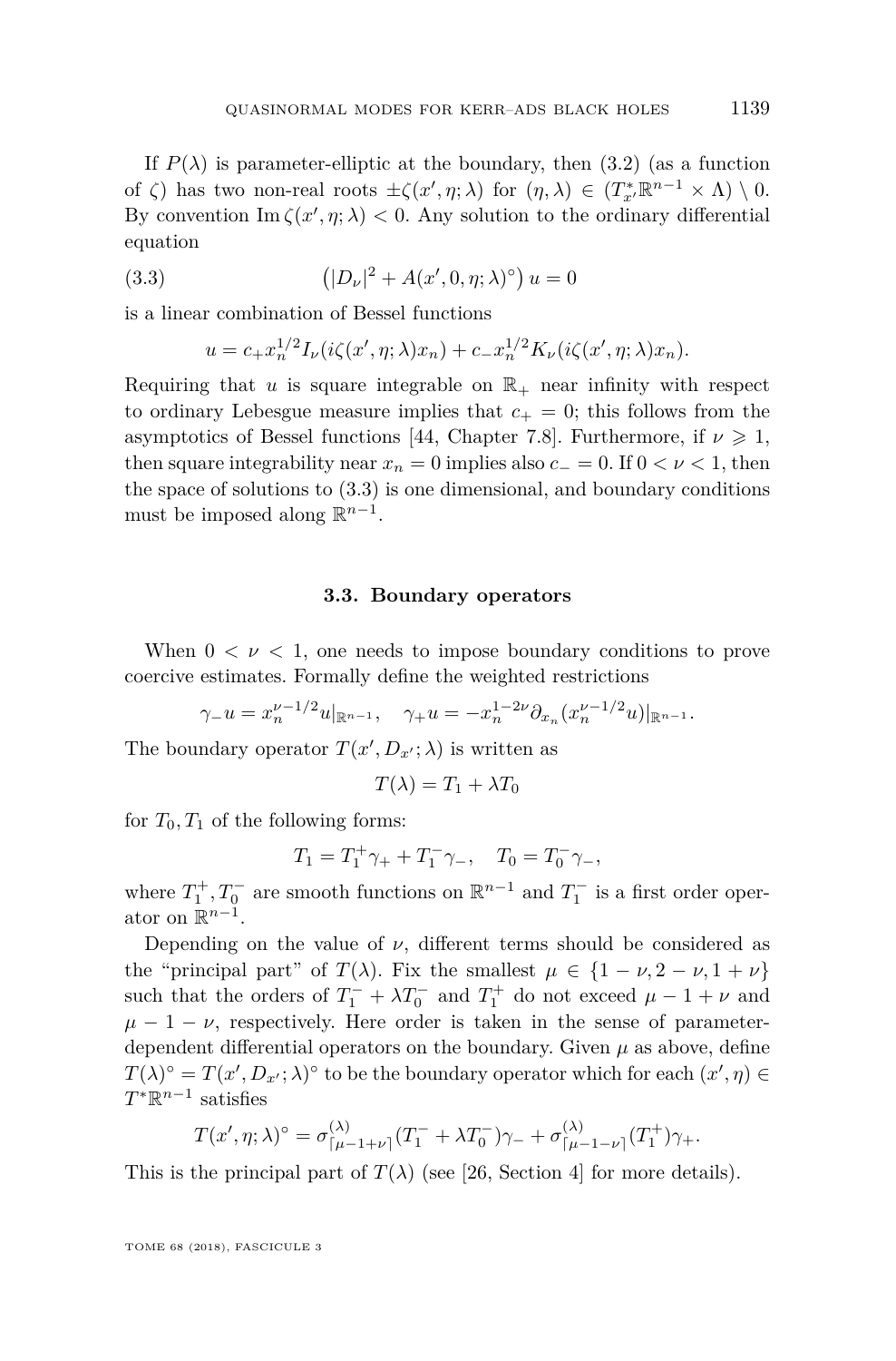#### <span id="page-16-1"></span>1140 Oran GANNOT

#### **3.4. Lopatinskiˇı condition**

Let  $0 < \nu < 1$  and suppose that  $T(\lambda)$  is a boundary operator with principal part  $T(\lambda)$ <sup>°</sup> as in Section [3.3.](#page-15-0) If  $P(\lambda)$  is parameter-elliptic at the boundary with respect to  $\Lambda$ , then  $T(\lambda)$  is said to satisfy the Lopatinski<sup>i</sup> condition with respect to  $P(\lambda)$  if for each  $(x', \eta, \lambda) \in (T^*\mathbb{R}^{n-1} \times \Lambda) \setminus 0$  the only solution to the problem

$$
\begin{cases}\n\left(|D_{\nu}|^2 + A(x', 0, \eta; \lambda)^{\circ}\right) u = 0, \\
T(x', \eta; \lambda)^{\circ} u = 0, \\
u(x_n) \text{ is bounded as } x_n \to \infty\n\end{cases}
$$

is the trivial solution  $u = 0$ . In that case, the operator

$$
\mathscr{P}(\lambda) = \begin{pmatrix} P(\lambda) \\ T(\lambda) \end{pmatrix}
$$

is said to be parameter-elliptic at the boundary with respect to  $\Lambda$ . Similarly, the Lopatinskii´ condition and ellipticity at *Y* (in the standard, nonparameter-dependent sense) are defined by taking  $\lambda = 0$  above. The basic consequences of ellipticity in this sense (on a compact manifold with boundary) are proved in [\[26,](#page-41-9) Section 4], and exploited in Section [6.2](#page-29-0) of this paper.

#### **4. Kerr–AdS spacetime**

<span id="page-16-0"></span>The Kerr–AdS metric is determined by three parameters:

- (1)  $\Lambda$  < 0, the negative cosmological constant,
- (2)  $M > 0$ , the black hole mass,
- (3)  $a \in \mathbb{R}$ , the angular momentum per unit mass.

Given parameters  $(\Lambda, M, a)$ , let  $l^2 = 3/|\Lambda|$  and introduce the quantities

$$
\Delta_r = (r^2 + a^2) \left( 1 + \frac{r^2}{l^2} \right) - 2Mr; \quad \Delta_\theta = 1 - \frac{a^2}{l^2} \cos^2 \theta; \rho^2 = r^2 + a^2 \cos^2 \theta; \quad \alpha = \frac{a^2}{l^2}.
$$

The following observation concerns the location of roots of  $\Delta_r$ .

LEMMA 4.1. — Any real root of  $\Delta_r$  must be nonnegative, and there at most two real roots. If  $a = 0$ , then  $\Delta_r$  always has a unique positive root.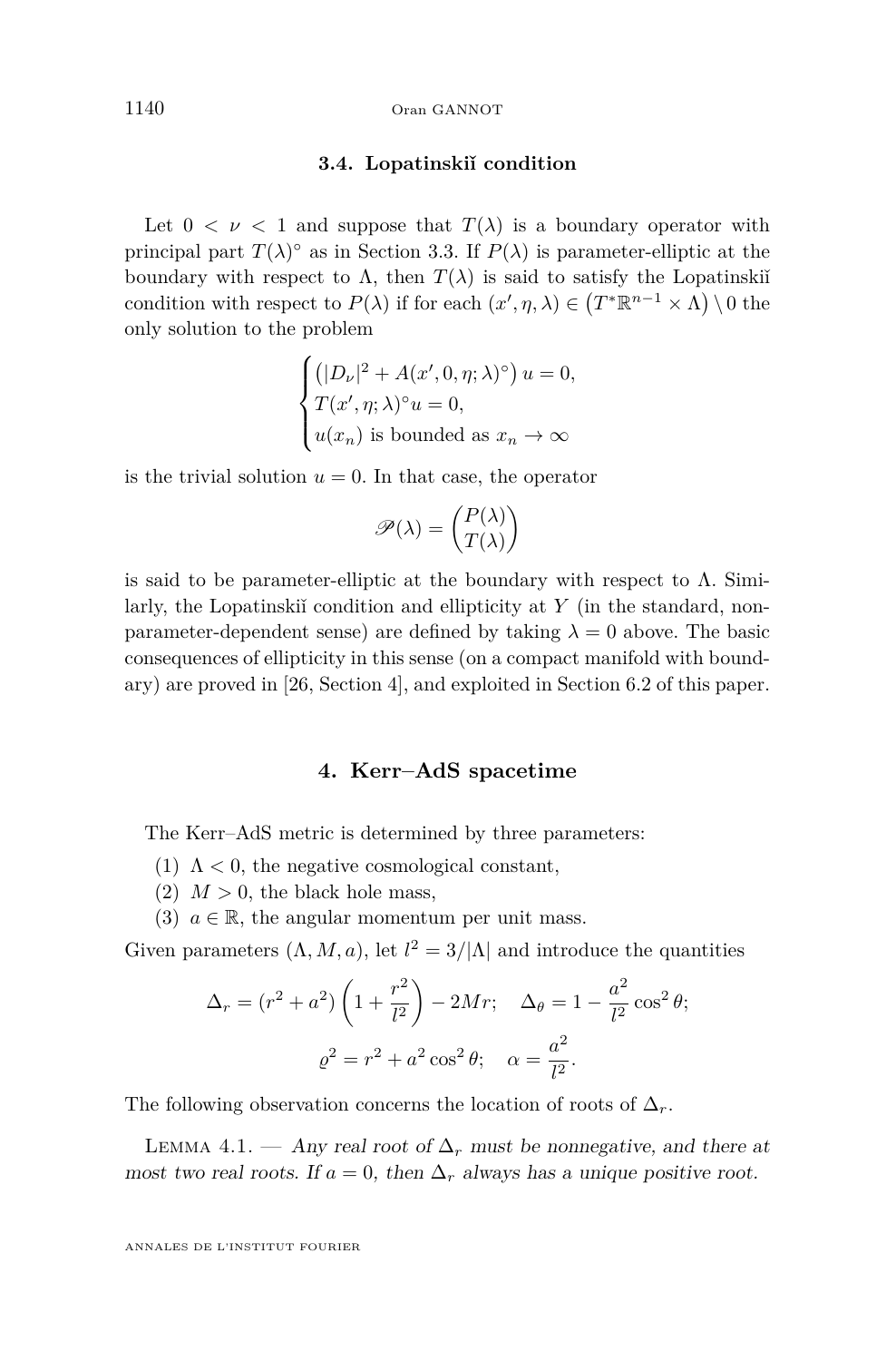Proof. — When  $a = 0$  it is clear that  $\Delta_r$  has a unique positive root, and furthermore  $\Delta'_r(r) > 0$  for  $r > 0$ .

On the other hand, if  $a \neq 0$  then  $\Delta_r(0) > 0$  and  $\Delta'_r(0) < 0$ . At the same time,  $\Delta_r(r) \to \infty$ . Since  $\Delta_r'' > 0$ , when  $a \neq 0$  any real root of  $\Delta_r$  must be positive, and there are at most two real roots.

Let  $r_{+}$  denote the largest positive root of  $\Delta_r$ , when it exists. Throughout, it is assumed that

- (i)  $r_+$  exists and  $\Delta'_r(r_+) > 0$ ,
- (ii) the rotation speed satisfies the regularity condition  $|a| < l$ .

The Kerr–AdS metric determined by (Λ*, M, a*) is initially defined on

$$
\mathcal{M}_0 = \mathbb{R} \times (r_+, \infty) \times \mathbb{S}^2.
$$

Let *t* and *r* denote standard coordinates on R and  $(r_{+}, \infty)$  respectively. Away from the north and south poles of  $\mathbb{S}^2$ , let  $(\theta, \phi)$  denote usual spherical coordinates. Thus  $\theta \in (0, \pi)$  and  $\phi \in \mathbb{R}/(2\pi\mathbb{Z})$ , where these coordinates degenerate as  $\theta$  tends to either 0 or  $\pi$ . In terms of Boyer–Lindquist coordinates  $(t, r, \theta, \phi)$ , the metric *g* is given by

$$
g = -\varrho^2 \left( \frac{\mathrm{d}r^2}{\Delta_r} + \frac{\mathrm{d}\theta^2}{\Delta_\theta} \right) - \frac{\Delta_\theta \sin^2 \theta}{\varrho^2 (1-\alpha)^2} \left( a \, \mathrm{d}t - \left( r^2 + a^2 \right) \mathrm{d}\phi \right)^2 + \frac{\Delta_r}{\varrho^2 (1-\alpha)^2} \left( \mathrm{d}t - a \sin^2 \theta \, \mathrm{d}\phi \right)^2.
$$

Introducing Cartesian coordinates near the north and south poles of  $\mathbb{S}^2$ shows that *g* extends smoothly to those coordinate singularities. The dual metric  $g^{-1}$  is given by

<span id="page-17-0"></span>(4.1) 
$$
g^{-1} = -\frac{\Delta_r}{\varrho^2} \partial_r^2 - \frac{\Delta_\theta}{\varrho^2} \partial_\theta^2 - \frac{(1-\alpha)^2}{\varrho^2 \Delta_\theta \sin^2 \theta} \left( a \sin^2 \theta \partial_t + \partial_\phi \right)^2 + \frac{(1-\alpha)^2}{\varrho^2 \Delta_r} \left( (r^2 + a^2) \partial_t + a \partial_\phi \right)^2.
$$

Also observe that the scaling transformations

 $l \mapsto \sigma l$ ,  $a \mapsto \sigma a$ ,  $M \mapsto \sigma M$ ,  $r \mapsto \sigma r$ ,  $t \mapsto \sigma t$ 

induce a conformal transformation  $g \mapsto \sigma^2 g$ . By setting  $\sigma = l^{-1}$ , it is assumed for the remainder of the paper that  $l = 1$ , or equivalently  $|\Lambda| = 3$ .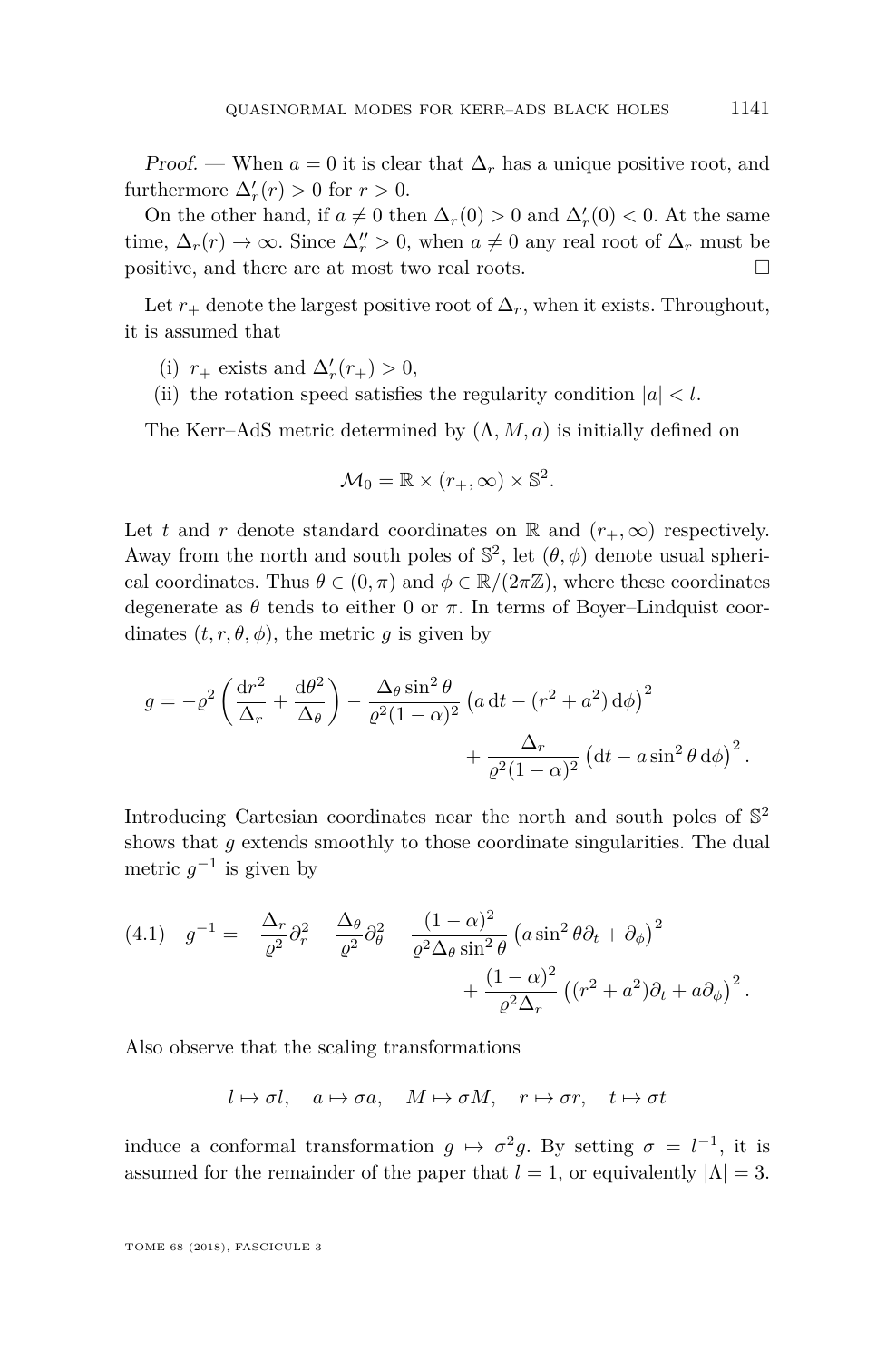#### **4.1. Kerr–AdS as an asymptotically anti-de Sitter spacetime**

To analyze the behavior of *g* for large *r*, introduce a new radial coordinate  $s = r^{-1}$ . Let

<span id="page-18-3"></span>
$$
\mathcal{I} = \{s = 0\},\
$$

which may be glued to  $\mathcal{M}_0$  as a boundary component. In particular, *s* is a global boundary defining function for  $\mathcal I$ . Noting that

(4.2) 
$$
\varrho^2 = s^{-2} + \mathcal{O}(1), \quad \Delta_r = s^{-4} + \mathcal{O}(s^{-2}),
$$

it follows that  $s^2g$  has a smooth extension to  $\mathcal{M}_0 \cup \mathcal{I}$ , which justifies calling *I* a conformal boundary for  $M_0$ . Moreover,  $s^{-2}g^{-1}(ds, ds) \to -1$  as  $s \to 0$ , which shows that the restriction of  $s^2g$  to  $T\mathcal{I}$  is a Lorentzian metric on  $\mathcal{I}$ . Thus *g* has an asymptotically anti-de Sitter end at  $r \to \infty$  in the sense of [\[24\]](#page-41-20).

#### **4.2. Extension across the event horizon**

<span id="page-18-2"></span>As usual, *g* appears singular at the event horizon

$$
\mathcal{H}^+ = \{r = r_+\} = \{\Delta_r = 0\}.
$$

The metric may be extended smoothly across this hypersurface by making an appropriate change of variables. Set

(4.3) 
$$
t^* = t + F_t(r); \quad \phi^* = \phi + F_\phi(r),
$$

where  $F_t$ ,  $F_\phi$  are smooth functions on  $(r_+,\infty)$  satisfying the following conditions:

(1) For some smooth function  $f_+(r)$ ,

(4.4) 
$$
F'_t(r) = \frac{1-\alpha}{\Delta_r}(r^2 + a^2) + f_+(r), \quad F'_\phi(r) = a\frac{1-\alpha}{\Delta_r}
$$

<span id="page-18-0"></span>near  $r_{+}$ ,

(2)  $F_t(r) = F_\phi(r) = 0$  for *r* sufficiently large.

In the region where [\(4.4\)](#page-18-0) is valid, the dual metric in  $(t^*, r, \theta, \phi^*)$  coordinates reads

<span id="page-18-1"></span>(4.5) 
$$
\varrho^2 g^{-1} = -\Delta_r (\partial_r + f_+ \partial_{t^*})^2 - \Delta_\theta \partial_\theta^2
$$

$$
- 2(1 - \alpha) (\partial_r + f_+ \partial_{t^*}) ((r^2 + a^2) \partial_{t^*} + a \partial_{\phi^*})
$$

$$
- \frac{(1 - \alpha)^2}{\Delta_\theta \sin^2 \theta} (a \sin^2 \theta \partial_{t^*} + \partial_{\phi^*})^2.
$$

ANNALES DE L'INSTITUT FOURIER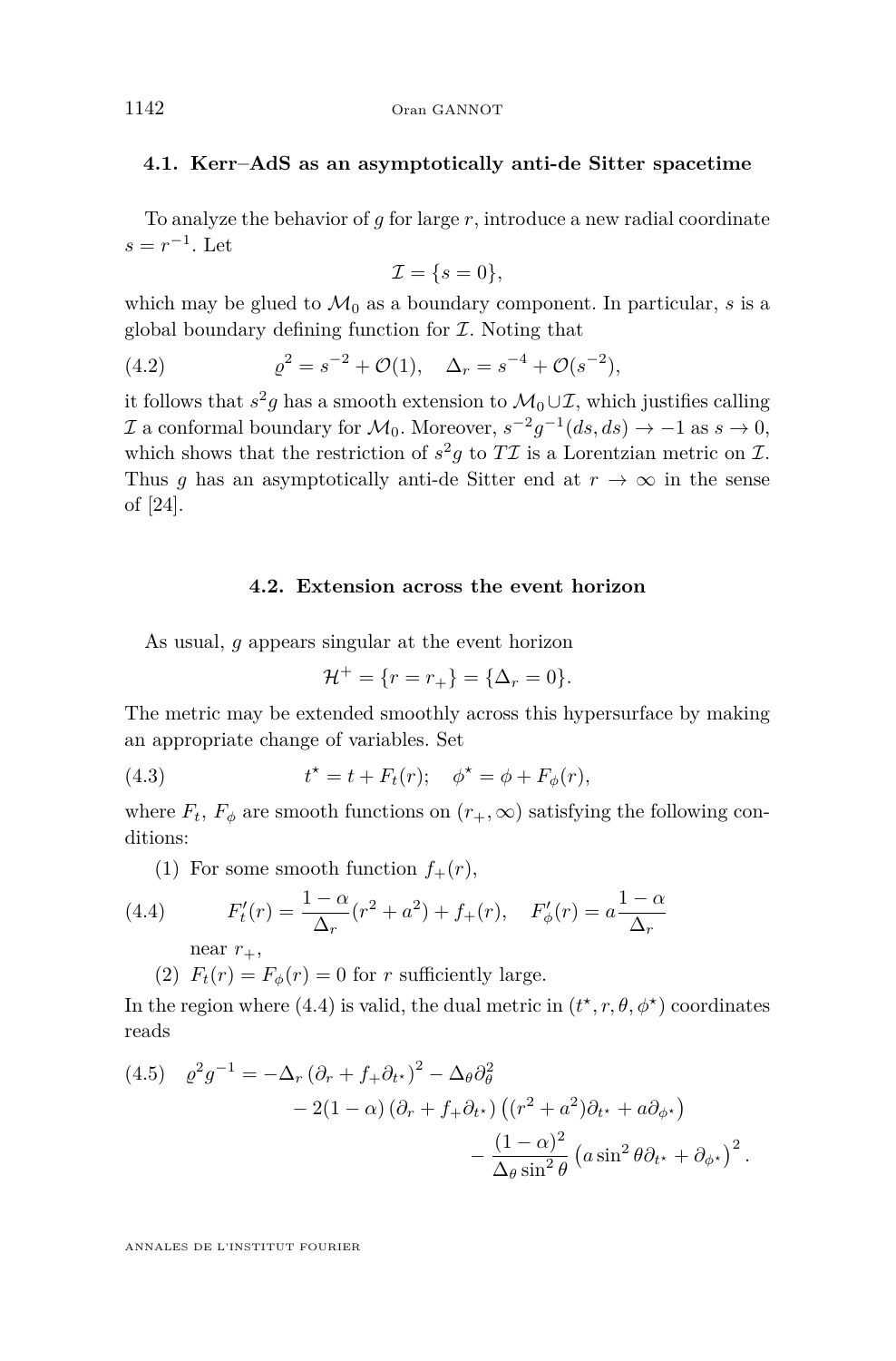This expression is smooth up to  $\mathcal{H}^+$ . In fact, given  $\delta > 0$  sufficiently small, let

<span id="page-19-0"></span>(4.6) 
$$
\mathcal{M}_{\delta} = \mathbb{R} \times (r_{+} - \delta, \infty) \times \mathbb{S}^{2}.
$$

If  $t^*$  is the coordinate on  $\mathbb{R}$ , then [\(4.5\)](#page-18-1) defines a dual Lorentzian metric on  $\mathcal{M}_{\delta}$ . Geometrically,  $\mathcal{M}_{\delta}$  is foliated by translations of  $\{t^* = 0\}$  along integral curves of  $\partial_t$ <sup>\*</sup>, which gives the product decomposition [\(4.6\)](#page-19-0). Choices of  $F_t$ correspond to foliations of  $\mathcal{M}_{\delta}$  by different initial hypersurfaces.

Let  $X_{\delta} = \{t^* = 0\} \subset \mathcal{M}_{\delta}$ . For the purposes of this paper,  $t^*$  must be chosen so that  $X_{\delta}$  is spacelike, or equivalently  $g^{-1}(\mathrm{d}t^{\star}, \mathrm{d}t^{\star}) > 0$ . To accomplish this, choose  $F_t$  such that  $F'_t$  satisfies [\(4.4\)](#page-18-0) globally, where

<span id="page-19-2"></span>(4.7) 
$$
f_{+}(r) = \frac{\alpha - 1}{\Delta_{r}}(r^{2} + a^{2})
$$

for *r* sufficiently large, and

<span id="page-19-1"></span>(4.8) 
$$
\Delta_r f_+^2 + 2(1-\alpha)(r^2 + a^2)f_+ < -(1-\alpha)^2 a^2.
$$

Since  $|a| < 1$ , any function  $f_+(r) \sim (\alpha - 1)r^{-2}$  satisfies [\(4.8\)](#page-19-1) for *r* sufficiently large. Interpolating between  $f_{+}(r) = (\alpha - 1)(1 + r^{2})^{-1}$  near  $r_{+}$  and [\(4.7\)](#page-19-2) for large *r* finishes the construction.

#### <span id="page-19-4"></span>**4.3. Surface gravity**

The hypersurface  $\mathcal{H}^+$  is a Killing horizon generated by the future-pointing Killing vector field

(4.9) 
$$
K = \partial_{t^*} + \frac{a}{r_+^2 + a^2} \partial_{\phi^*}.
$$

This means that  $\mathcal{H}^+$  is a *K*-invariant null hypersurface and *K* is normal to  $\mathcal{H}^+$ . These conditions imply that

<span id="page-19-3"></span>(4.10) 
$$
\operatorname{grad}_g g(K,K) = -2\varkappa K
$$

on  $\mathcal{H}^+$  for some function  $\varkappa$ . Examining the  $\partial_{t^*}$  component of [\(4.10\)](#page-19-3) on the horizon gives the (constant) value

(4.11) 
$$
\varkappa = \frac{\Delta'_r(r_+)}{2(1-\alpha)(r_+^2 + a^2)},
$$

which is positive under the assumption that  $\Delta'_r(r_+) > 0$ .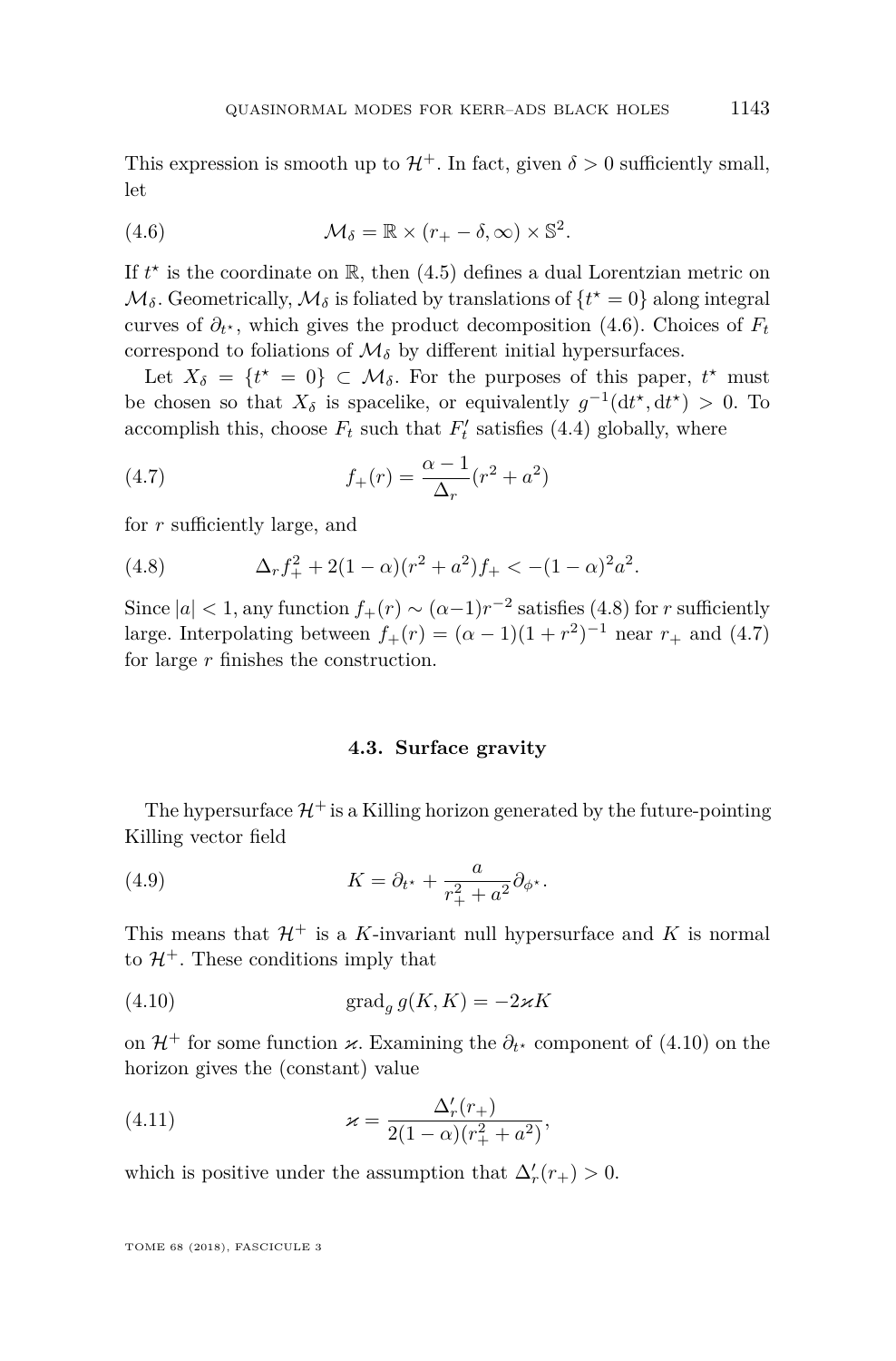#### **4.4. The manifold with boundary**

As indicated in Section [1.1,](#page-4-0)  $\mathcal{M}_{\delta}$  is profitably viewed as the interior of the manifold

$$
\overline{\mathcal{M}}_\delta=\mathcal{M}_\delta\cup\mathcal{H}_\delta\cup\mathcal{I},
$$

where  $\mathcal{H}_{\delta} = \{r = r_+ - \delta\}$  and  $\mathcal{I} = \{s = 0\}$ . The metric g is smooth up to  $\mathcal{H}_{\delta}$ , and  $s^2g$  is smooth up to *I*. Observe that  $\mathcal{H}^+ = \mathcal{H}_0$ , and if  $\delta > 0$ , then *dr* is timelike in the region bounded by  $\mathcal{H}^+$  and  $\mathcal{H}_\delta$ .

In terms of the time slicing,  $t^*$  extends to a function on  $\overline{\mathcal{M}}_{\delta}$ , and the level set  $\overline{X}_{\delta} = \{t^* = 0\} \subseteq \overline{\mathcal{M}}_{\delta}$  is compact and spacelike with respect to  $s^2 g$ . The interior of  $\overline{X}_\delta$  is identified with  $X_\delta$ , and  $\partial X_\delta = H_\delta \cup Y$ , where  $H_{\delta} = \mathcal{H}_{\delta} \cap \overline{X}_{\delta}$  and  $Y = \mathcal{I} \cap \overline{X}_{\delta}$ .

#### <span id="page-20-0"></span>**4.5. Klein–Gordon equation**

<span id="page-20-1"></span>The main object of study is the Klein–Gordon equation

(4.12) 
$$
(\Box_g + \nu^2 - 9/4) \phi = 0.
$$

The mass term is written as  $\nu^2 - 9/4$  to emphasize the importance of the parameter  $\nu$ , which is required to be strictly positive. By choosing an extension  $\mathcal{M}_{\delta}$  of  $\mathcal{M}_0$  according to Section [4.2,](#page-18-2) the Klein–Gordon equation [\(4.12\)](#page-20-0) continues to make sense on  $\mathcal{M}_{\delta}$ .

Since this paper is ultimately concerned with quasinormal modes (which solve the homogeneous equation  $(4.12)$ , it is more convenient to work with the operator  $P(\lambda)$  given by

$$
P(\lambda) = \varrho^2 (\widehat{\Box}_g(\lambda) + \nu^2 - 9/4),
$$

where  $\widehat{\Box}_{a}(\lambda)$  is defined in Section [2.3.](#page-12-1) Up to a multiplicative factor, this is the spectral family of the Klein–Gordon equation [\(4.12\)](#page-20-0) acting on  $X_{\delta}$ . Multiplication by a positive prefactor growing like  $r^2$  ensures that  $P(\lambda)$  will be a Fredholm operator between  $L^2$  based spaces with the same *r*-weights. The particular choice  $\rho^2 \sim r^2$  simplifies some formulae.

If  $dS_t$  is the measure induced on  $X_{\delta}$  by the metric, let  $\mathcal{L}^2(X_{\delta})$  denote square integrable functions with respect to  $\varrho^{-2}A \cdot dS_t$ , where

$$
A = g^{-1} (\mathrm{d}t^*, \mathrm{d}t^*)^{-1/2}.
$$

Then the formal adjoint of  $P(\lambda)$  satisfies

$$
P(\lambda)^* = P(\bar{\lambda}).
$$

ANNALES DE L'INSTITUT FOURIER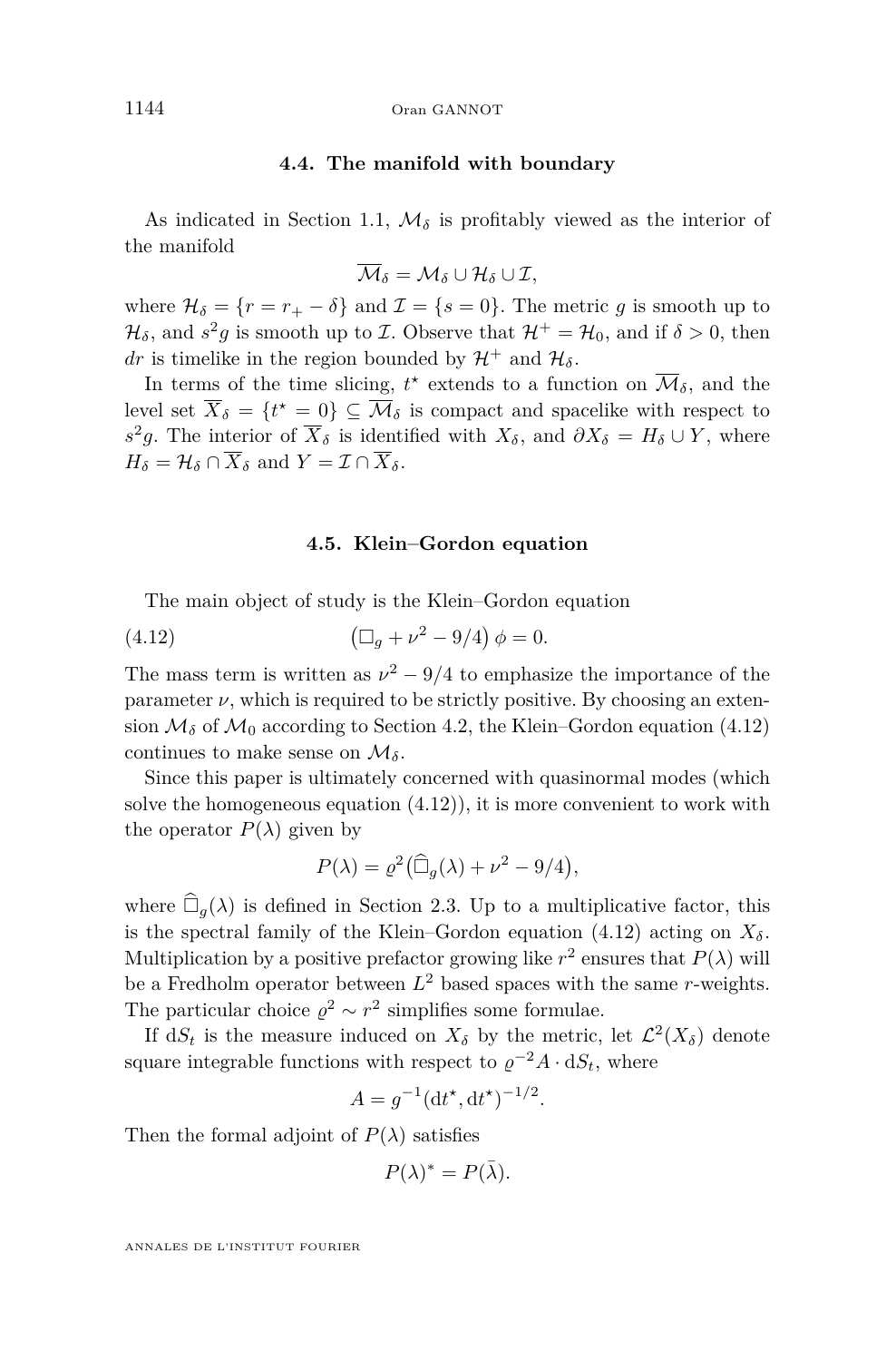This follows from the relationship  $|\det g| = A^2 |\det h|$ , where *h* is the induced metric on  $X_{\delta}$ , and the self-adjointness of  $\Box_{g}$  with respect to the volume form on  $\mathcal{M}_{\delta}$ . Observe that  $\mathcal{H}^{0}(X_{\delta}) = \mathcal{L}^{2}(X_{\delta})$  is equivalent as a Hilbert space to the one defined in Section [1.1,](#page-4-0) see [\(1.2\)](#page-4-1) in particular. It is precisely this space for which finite energy solutions to [\(4.12\)](#page-20-0) are square integrable.

#### **5.** Microlocal study of  $P(\lambda)$

The purpose of this section is to understand the microlocal structure of  $P(\lambda)$ . Unless otherwise stated, all the analysis take place on the extended time slice  $X_{\delta}$  with  $\delta > 0$  fixed (the only exceptions are Lemmas [5.7,](#page-27-0) [5.8,](#page-27-1) where  $\delta = 0$  is allowed). Let  $p = \sigma_2(P(\lambda))$  denote the homogeneous principal symbol of  $P(\lambda)$ , which observe is real-valued and independent of  $\lambda$ . Explicitly,

<span id="page-21-0"></span>(5.1) 
$$
p(x,\xi) = \Delta_r \xi_r^2 + 2a(1-\alpha)\xi_r \xi_{\phi^*} + \Delta_\theta \xi_{\theta}^2 + \frac{(1-\alpha)^2}{\Delta_\theta \sin^2 \theta} \xi_{\phi^*}^2,
$$

where  $(\xi_r, \xi_\theta, \xi_{\phi^*})$  are momenta dual to  $(r, \theta, \phi^*)$ .

#### **5.1. Characteristic set**

Let  $\Sigma = \{p = 0\} \setminus 0$  denote the characteristic set of  $P(\lambda)$ . Its image in  $S^*X_\delta$  is denoted by

$$
\widehat{\Sigma} = \kappa(\{p = 0\} \setminus 0) \subseteq S^*X_{\delta}.
$$

Observe that  $\xi_r \neq 0$  on  $\Sigma$ , since from [\(5.1\)](#page-21-0) the conditions  $p = 0$  and  $\xi_r = 0$ force  $\xi = 0$ . Therefore  $\Sigma$  is the disjoint union

$$
\Sigma = \Sigma_+ \cup \Sigma_-, \quad \Sigma_{\pm} = \Sigma \cap {\{\pm \xi_r > 0\}}.
$$

Similarly,  $\hat{\Sigma} = \hat{\Sigma}_+ \cup \hat{\Sigma}_-,$  where  $\hat{\Sigma}_\pm = \kappa(\Sigma_\pm)$ . Furthermore  $\hat{\Sigma}$  does not intersect the region where  $\partial_t$ <sup>\*</sup> is timelike by Lemma [2.3.](#page-13-3) For  $r > r_+$ , this condition can be checked in Boyer–Lindquist coordinates, observing that  $\partial_t^* = \partial_t$  and the map  $(t, r, \theta, \phi) \mapsto (t^*, r, \theta, \phi^*)$  does not affect the *r* variable: the vector field  $\partial_t$  is timelike provided

$$
\Delta_r > a^2 \Delta_\theta \sin^2 \theta.
$$

In particular,  $\widehat{\Sigma} \subseteq {\{\Delta_r \leq a^2\}}$ .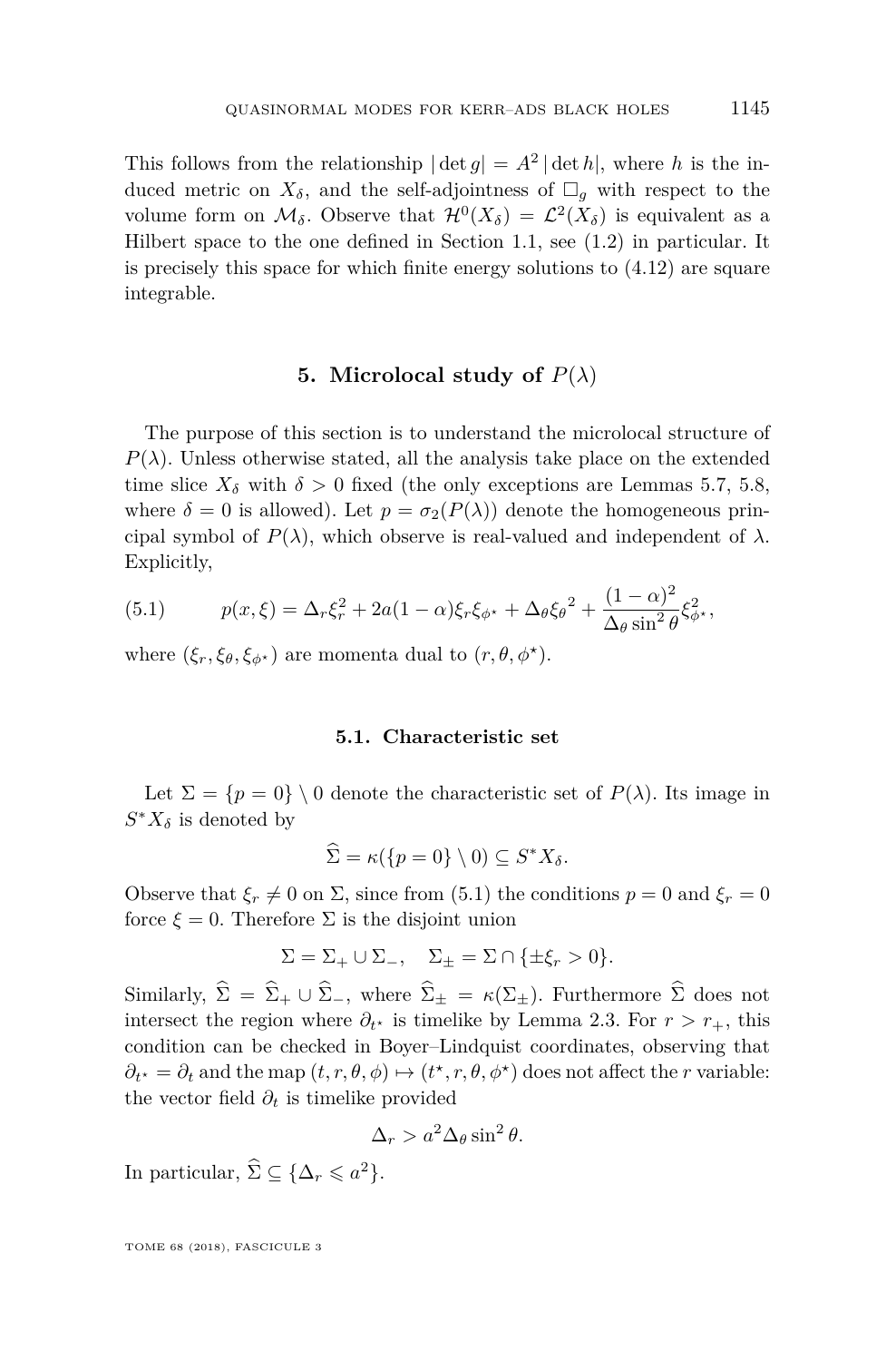#### **5.2. Null-bicharacteristic flow**

The analysis in this section closely follows [\[49,](#page-42-0) Section 6.3], which applies to the Kerr-de Sitter family of metrics. Let

$$
N^*(\{r=r_+\})\setminus 0\subseteq T^*X_\delta\setminus 0
$$

denote the conormal bundle to  $\{r = r_+\} \subseteq X_\delta$ , less the zero section. Since  $\xi_r \neq 0$  on  $N^*(\{r = r_+\}) \setminus 0$ , there is a splitting

$$
N^*(\{r=r_+\})\setminus 0=\mathcal{R}_+\cup \mathcal{R}_-,
$$

where

$$
\mathcal{R}_{\pm} = \{ r = r_+, \ \xi_{\theta} = \xi_{\phi^*} = 0, \ \pm \xi_r > 0 \} \subset T^* X_{\delta} \setminus 0.
$$

Let  $L_{\pm}$  denote the image of the conic set  $\mathcal{R}_{\pm}$  in  $S^*X_{\delta}$ , noting that

$$
L_{\pm} \subset \Sigma_{\pm}.
$$

The crucial observation of [\[49\]](#page-42-0) is that  $L_+$  is a source and  $L_-$  a sink for the rescaled Hamilton flow on  $\hat{\Sigma}_{\pm}$  generated by  $|\xi|^{-1}H_p$  (here  $|\cdot|$  is some norm on the fibers of  $T^*X$ ). In fact, let

$$
\rho = |\xi_r|^{-1},
$$

which is a homogeneous degree  $-1$  function defined near  $\hat{\Sigma}$ . Then  $H_p \rho$  is homogeneous of degree zero, hence a function on *S* <sup>∗</sup>*Xδ*. A brief calculation gives

$$
H_p \rho|_{\widehat{\Sigma}_{\pm}} = \pm \Delta'_r(r).
$$

Furthermore, if

<span id="page-22-0"></span>
$$
p_1 = \Delta_\theta \xi_\theta^2 + \frac{(1-\alpha)^2}{\Delta_\theta \sin^2 \theta} \xi_{\phi^*}^2,
$$

then  $H_p p_1 = 0$ . Indeed,  $p_1$  is the well known Carter constant [\[14\]](#page-41-21) (with the momentum dual to  $t^*$ , also conserved under the geodesic flow, set to zero). Therefore

(5.2) 
$$
\rho H_p(\rho^2 p_1)|_{\hat{\Sigma}_{\pm}} = \pm 2\Delta'_r(r)\rho^2 p_1.
$$

Finally, observe that the (quadratic, nondegenerate) vanishing of  $\rho_1 = \rho^2 p_1$ within  $\widehat{\Sigma}_{\pm}$  defines  $L_{\pm}$ .

<span id="page-22-1"></span>LEMMA 5.1. — There exists a neighborhood  $U_{\pm}$  of  $L_{\pm}$  in  $\widehat{\Sigma}_{\pm}$  such that for each  $(x,\xi) \in U_{\pm}$ ,

$$
\exp(\mp t\rho H_p)(x,\xi) \to L_{\pm}
$$

as  $t \to \infty$ .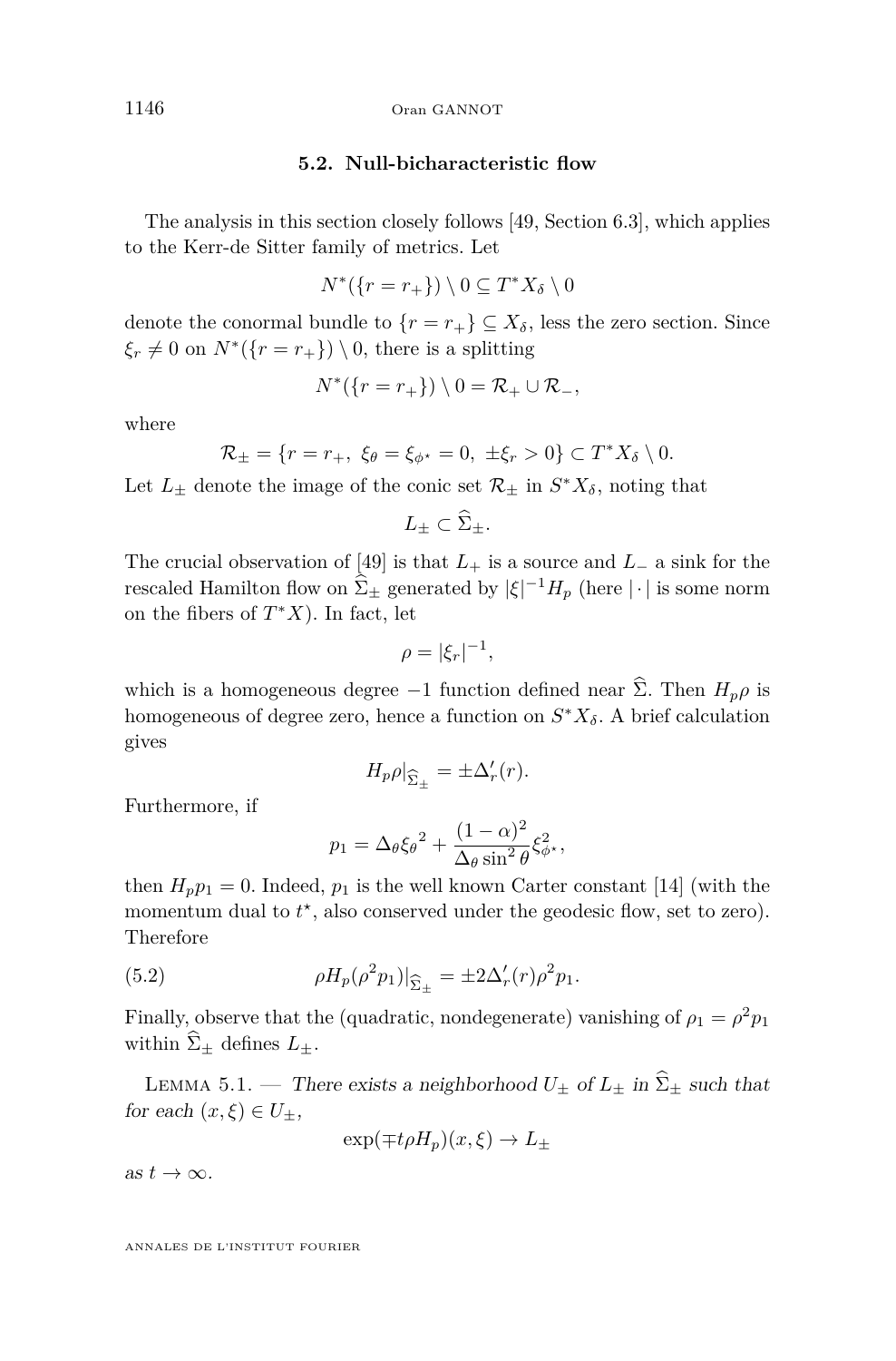*Proof.* — As noted above, the restriction of  $\rho_1$  to  $\hat{\Sigma}_{\pm}$  vanishes precisely on  $L_{+}$ . It follows from [\(5.2\)](#page-22-0) that flow lines of  $\rho H_p$  in a small neighborhood of *L*<sub>±</sub> within  $\hat{\Sigma}_{\pm}$  converge to  $L_{\pm}$  as  $\mp t \to \infty$ , since  $\Delta'_r(r) > 0$  near  $r = r_+$ .  $\Box$ 

For Lemma [5.1](#page-22-1) to be useful, one needs a global nontrapping condition implying that all integral curves starting at  $\widehat{\Sigma}_{\pm}$  either tend to  $L_{\pm}$  or otherwise reach  $\{r = r_+ - \delta\}$  in appropriate time directions.

<span id="page-23-2"></span>LEMMA 5.2. — The integral curves of  $\rho H_p$  satisfy the following.

- <span id="page-23-0"></span>(1) If  $(x,\xi) \in \widehat{\Sigma}_+$ , then  $\exp(\mp t\rho H_p)(x,\xi) \to L_+$  as  $t \to \infty$ .
- <span id="page-23-1"></span>(2) If  $(x,\xi) \in \widehat{\Sigma}_{\pm} \setminus L_{\pm}$ , then there exists  $T > 0$  such that

$$
\exp(\pm T\rho H_p)(x,\xi) \in \{r \leq r_+ - \delta\}.
$$

*Proof.* — [\(1\)](#page-23-0). This statement is already implied by [\(5.2\)](#page-22-0), since  $\Delta'_r(r) > 0$ is bounded away from zero uniformly for  $r \geq r_+ - \delta$ .

[\(2\)](#page-23-1). This follows from the same argument as in [\[49,](#page-42-0) Section 6.3]: recall that  $\sum$  is contained in  $\{\Delta_r \, \langle\, (1+\varepsilon)a^2\},\$  and arguing as in the latter reference,

$$
((1+\varepsilon)a^2 - \Delta_r) \geqslant \frac{\varepsilon}{1+\varepsilon}\rho_1.
$$

Combined with the first part, this shows that eventually  $r \leq r_+ - \delta$  along the flow.  $\Box$ 

Remark 5.3. — In the Kerr–de Sitter case, an additional restriction must be placed on *a* to ensure that the appropriate  $\Delta_r$  in that case has derivative which is bounded away from zero in the region  $\{\Delta_r \leq a^2\}$ , see [\[49,](#page-42-0) Eq. 6.13]. This is needed to show the above nontrapping condition, which in turn is crucial to showing discreteness of QNFs. This does not present a problem for Kerr–AdS spacetimes since  $\Delta'_r(r)$  is always strictly positive for  $r \geq r_+ - \delta$ .

Recall from Section [4.5](#page-20-1) that  $P(\lambda)^* = P(\overline{\lambda})$  with respect to the measure  $\varrho^{-2}A \cdot dS_t$ . With this choice,

Im 
$$
P(\lambda) = \frac{1}{2i} (P(\lambda) - P(\lambda)^*) \in \Psi^1(X_{\delta}).
$$

The homogeneous principal symbol of  $\text{Im } P(\lambda)$  is calculated from the metric by

$$
\sigma_1(\operatorname{Im} P(\lambda))(x,\xi) = 2(\operatorname{Im} \lambda) \varrho^2 g^{-1}(\xi \cdot dx, dt^*).
$$

Therefore

$$
\rho \sigma_1(\text{Im } P(\lambda))|_{L_{\pm}} = \mp 2(1 - \alpha)(r_+^2 + a^2) \text{Im } \lambda = -\varkappa^{-1}(\text{Im } \lambda)(H_p \rho)|_{L_{\pm}},
$$

where  $\varkappa > 0$  is the surface gravity. This factorization of the subprincipal symbol at  $L_{\pm}$  gives a threshold value for Im  $\lambda$  in the radial point estimates of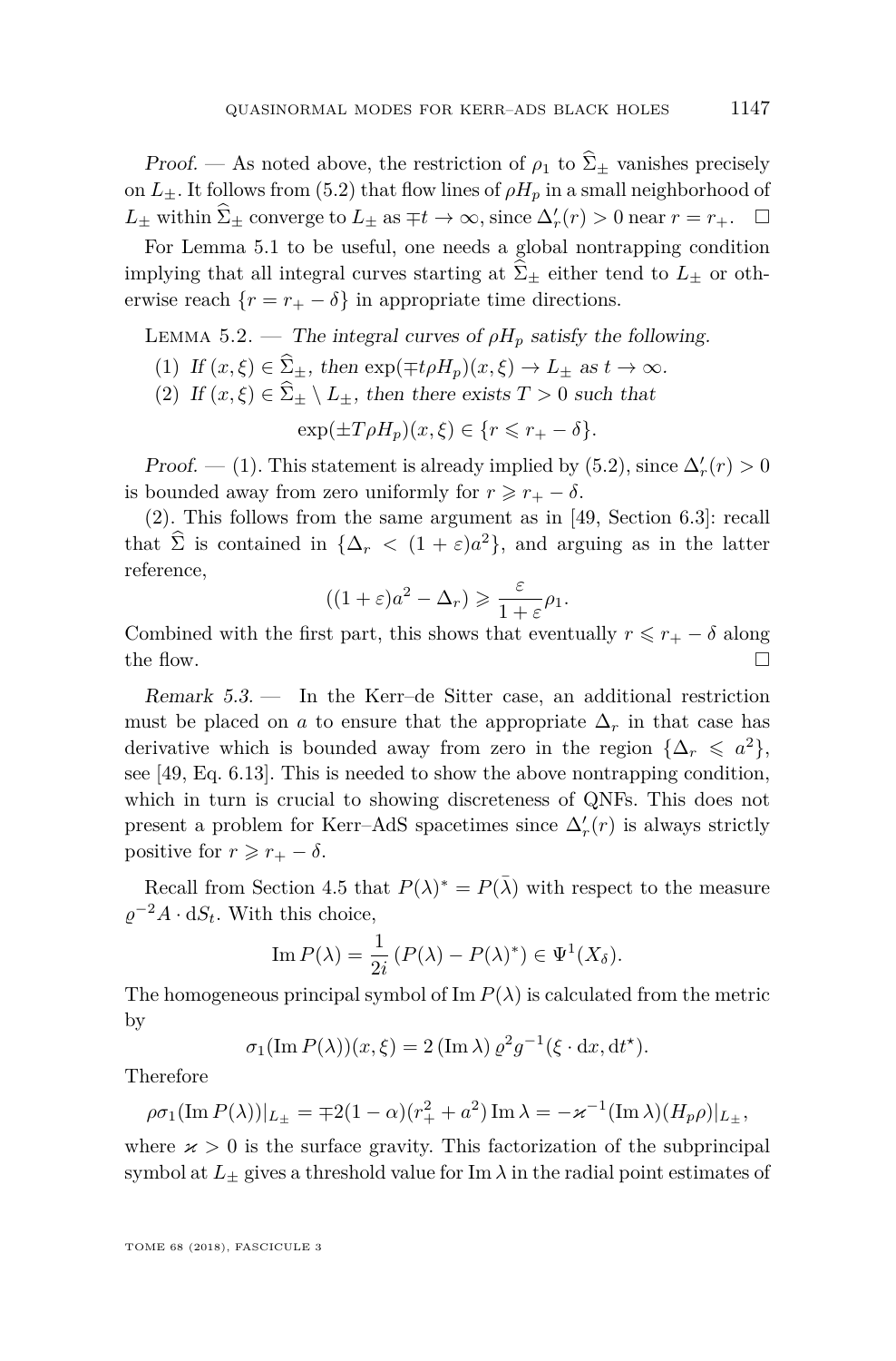Melrose [\[42\]](#page-42-18), adapted to this setting by Vasy [\[49\]](#page-42-0). The following microlocal result says regularity can be propagated away from  $\mathcal{R}_+$  provided one works with high regularity Sobolev spaces; recall here that  $\delta > 0$ .

<span id="page-24-0"></span>PROPOSITION 5.4 ([\[49,](#page-42-0) Proposition 2.3]). — Given a compactly supported  $G \in \Psi^0(X_\delta)$  such that  $\mathcal{R}_\pm \subseteq \text{ell}(G)$ , there exists a compactly supported  $A \in \Psi^0(X_\delta)$  such that  $\mathcal{R}_\pm \subseteq \text{ell}(A)$  with the following properties:

Suppose  $u \in \mathcal{D}'(X_{\delta})$  and  $GP(\lambda)u \in H^{s-1}(X_{\delta})$  for  $s \geq m$ , where  $m >$  $1/2 - \varkappa^{-1}$  Im  $\lambda$ . If there exists  $A_1 \in \Psi^0(X_\delta)$  with  $\mathcal{R}_\pm \subseteq \text{ell}(A_1)$  such that  $A_1u \in H^m(X_\delta)$ , then  $Au \in H^s(X_\delta)$ . Moreover, there exists  $\chi \in C_c^\infty(X_\delta)$ such that

$$
||Au||_{H^{s}(X_{\delta})} \leq C (||GP(\lambda)u||_{H^{s-1}(X_{\delta})} + ||\chi u||_{H^{-N}(X_{\delta})})
$$

for each *N*.

Similarly, there is a propagation result towards  $\mathcal{R}_{\pm}$  provided one works with sufficiently low regularity Sobolev norms, where again  $\delta > 0$ .

<span id="page-24-1"></span>PROPOSITION 5.5 ([\[49,](#page-42-0) Proposition 2.4]). — Given a compactly supported  $G \in \Psi^0(X_\delta)$  such that  $\mathcal{R}_\pm \subseteq \text{ell}(G)$ , there exist compactly supported  $A, B \in \Psi^0(X_\delta)$  such that  $\mathcal{R}_\pm \subseteq \text{ell}(A)$  and  $WF(B) \subseteq \text{ell}(G) \setminus \mathcal{R}_\pm$ , with the following properties:

Suppose  $u \in \mathcal{D}'(X_{\delta})$  and  $GP(\lambda)u \in H^{s-1}(X_{\delta}),$  Bu  $\in H^{s}(X_{\delta})$  for  $s <$  $1/2 - \varkappa^{-1}$  Im  $\lambda$ . Then  $Au \in H^s(X_\delta)$ , and moreover there exists  $\chi \in C_c^\infty(X_\delta)$ such that

 $||Au||_{H^{s}(X_{\delta})} \leq C$  ( $||GP(\lambda)u||_{H^{s-1}(X_{\delta})} + ||Bu||_{H^{s}(X_{\delta})} + ||\chi u||_{H^{-N}(X_{\delta})}$ )

for each *N*.

Propositions [5.4,](#page-24-0) [5.5](#page-24-1) can also be applied to  $P(\lambda)^*$ , which switches the sign of  $\text{Im }\lambda$  in the threshold conditions.

#### **5.3. Analysis near** *H<sup>δ</sup>*

The next step is to estimate *u* near the boundary  $H_\delta$  in terms of  $P(\lambda)u$ . This may be done by observing that  $P(\lambda)$  is strictly hyperbolic with respect to the hypersurfaces  $\{r = \text{constant}\}\$ for  $r \in (r_{+} - 2\delta, r_{+})$  and  $\delta > 0$ sufficiently small.

Given  $R_1 < R_2$ , let  $X_{(R_1,R_2)} = \{R_1 < r < R_2\}$ . Define  $L^2(X_{(R_1,R_2)})$ with respect to any density which is smooth on the closure of  $X_{(R_1,R_2)}$ ,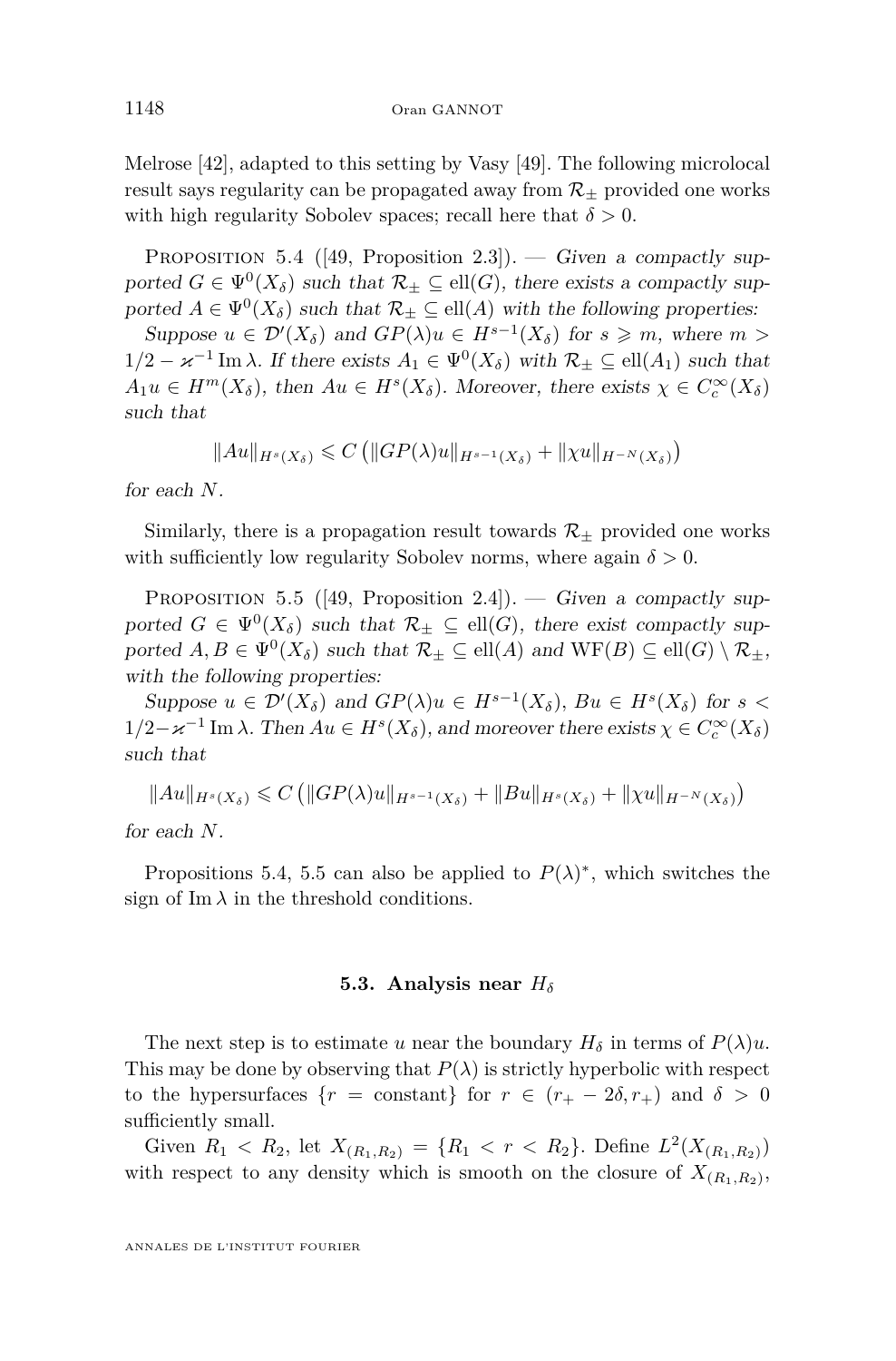observing that the closure is compact. If  $k \in \mathbb{N}$ , then  $H^k(X_{(R_1,R_2)})$  will denote distributions  $u \in L^2(X_{(R_1,R_2)})$  such that

$$
V_1 \ldots V_N u \in L^2(X_{(R_1,R_2)})
$$

for any collection  $V_1, \ldots, V_N$  of at most  $k$  smooth vector fields on the closure of  $X_{(R_1,R_2)}$ . Elements of  $H^k(X_{(R_1,R_2)})$  are extendible in the sense of [\[37,](#page-42-14) Appendix B.2], i.e., in the notation there,

$$
H^k(X_{(R_1,R_2)}) = \overline{H}^k(X_{(R_1,R_2)}).
$$

The next result is a consequence of basic energy estimates for hyperbolic equations, see [\[30,](#page-42-19) Proposition 2.13], [\[49,](#page-42-0) Proposition 3.8] in this setting, as well as [\[37,](#page-42-14) Theorem 23.2.1], [\[47,](#page-42-20) Section 2.8].

<span id="page-25-0"></span>PROPOSITION 5.6. — Fix  $r_{+} - 2\delta < R_0 < R_1 < R_2 < r_{+}$ , and let  $u \in H^1(X_{(R_0,R_2)})$ . If  $u \in H^{k+1}(X_{(R_1,R_2)})$  and  $P(\lambda)u \in H^k(X_{(R_0,R_2)})$  for some  $k \in \mathbb{N}$ , then  $u \in H^{k+1}(X_{(R_0,R_2)})$ . Furthermore,

$$
||u||_{H^{k+1}(X_{(R_0,R_1)})} \leqslant C \left( ||P(\lambda)u||_{H^k(X_{(R_0,R_2)})} + ||u||_{H^{k+1}(X_{(R_1,R_2)})} \right),
$$

where  $C > 0$  is independent of  $u$ .

Observe that regularity can be also be propagated backwards in Propo-sition [5.6](#page-25-0) by considering  $-P(\lambda)$ . Proposition 5.6 also applies to  $P(\lambda)^*$ .

#### **5.4. Energy estimates**

Energy estimates will also be used to prove that  $P(\lambda)$  is invertible in the upper half-plane. Let  $N_t$  denote the future-pointing unit normal to  $X_\delta$ (the time orientation is determined by the timelike covector  $dt^*$ ). In this subsection it is important to consider  $\delta \geq 0$ , but to begin assume that  $\delta > 0$ .

Let  $dS_r$  denote the induced measure on  $H_\delta$  and  $N_r$  be the outwardpointing unit normal to  $\mathcal{H}_{\delta}$ . Both  $N_t$ ,  $N_r$  are timelike, and they lie in the same lightcone over  $\mathcal{H}_{\delta}$ . Recall that

$$
\mathrm{d}g = A \cdot \mathrm{d}t^* \,\mathrm{d}S_t,
$$

where  $A = g^{-1} (dt^*, dt^*)^{-1/2}$  and dg is the volume measure. Also, if k denotes the induced (Riemannian) metric on the spacelike hypersurface  $\mathcal{H}_{\delta}$ , let  $A_r = k^{-1} (\mathrm{d} t^{\star}, \mathrm{d} t^{\star})^{-1/2}$ .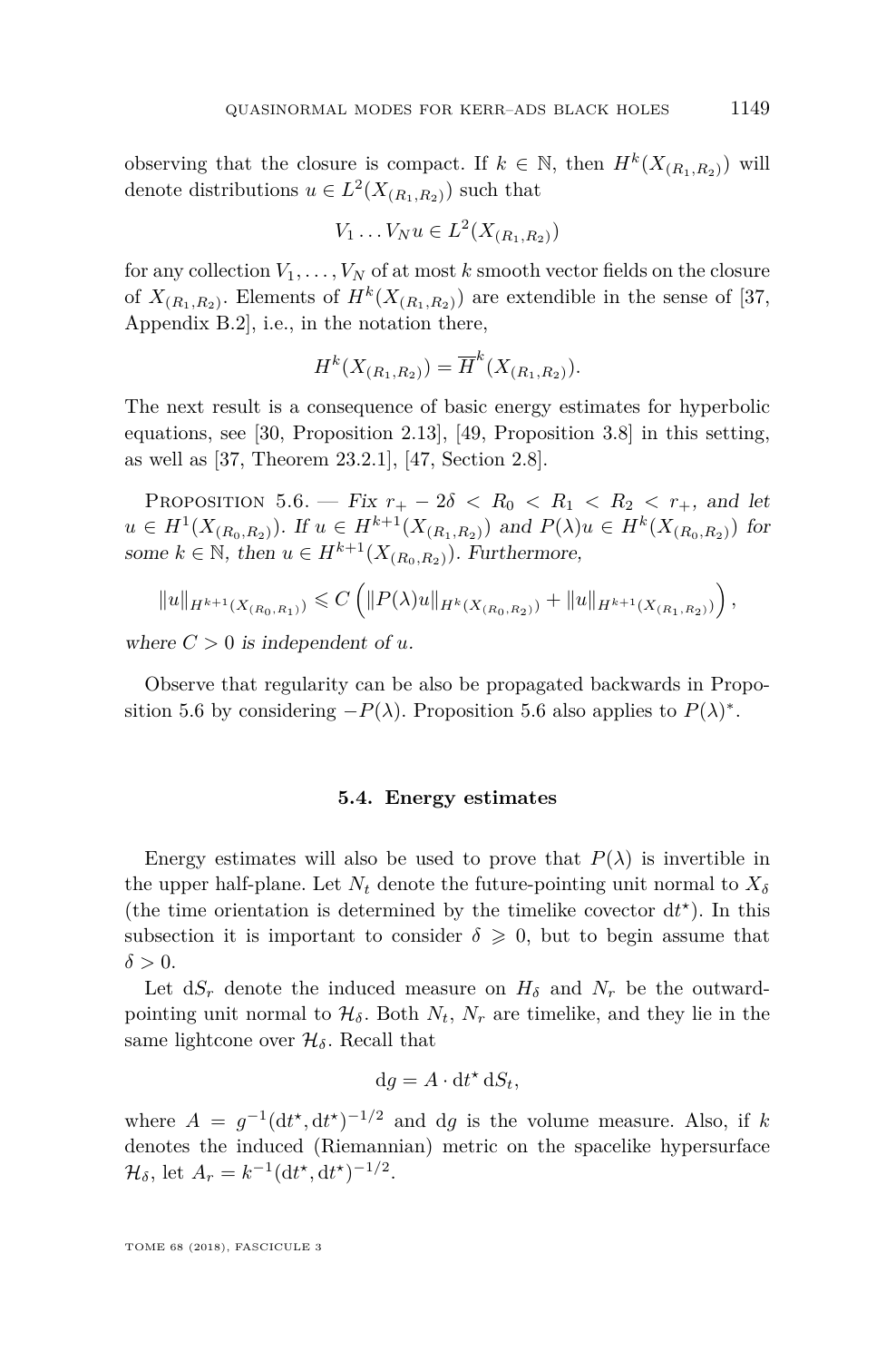If *V* is a  $C^1$  vector field on  $\mathcal{M} \cup \mathcal{H}$  vanishing near  $\mathcal{I}$ , then differentiating the divergence theorem at  $t^* = 0$  gives the identity

<span id="page-26-0"></span>(5.3) 
$$
\frac{\mathrm{d}}{\mathrm{d}t^{\star}} \int_{X_{\delta}} g(V, N_t) \, \mathrm{d}S_t + \int_{H_{\delta}} g(V, N_r) \, A_r \, \mathrm{d}S_r = \int_{X_{\delta}} (\mathrm{div}_g V) \, A \, \mathrm{d}S_t.
$$

Now suppose that  $\delta = 0$ . In that case the hypersurface  $\mathcal{H}_0 = \mathcal{H}^+$  is null, and hence  $N_r$  is ill-defined. Nevertheless, setting  $N_r = K$  as in [\(4.9\)](#page-19-4) and  $A_r = 1$ , the equality [\(5.3\)](#page-26-0) still holds. Note that  $dS_r$  is always well defined since  $H_{\delta} \subseteq X_{\delta}$  and  $X_{\delta}$  is spacelike.

Given a  $C^2$  function  $v$  on  $\mathcal{M}_\delta \cup \mathcal{H}_\delta$ , the stress-energy tensor  $\mathbb{T} = \mathbb{T}[v]$ associated to the wave equation is

$$
\mathbb{T}(Y,Z) = \text{Re}(Yv \cdot Z\overline{v}) - \frac{1}{2}g(Y,Z)g^{-1}(\mathrm{d}v,\mathrm{d}\overline{v}).
$$

Here *Y*, *Z* are real  $C^1$  vector fields on  $\mathcal{M}_\delta \cup \mathcal{H}_\delta$ . It is well known that  $\mathbb{T}(Y, Z)$ is nonnegative if *Y, Z* are causal (timelike or null) in the same lightcone, and positive definite in d*v* if both *Y, Z* are timelike [\[37,](#page-42-14) Lemma 24.1.2].

Let  $\mathbb{J}^Y = \mathbb{J}^Y[v]$  be the unique vector field such that  $g(\mathbb{J}^Y, Z) = \mathbb{T}(Y, Z)$ . If  $F = (\Box_g + \nu^2 - 9/4)v$ , then

(5.4) 
$$
\operatorname{div}_g \mathbb{J}^Y = \operatorname{Re} (F \cdot Y \bar{v}) + Q,
$$

where  $Q$  is a real quadratic form in  $(v, dv)$ . Apply  $(5.3)$  to the vector field  $\mathbb{J}^Y$ , where *v* vanishes for *r* sufficiently large. This yields the identity

<span id="page-26-1"></span>(5.5) 
$$
\frac{\mathrm{d}}{\mathrm{d}t^*} \int_{X_\delta} \mathbb{T}(Y, N_t) \, \mathrm{d}S_t + \int_{H_\delta} \mathbb{T}(Y, N_r) \, A_r \, \mathrm{d}S_r
$$

$$
= \int_{X_\delta} (\text{Re}(F \cdot Y \bar{v}) + Q) \, A \, \mathrm{d}S_t.
$$

Now suppose that *Y*, *Z* are stationary in the sense that  $\mathcal{L}_{\partial_t} Y = \mathcal{L}_{\partial_t X} Z =$ 0. Given a function *u* on  $X_{\delta}$ , let  $v = e^{-i\lambda t^*}u$ , viewed as a function on  $\mathcal{M}_{\delta}$ . Then, the stress-energy tensor associated to  $v = e^{-i\lambda t^*}u$  satisfies

$$
\frac{\mathrm{d}}{\mathrm{d}t^{\star}}\mathbb{T}[v](Y,Z) = 2(\operatorname{Im}\lambda)\mathbb{T}[v](Y,Z).
$$

Furthermore, if the stationary function  $e^{-2(\text{Im }\lambda)t^*}\mathbb{T}[v](Y, Z)$  is viewed as a function on  $X_{\delta}$ , then it is a positive definite quadratic form in  $(du, \lambda u)$ , where now d*u* is the differential of *u* on  $X_{\delta}$ .

On the other hand, if  $v = e^{-i\lambda t^*}u$ , then for  $t^* = 0$  the integrand on the right hand side of [\(5.5\)](#page-26-1) can be written as

$$
\varrho^{-2} \operatorname{Re} \left( P(\lambda) u \cdot \overline{Y(\lambda) u} \right) + Q(\lambda),
$$

where  $Q(\lambda)$  is a quadratic form in  $(du, u, \lambda u)$ , and  $Y(\lambda)u = e^{i\lambda t^*}Y(e^{-i\lambda t^*}u)$ .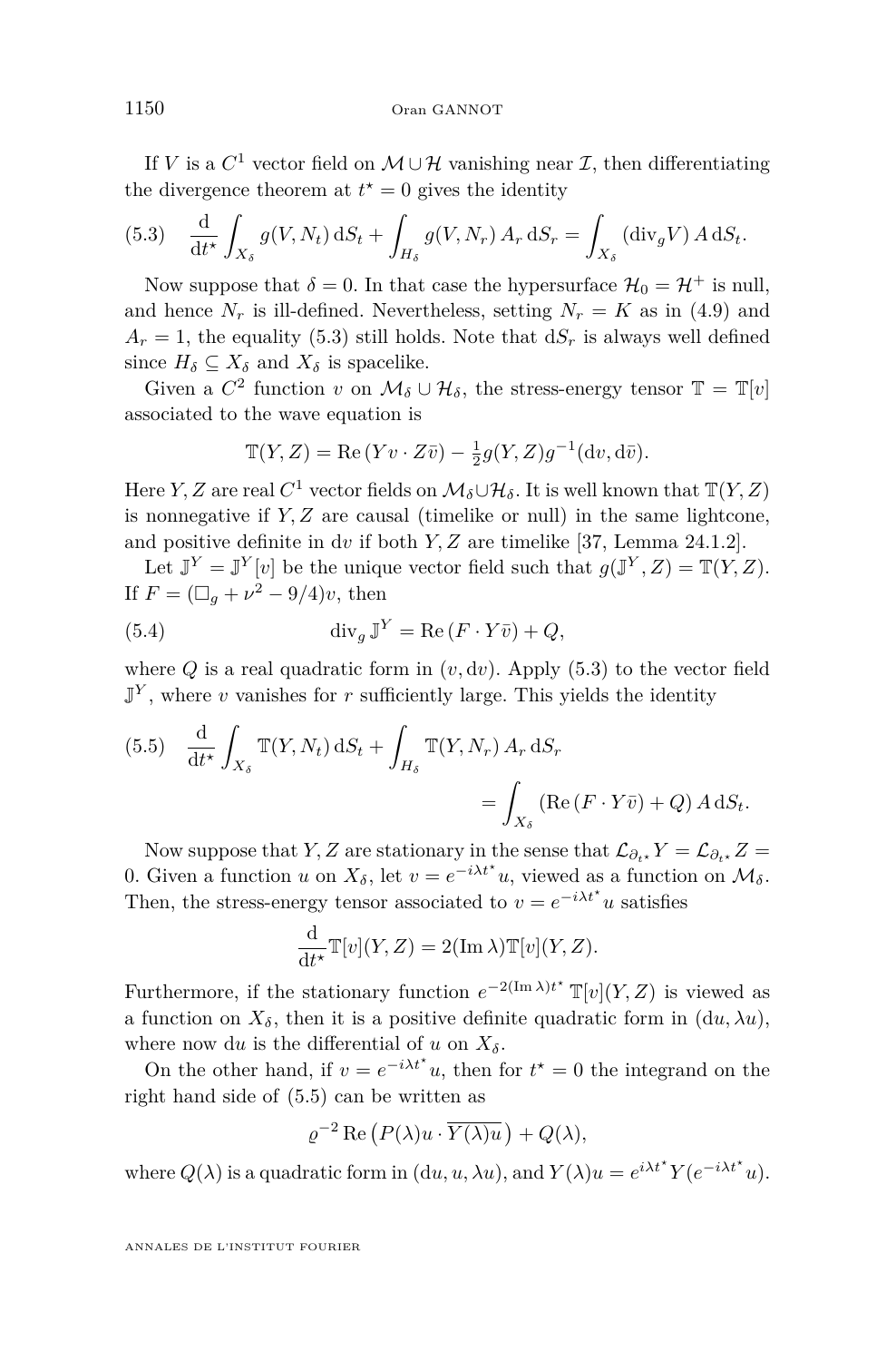<span id="page-27-0"></span>LEMMA 5.7. — Fix  $\delta \geq 0$ ,  $R > r_+$ , and let  $u \in C_c^2({r_+ - \delta \leq r < R})$ . There exists  $C_0 > 0$  such that

$$
|\lambda| \|u\|_{\mathcal{L}^2(X_\delta)} + \|\mathrm{d} u\|_{\mathcal{L}^2(X_\delta)} \leq \frac{C}{\mathrm{Im}\,\lambda} \|P(\lambda)u\|_{\mathcal{L}^2(X_\delta)}
$$

for Im  $\lambda > C_0$ , where  $C > 0$  is independent of  $\lambda$  and  $u$ .

Proof. — Apply [\(5.5\)](#page-26-1) with the multiplier  $Y = N_t$  and  $v = e^{-i\lambda t^*}u$ , recalling that all terms are evaluated at  $t^* = 0$ . First, observe that the integral over  $H_\delta$  is nonnegative, since  $N_r$  and  $N_t$  are both in the same lightcone (of course  $N_r = K$  is null if  $\delta = 0$ ). With  $f = P(\lambda)u$ ,

Im 
$$
\lambda \left( |\lambda|^2 ||u||^2_{\mathcal{L}^2(X_\delta)} + ||du||^2_{\mathcal{L}^2(X_\delta)} \right)
$$
  
 $\leq C \int_{X_\delta} \left( \varrho^{-2} \operatorname{Re} \left( f \cdot \overline{N_t(\lambda)u} \right) + Q(\lambda) \right) A \, dS_t.$ 

Both *A* and  $\varrho^{-2}$  are bounded by constants depending on *R*. Furthermore, the quadratic form  $Q(\lambda)$  can be absorbed into the left hand side for Im  $\lambda > 0$  sufficiently large. The integrand involving f is bounded by Cauchy–Schwarz, yielding

$$
\operatorname{Im}\lambda\left(|\lambda|^2\|u\|_{\mathcal{L}^2(X_\delta)}^2 + \|\mathrm{d}u\|_{\mathcal{L}^2(X_\delta)}^2\right) \leq \frac{C}{\operatorname{Im}\lambda} \|f\|_{\mathcal{L}^2(X_\delta)}^2
$$
 as desired.

A similar argument applies to  $P(\lambda)^*$  provided *u* vanishes along  $H_\delta$ .

<span id="page-27-1"></span>LEMMA 5.8. — Fix  $\delta \ge 0$ ,  $R > r_+$ , and let  $u \in C_c^2({r_+ - \delta \le r < R})$ be such that  $u|_{H_\delta} = 0$ . There exists  $C_0 > 0$  such that

$$
|\lambda| \|u\|_{\mathcal{L}^2(X_\delta)} + \|du\|_{\mathcal{L}^2(X_\delta)} \leqslant \frac{C}{\text{Im }\lambda} \|P(\lambda)^* u\|_{\mathcal{L}^2(X_\delta)},
$$

for Im  $\lambda > C_0$ , where  $C > 0$  is independent of  $\lambda$  and  $u$ .

Proof. — Since  $P(\lambda)^* = P(\bar{\lambda})$ , apply [\(5.5\)](#page-26-1) to  $v = e^{-i\bar{\lambda}t^*}u$  with the multiplier  $Y = N_t$ ; the difference is that now the two integrals on the left hand side of [\(5.5\)](#page-26-1) have opposite signs for  $\text{Im }\lambda > 0$ . However, if *u* vanishes at  $H_{\delta}$ , then the same argument as in Lemma [5.7](#page-27-0) applies.

#### **6. The anti-de Sitter end**

<span id="page-27-2"></span>This section concerns the analysis near *Y* , hence does not depend on any extension of the metric across the horizon. After a conjugation by  $r$ , the rescaled stationary Klein–Gordon operator  $P(\lambda)$  is a parameter-dependent Bessel operator in the sense of Section [3:](#page-13-0)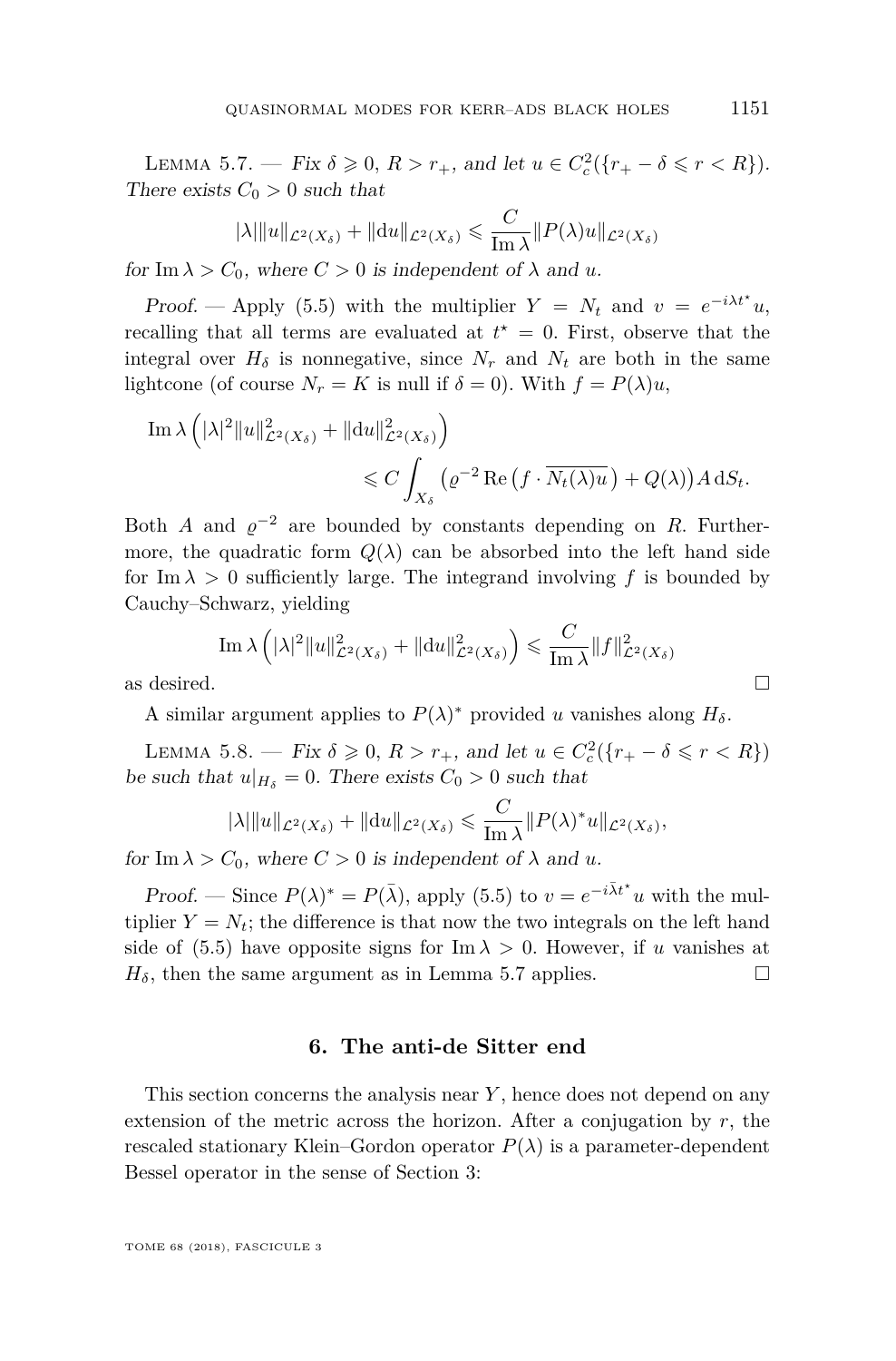<span id="page-28-1"></span>LEMMA  $6.1. - rP(\lambda)r^{-1}$  is a Bessel operator of order *ν* near *Y*. Furthermore,  $rP(\lambda)r^{-1}$  is parameter-elliptic with respect to any angular sector  $\Lambda \subset \mathbb{C}$  disjoint from  $\mathbb{R} \setminus 0$ .

Proof. — Observe from [\(4.1\)](#page-17-0) that for *r* sufficiently large, *dr* is orthogonal to the span of  $\{dt^*, d\theta, d\phi^*\}$ . Therefore the only term in  $\Box_g$  involving rderivatives is

$$
\varrho^{-2}D_r\left(\Delta_r D_r\right).
$$

The remaining terms in  $\Box_q$  are smooth up to  $\mathcal I$  after multiplication by  $\varrho^2$ . In the notation in Section [3.1,](#page-14-2) let *x*<sup>'</sup> be local coordinates on *Y* and  $x_n = s$ . From [\(4.2\)](#page-18-3) it is verified that  $rP(\lambda)r^{-1}$  can locally be written in the form  $(3.1)$ .

The parameter-ellipticity of  $rP(\lambda)r^{-1}$  at *Y* follows from the timelike nature of  $\partial_t$ <sup>\*</sup> and d<sup>\*</sup> at I with respect to the conformal metric  $s^2g$ , using the same argument as in Lemma [2.3.](#page-13-3)

Conjugation by  $r^{-1}$  corresponds to working with  $r\mathcal{L}^2(X_\delta)$  based spaces. Note that the measure defining  $r\mathcal{L}^2(X_\delta)$  is locally equivalent near Y to ordinary Lebesgue measure, agreeing with the convention in Section [3.1.](#page-14-2) Henceforth  $P(\lambda)$  will be considered instead of  $rP(\lambda)r^{-1}$ , making sure to account for the additional conjugation.

When  $0 < \nu < 1$ , the operator  $P(\lambda)$  must be augmented by ellip-tic boundary conditions as in Section [3.3.](#page-15-0) Thus assume that  $T(\lambda)$  is a parameter-dependent boundary operator of the form

$$
T(\lambda) = (T_1^- + \lambda T_0^-)\gamma_- + T_1^+ \gamma_+,
$$

where the weighted restrictions  $\gamma_{\pm}$  are given by

$$
\gamma_{-}u = s^{\nu - 3/2}u|_{Y}, \quad \gamma_{+}u = -s^{1 - 2\nu}\partial_{s}(s^{\nu - 3/2}u)|_{Y}.
$$

Here  $\gamma_{\pm}$  are redefined from Section [3.3](#page-15-0) to account for the conjugation by  $r^{-1}$ . It is assumed that the "principal part" of  $T(\lambda)$  (in the sense of Section [3.3\)](#page-15-0) is independent of  $\lambda$ . Ellipticity and parameter-ellipticity of the operator

$$
\mathscr{P}(\lambda) = \begin{pmatrix} P(\lambda) \\ T(\lambda) \end{pmatrix}
$$

with respect to  $\Lambda$  were defined in Section [3.4.](#page-16-1)

#### **6.1. Function spaces**

<span id="page-28-0"></span>Following [\[26,](#page-41-9) Section 4], ellipticity is used to prove coercive estimates for functions supported near *Y* . These local estimates should be understood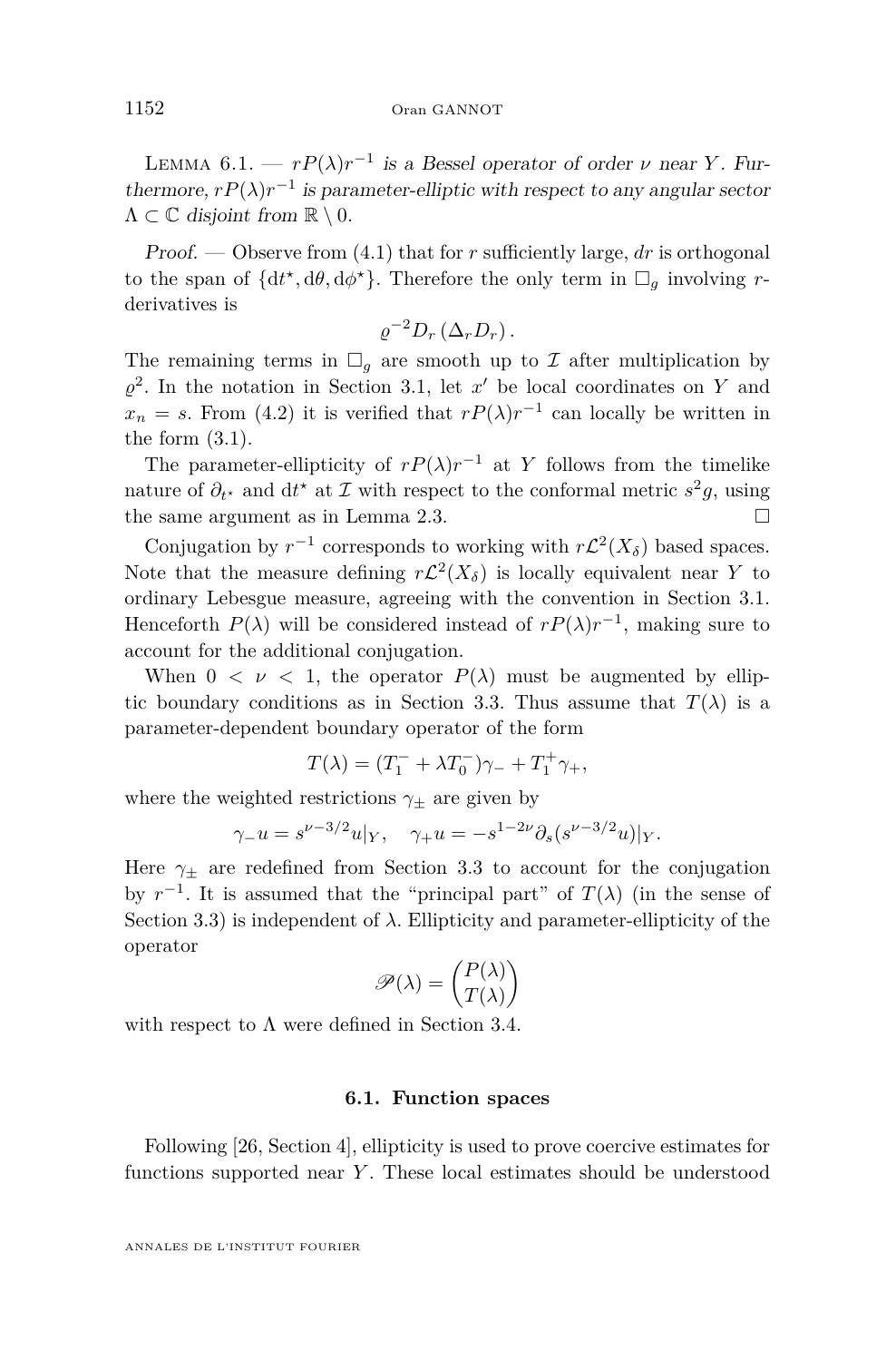as comprising part of a global estimate. For this reason, it is useful to state them on function spaces which are globally defined on  $X_{\delta}$ . These spaces are now described.

Let  $\mathcal{H}^1(X_\delta)$  denote the set of all distributions  $u \in \mathcal{L}^2(X_\delta)$  such that  $s^{3/2-\nu}d(s^{\nu-3/2}u) \in \mathcal{L}^2(X_\delta)$ , where the magnitude of a covector is measured with respect to a smooth norm on  $\overline{X}_{\delta}$ . Set

$$
||u||_{\mathcal{H}^1(X_\delta)} = ||u||_{\mathcal{L}^2(X_\delta)} + ||s^{3/2-\nu}d(s^{\nu-3/2}u)||_{\mathcal{L}^2(X_\delta)}.
$$

To define higher order spaces, let  $\mathcal{V}_b(\overline{X}_\delta)$  denote the space of smooth vector fields on  $\overline{X}_{\delta}$  which are tangent to *Y* (but not necessarily to  $H_{\delta}$ ). Given  $k \in \mathbb{N}$  and  $s = 0, 1$ , let  $\mathcal{H}^{s,k}(X_{\delta})$  denote the set of distributions *u* such that

$$
V_1 \ldots V_N u \in \mathcal{H}^s(X_\delta)
$$

for any collection  $V_1, \ldots, V_N$  of at most *k* vector fields in  $\mathcal{V}_b(\overline{X}_{\delta})$ . These spaces can be normed in the obvious way by fixing a finite generating set of vector fields for  $\mathcal{V}_b(\overline{X}_\delta)$ . Over any compact subset of  $X_\delta$  the norms of  $\mathcal{H}^{s,k}(X_{\delta})$  and  $H^{s+k}(X_{\delta})$  are equivalent.

If  $0 < \nu < 1$ , let  $\mathcal{F}_{\nu}(X_{\delta})$  denote the space of  $u \in C^{\infty}(X_{\delta} \cup H_{\delta})$  which near *Y* have the form

$$
s^{3/2-\nu}u_-(s^2,y) + s^{3/2+\nu}u_+(s^2,y)
$$

for  $u_{\pm} \in C^{\infty}([0,\varepsilon)_s \times Y)$ . If  $\nu \geq 1$  then  $\mathcal{F}_{\nu}(X_{\delta})$  is defined to be  $C_c^{\infty}(X_{\delta} \cup$ *H*<sup> $_{\delta}$ </sup>). In both cases  $\mathcal{F}_{\nu}(X_{\delta})$  is dense in  $\mathcal{H}^{s,k}(X_{\delta})$  [\[26,](#page-41-9) Section 3].

Remark 6.2. — Duality for these spaces is not described here; a detailed discussion, including everything needed for this paper, can be found in [\[26,](#page-41-9) Sections 3, 4, 5].

#### **6.2. Elliptic estimates**

<span id="page-29-0"></span>The results in this section follow from [\[26,](#page-41-9) Theorems 1, 2, 3]. First assume that  $\nu \geq 1$ . According to Lemma [6.1,](#page-28-1)  $P(\lambda)$  is elliptic at Y, and parameterelliptic at *Y* with respect to any angular sector  $\Lambda \subset \mathbb{C}$  disjoint from  $\mathbb{R} \setminus 0$ . If  $0 < \nu < 1$ , then ellipticity and parameter-ellipticity must be assumed for  $\mathscr{P}(\lambda)$  with respect to  $\Lambda$ .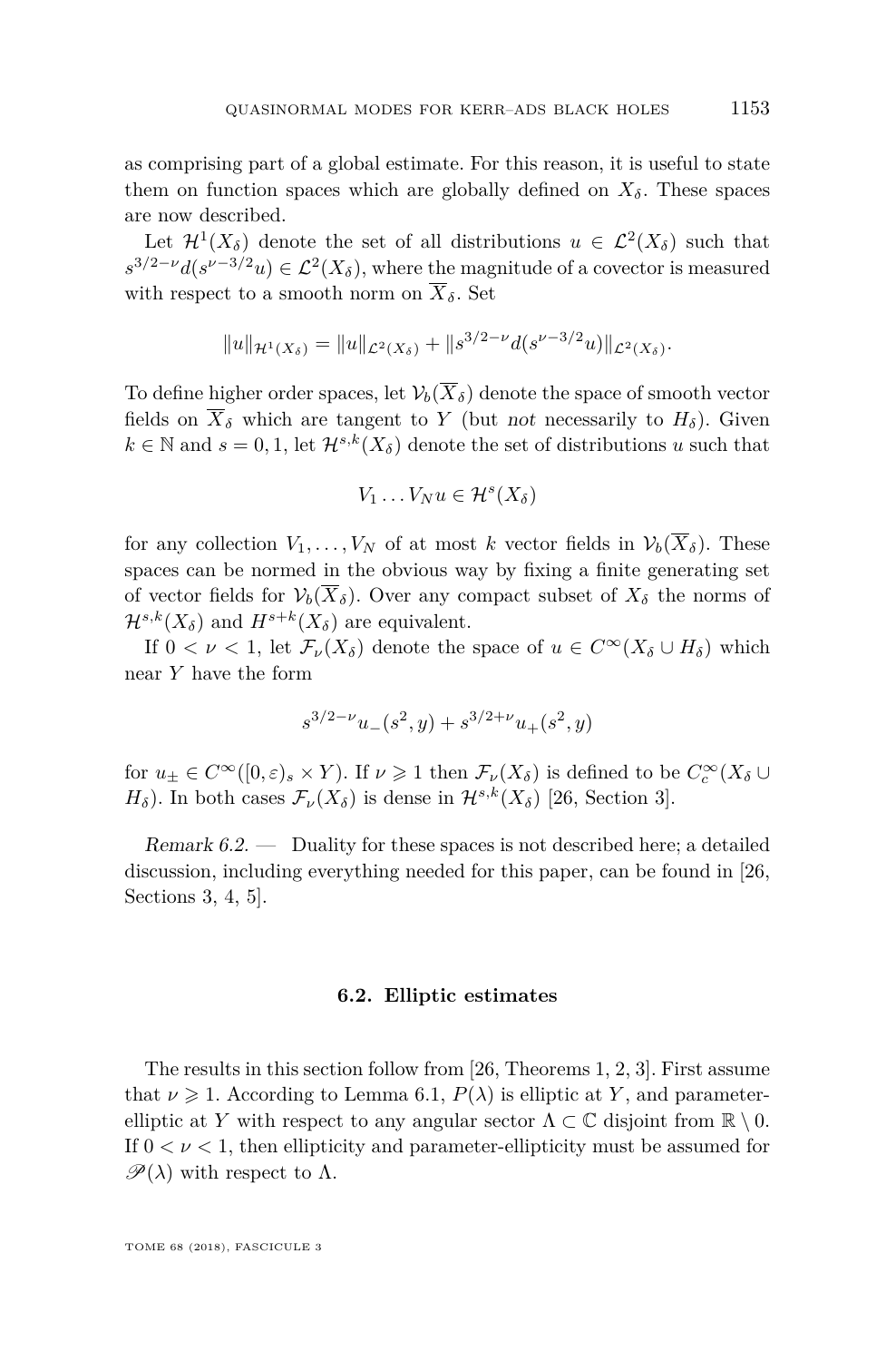<span id="page-30-0"></span>PROPOSITION 6.3 ([\[26,](#page-41-9) Theorems 1, 3]). — Let  $k \in \mathbb{N}$ . There exists  $\varepsilon > 0$  such that if  $\varphi, \chi \in C_c^{\infty}(\{0 \leq s < \varepsilon\})$  satisfy  $\varphi = 1$  near  $s = 0$  and  $\chi = 1$  near supp  $\varphi$ , then the following hold:

(1) If  $\nu \geq 1$ , then there exists  $C > 0$  such that

 $\|\varphi u\|_{\mathcal{H}^{1,k}(X_{\delta})} \leqslant C \left( \|\chi P(\lambda)u\|_{\mathcal{H}^{0,k}(X_{\delta})} + \|\chi u\|_{\mathcal{H}^{0}(X_{\delta})} \right)$ 

for each  $u \in \mathcal{F}_{\nu}(X_{\delta}).$ 

(2) If  $0 < \nu < 1$  and  $\mathscr{P}(\lambda)$  is elliptic at Y, then there exists  $C > 0$  such that

$$
\|\varphi u\|_{\mathcal{H}^{1,k}(X_{\delta})} \leq C(\|\chi \mathscr{P}(\lambda)u\|_{\mathcal{H}^{0,k}(X_{\delta})\times H^{k+2-\mu}(Y)} + \|\chi u\|_{\mathcal{H}^{0}(X_{\delta})})
$$
  
for each  $u \in \mathcal{F}_{\nu}(X_{\delta})$ .

There is also a regularity statement associated with Proposition [6.3,](#page-30-0) namely if  $u \in \mathcal{H}^0(X_\delta)$  and the right-hand sides are finite, then so are the left-hand sides. Making sense of this when 0 *< ν <* 1 is slightly subtle, and the reader is again referred to [\[26\]](#page-41-9) for details.

To obtain estimates which are uniform  $\lambda$ , parameter-ellipticity is used. These estimate are only used with  $k = 0$ .

<span id="page-30-1"></span>PROPOSITION 6.4 ([\[26,](#page-41-9) Theorem 2]). — Fix an angular sector  $\Lambda \subset \mathbb{C}$ such that  $P(\lambda)$  and  $\mathscr{P}(\lambda)$  are parameter elliptic at *Y* with respect to  $\Lambda$ . There exists  $\varepsilon > 0$  such that if  $\varphi, \chi \in C_c^{\infty}(\{0 \leq s < \varepsilon\})$  satisfy  $\varphi = 1$  near  $s = 0$  and  $\chi = 1$  near supp  $\varphi$ , then the following hold:

(1) If  $\nu \geq 1$ , then there exists  $C > 0$  such that

$$
|\lambda|\|\varphi u\|_{\mathcal{H}^0(X_\delta)} + \|\varphi u\|_{\mathcal{H}^1(X_\delta)} \leqslant C\left(\|\chi P(\lambda)u\|_{\mathcal{H}^0(X_\delta)} + \|\chi u\|_{\mathcal{H}^0(X_\delta)}\right)
$$

for each  $u \in \mathcal{F}_{\nu}(X)$  and  $\lambda \in \Lambda$ .

(2) If  $0 < \nu < 1$ , then there exists  $C > 0$  such that

 $|\lambda| \|\varphi u\|_{\mathcal{H}^{0}(X_{\delta})} + \|\varphi u\|_{\mathcal{H}^{1}(X_{\delta})}$  $\leq C(\|\chi \mathscr{P}(\lambda)u\|_{\mathcal{H}^{0}(X_{\delta})\times H^{2-\mu}(Y)} + \|\chi u\|_{\mathcal{H}^{0}(X_{\delta})})$ for each  $u \in \mathcal{F}_{\nu}(X_{\delta})$  and  $\lambda \in \Lambda$ .

Estimates for the formal adjoint  $P(\lambda)$ <sup>\*</sup> if  $\nu \ge 1$ , or  $\mathscr{P}(\lambda)$ <sup>\*</sup> if  $0 < \nu < 1$ , also hold. However, the formal adjoint  $\mathscr{P}(\lambda)^*$  is no longer a scalar operator. See [\[26,](#page-41-9) Section 4] where the formal adjoint is defined (which is entirely analogous to the adjoint in the Boutet de Monvel calculus for smooth boundary value problems [\[43\]](#page-42-21)). Furthermore, [\[26,](#page-41-9) Theorem 1] only treats estimates for the formal adjoint when  $k = 0$ , although this does not present a problem here.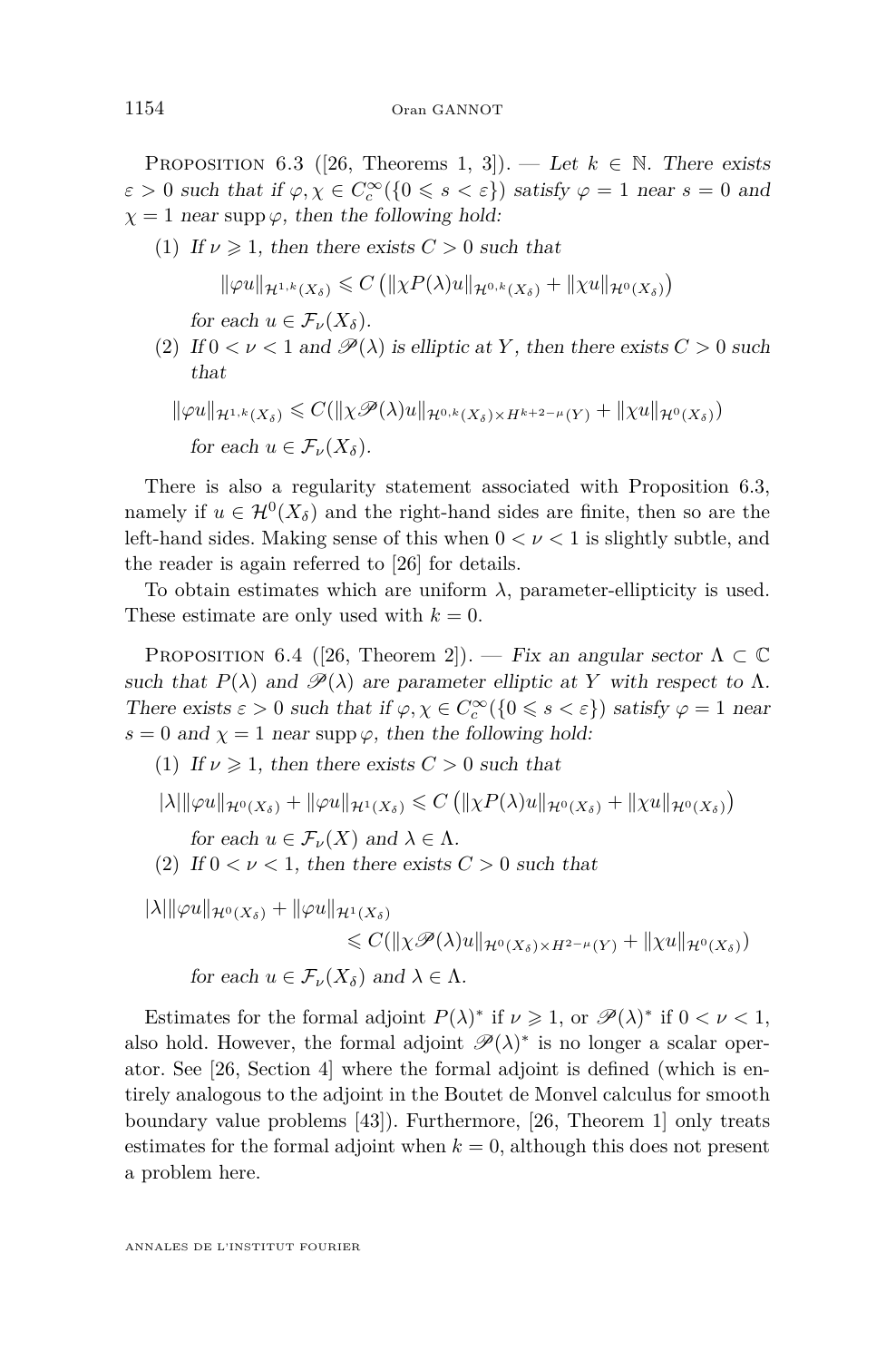#### **7. Fredholm property and meromorphy**

In this section the Fredholm property for  $P(\lambda)$  and meromorphy of  $P(\lambda)^{-1}$  are derived from estimates on  $P(\lambda)$ , combined with some standard arguments from functional analysis. Of course  $P(\lambda)$  should be replaced by  $\mathscr{P}(\lambda)$  when  $0 < \nu < 1$ . For  $\delta \geq 0$ , introduce the space

$$
\mathcal{X}^k(X_\delta) = \{ u \in \mathcal{H}^{1,k}(X_\delta) : P(0)u \in \mathcal{H}^{0,k}(X_\delta) \},
$$

equipped with the norm  $||u||_{\mathcal{H}^{1,k}(X_{\delta})} + ||P(0)u||_{\mathcal{H}^{0,k}(X_{\delta})}$ . This space is complete, and in fact  $\mathcal{F}_{\nu}(X_{\delta})$  is dense in  $\mathcal{X}^{k}(X_{\delta})$  [\[26,](#page-41-9) Lemma 5.1].

#### **7.1.** The case  $\nu \geq 1$

Fix  $\delta > 0$  and consider the simpler case  $\nu \geq 1$  first. Initially, the goal is to prove that

$$
P(\lambda) : \mathcal{X}^k(X_\delta) \to \mathcal{H}^{0,k}(X_\delta)
$$

has closed range and finite dimensional kernel for each  $k \in \mathbb{N}$ , provided  $\lambda$ lies in an appropriate half-plane.

<span id="page-31-1"></span>PROPOSITION 7.1. — If  $C_0 < \varkappa (k+1/2)$ , then there exists  $\varphi \in C_c^{\infty}(X_{\delta} \cup$ *Y*) and  $\chi \in C_c^{\infty}(X_{\delta})$  such that

<span id="page-31-0"></span>
$$
(7.1) \quad ||u||_{\mathcal{H}^{1,k}(X_{\delta})} \leq C \left( ||P(\lambda)u||_{\mathcal{H}^{0,k}(X_{\delta})} + ||\chi u||_{H^{-N}(X_{\delta})} + ||\varphi u||_{\mathcal{H}^{0}(X_{\delta})} \right)
$$

for any *N* and  $u \in \mathcal{F}_{\nu}(X_{\delta})$ , provided Im  $\lambda > -C_0$ .

*Proof.* — Begin by choosing two functions  $\zeta, \psi \in C^{\infty}(\overline{X}_{\delta}; [0, 1])$  subject to the following conditions:

- (1) supp  $\psi \subseteq \{0 \leq s < \varepsilon\}$  and  $\psi = 1$  near  $s = 0$ , where  $\varepsilon > 0$  is sufficiently small.
- (2)  $\text{supp }\zeta \subseteq \{r_+ \delta \leqslant r < r_+ 2\delta/3\}$  and  $\zeta = 1$  near  $\{r_+ \delta \leqslant r < r_+ 2\delta/3\}$  $r_{+} - 3\delta/4$ .

Let  $u \in \mathcal{F}_{\nu}(X_{\delta})$  and  $f = P(\lambda)u$ . It is possible to find a microlocal partition of unity

$$
1 = \zeta + \psi + \sum_{j=1}^{J} A_j + R,
$$

where the operators  $A_j \in \Psi^0(X_\delta)$ ,  $R \in \Psi^{-\infty}(X_\delta)$  are compactly supported, and each  $A \in \{A_1, \ldots, A_J\}$  has one of the following properties: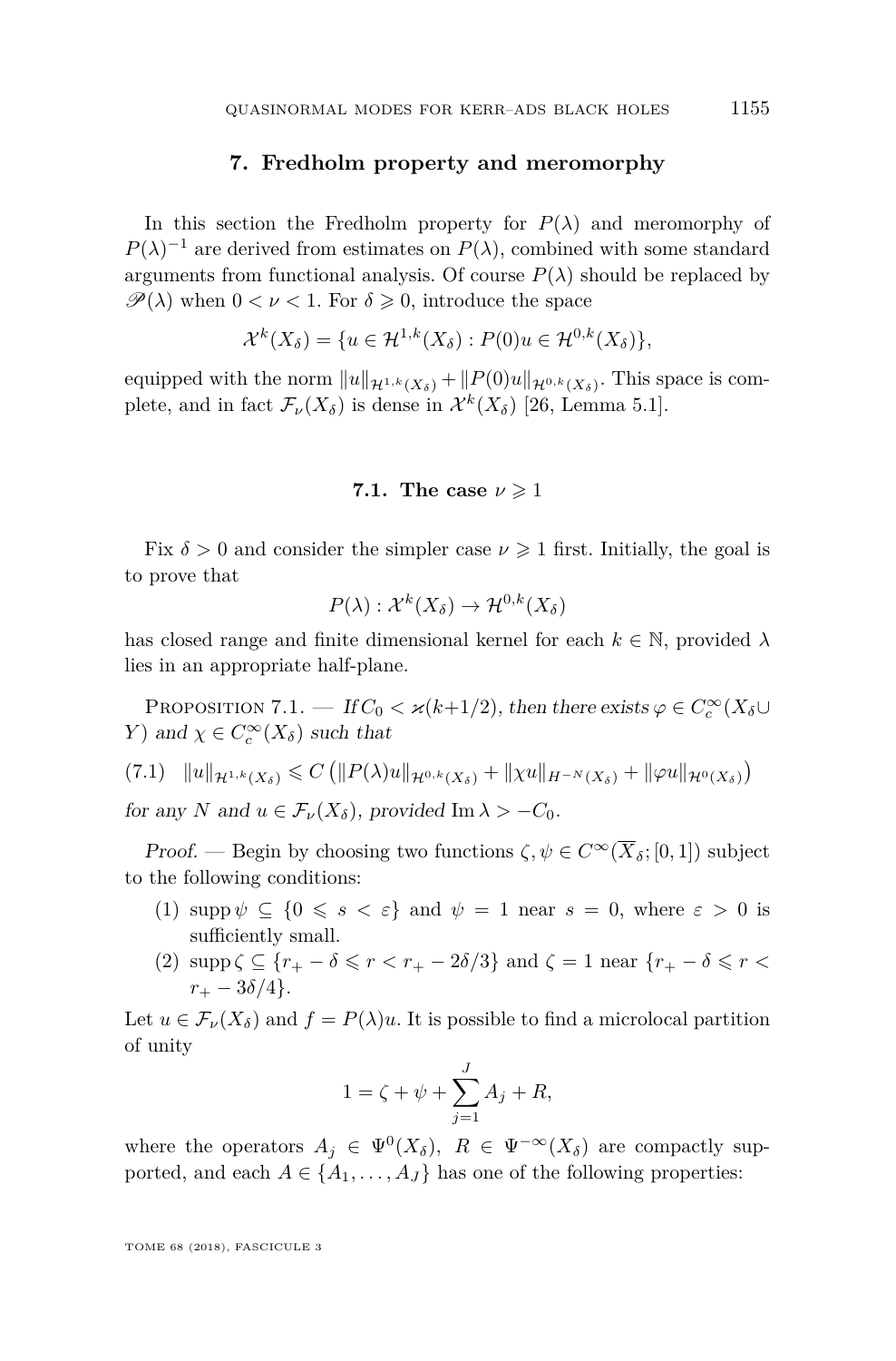(1) WF(A)  $\subseteq$  ell( $P(\lambda)$ ). By microlocal elliptic regularity (Proposition [2.1\)](#page-11-1),

$$
||Au||_{H^{s+1}(X_\delta)} \leq C||Gf||_{H^{s-1}(X_\delta)} + ||\chi u||_{H^{-N}(X_\delta)}
$$

for *G* microlocalized near  $WF(A)$  and some  $\chi \in C_c^{\infty}(X_{\delta})$ .

<span id="page-32-0"></span>(2) WF(A) is contained in a small conic neighborhood of  $\mathcal{R}_{\pm}$ . In or-der to apply Proposition [5.4,](#page-24-0) the imaginary part of  $\lambda$  must satisfy Im  $\lambda \geq -C_0$  for some  $C_0 < \varkappa (s - 1/2)$ . In that case,

$$
||Au||_{H^{s}(X_{\delta})} \leq C (||Gf||_{H^{s-1}(X_{\delta})} + ||\chi u||_{H^{-N}(X_{\delta})})
$$

for some *G* microlocalized near  $WF(A)$  and some  $\chi \in C_c^{\infty}(X_{\delta})$ .

(3) WF(*A*) is contained in a conic neighborhood of a point  $(x_0, \xi_0) \in$  $\Sigma_+ \setminus \mathcal{R}_+$ . Then there is a conic neighborhood  $U_+ \supseteq \mathcal{R}_+$  such that for each  $B \in \Psi^0(X_\delta)$  with  $WF(B) \subseteq U_+$  and  $(x,\xi) \in WF(A)$ , there exists  $T > 0$  with

$$
\exp(-TH_p)(x,\xi) \subseteq \text{ell}(B).
$$

This follows from Lemma [5.2,](#page-23-2) shrinking WF(*A*) if necessary. It is now possible to combine propagation of singularities ([\[49,](#page-42-0) Section 2.3]) with the previous item  $(2)$ . For some  $G_1$  microlocalized near the union of flow lines emanating from WF(*A*) and *G* as in [\(2\)](#page-32-0),

$$
||Au||_{H^{s}(X_{\delta})} \leq C \left( ||Gf||_{H^{s-1}(X_{\delta})} + ||G_1f||_{H^{s-1}(X_{\delta})} + ||\chi u||_{H^{-N}(X_{\delta})} \right)
$$

for some  $\chi \in C_c^{\infty}(X_{\delta})$ . The same argument applies if  $(x_0, \xi_0) \in$  $\Sigma_-\setminus\mathcal{R}_-$ , reversing the direction of propagation.

The estimates on *Au* are applied with Sobolev index  $s = 1 + k$  where  $k \in \mathbb{N}$ , which gives  $C_0 < \varkappa (k + 1/2)$ . The term  $\psi u$  is then estimated in  $\mathcal{H}^{1,k}(X_\delta)$ using Proposition [6.3,](#page-30-0) provided supp  $\psi$  is sufficiently small. In the region where  $r < r_{+}$ , apply Lemma [5.6:](#page-25-0)

$$
\|\zeta u\|_{H^{k+1}(X_\delta)} \leqslant C\left(\|P(\lambda)u\|_{\mathcal{H}^{0,k}(X_\delta)}+\|\zeta'u\|_{H^{k+1}(X_\delta)}\right),
$$

where  $\zeta'$  has compact support in  $\{r_+ - \delta/2 < r < r_+\}$ . In particular,

$$
\zeta'\zeta = \zeta'\psi = 0,
$$

and hence  $A_1 + \cdots + A_J$  is elliptic on supp  $\zeta'$  (lifted to  $T^*X_\delta$ ). Therefore  $\zeta' u$  is controlled by the  $A_j u$  terms handled above.

Although [\(7.1\)](#page-31-0) of Proposition [7.1](#page-31-1) is stated as an a priori estimate (namely *u* is assumed to lie in  $\mathcal{F}_{\nu}(X_{\delta})$ , the proof also gives the following regularity result: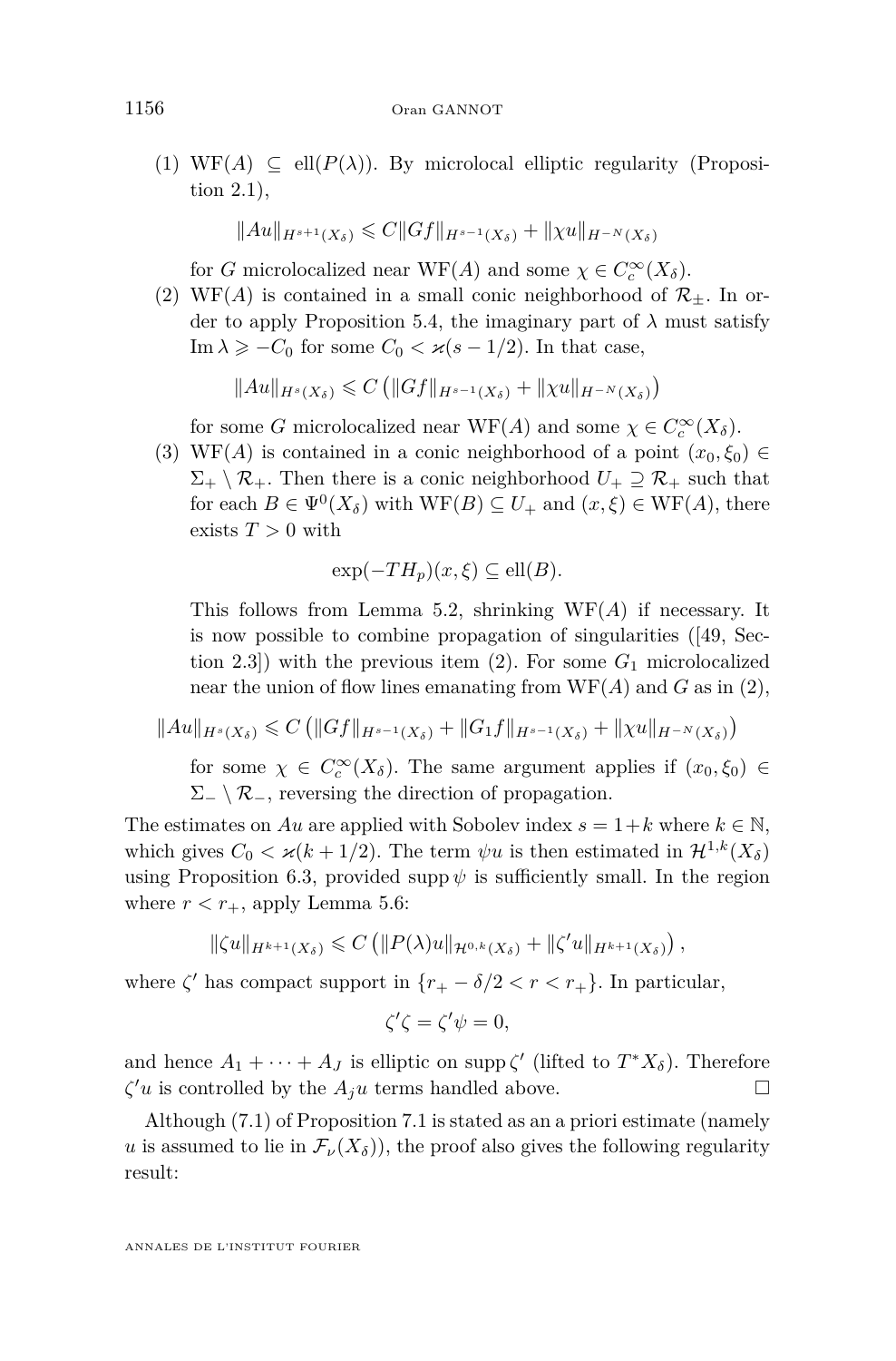<span id="page-33-0"></span>PROPOSITION 7.2. — If Im  $\lambda > -\varkappa (k+1/2)$  and  $u \in \mathcal{H}^{1,k}(X_{\delta})$  satisfies  $P(\lambda)u \in \mathcal{H}^{0,k'}(X_{\delta})$  for  $k' \geq k$ , then  $u \in \mathcal{X}^{k'}(X_{\delta})$ .

The multiplication maps  $\varphi : \mathcal{H}^{1,k}(X_\delta) \to \mathcal{H}^0(X_\delta)$  and  $\chi : \mathcal{H}^{1,k}(X_\delta) \to$  $H^{-N}(X_{\delta})$  are compact provided *N* is sufficiently large; in the former case, compactness comes from [\[26,](#page-41-9) Lemma 3.21]. Then the a priori estimate [\(7.1\)](#page-31-0) shows that  $P(\lambda) : \mathcal{X}^k(X_\delta) \to \mathcal{H}^{0,k}(X_\delta)$  has closed range and finite-dimensional kernel for Im  $\lambda > -\varkappa (k + 1/2)$ .

<span id="page-33-1"></span>LEMMA 7.3. — Fix an angular sector  $\Lambda$  in the upper half-plane which is disjoint from  $\mathbb{R} \setminus 0$ . Then there exists  $R > 0$  such that  $P(\lambda) : \mathcal{X}^0(X_\delta) \to$  $\mathcal{H}^0(X_\delta)$  is invertible for  $\lambda \in \Lambda$  and  $|\lambda| > R$ .

Proof. — (1). If  $\text{Im }\lambda > -\varkappa/2$ , then  $u \in \mathcal{X}^0(X_\delta)$  and  $P(\lambda)u = 0$  together imply that  $u \in C^{\infty}(X_{\delta} \cup H_{\delta})$  (this follows from Proposition [7.2\)](#page-33-0). Next, fix  $\varphi \in C_c^{\infty}(X_{\delta} \cup H_{\delta})$ . Since *u* is smooth and  $\varphi u$  has support in a fixed compact set, from Lemma [5.7](#page-27-0) there exist  $C_0 > 0$ 

$$
|\lambda| ||\varphi u||_{\mathcal{L}^2(X_\delta)} + ||\varphi u||_{\mathcal{H}^1(X_\delta)} \leqslant \frac{C}{\text{Im }\lambda} ||P(\lambda)(\varphi u)||_{\mathcal{L}^2(X_\delta)}
$$

for Im  $\lambda > C_0$ , where  $C > 0$  depends only on the support of  $\varphi$ . Note that  $P(\lambda)\varphi u = [P(\lambda), \varphi]u$ , which is therefore estimated by

$$
\| [P(\lambda), \varphi] u \|_{\mathcal{L}^2(X_\delta)} \leqslant C \left( \| u \|_{\mathcal{H}^1(X_\delta)} + |\lambda| \| u \|_{\mathcal{L}^2(X_\delta)} \right).
$$

On the other hand, if supp  $\varphi$  is sufficiently large, then from Proposition [6.4,](#page-30-1)

$$
|\lambda|\|(1-\varphi)u\|_{\mathcal{L}^2(X_\delta)}+\|(1-\varphi)u\|_{\mathcal{H}^1(X_\delta)}\leqslant C\|u\|_{\mathcal{L}^2(X_\delta)}
$$

for  $\lambda \in \Lambda$ . Combining the estimates for  $\varphi u$  and  $(1 - \varphi)u$  shows that

$$
|\lambda| \|u\|_{\mathcal{L}^{2}(X_{\delta})} + \|u\|_{\mathcal{H}^{1}(X_{\delta})} \leq C \left( |\lambda|^{-1} + (\text{Im }\lambda)^{-1} \right) |\lambda| \|u\|_{\mathcal{L}^{2}(X_{\delta})} + C \left( \text{Im }\lambda \right)^{-1} \|u\|_{\mathcal{H}^{1}(X_{\delta})}
$$

provided Im  $\lambda > C_0$  and  $\lambda \in \Lambda$ . Since  $\Lambda$  is contained in the upper halfplane,  $\lambda \in \Lambda$  and  $|\lambda|$  large imply that  $u = 0$ . Therefore  $P(\lambda)$  is injective in this region.

(2). To prove that  $P(\lambda)$  is surjective, it suffices to prove that the formal adjoint  $P(\lambda)^*$  is injective on  $\mathcal{L}^2(X_\delta)$ . For duality purposes,  $P(\lambda)^*$  acts on  $\mathcal{L}^2(X_\delta)$  in the sense of distributions supported on  $X_\delta \cup H_\delta$ , see [\[37,](#page-42-14) Appendix B.2. Therefore  $P(\lambda)^* v = 0$  means that

(7.2) 
$$
\int_{X_{\delta}} \left( \overline{P(\lambda)\phi} \cdot v \right) \varrho^{-2} A \, dS_t = 0
$$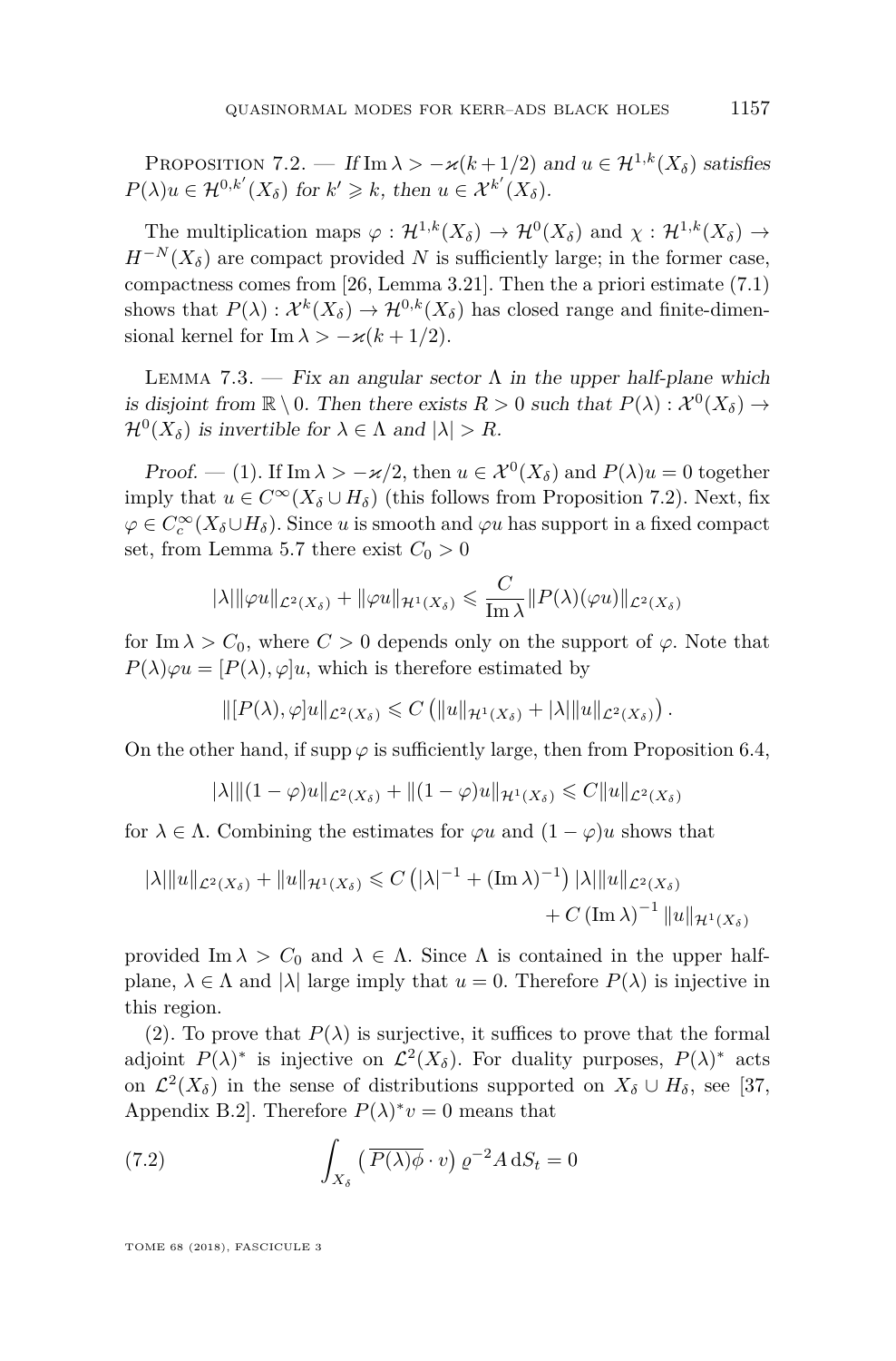for each  $\phi \in \mathcal{F}_{\nu}(X_{\delta})$ . Extend *v* by zero to  $v_1 \in \mathcal{L}^2(X_{2\delta})$ . Now  $P(\lambda)^*$  is still defined on  $X_{2\delta}$ , and  $P(\lambda)^* v_1 = 0$  in the sense of distributions on  $X_{2\delta}$  since any  $\phi \in C_c^{\infty}(X_{2\delta})$  can be restricted to an element of  $\mathcal{F}_{\nu}(X_{\delta})$ . Since

$$
\mathrm{supp}\, v_1\subseteq \{r\geqslant r_+-\delta\},
$$

*v*<sub>1</sub> is smooth on  ${r_+ - 2\delta < r < r_+}$  by Lemma [5.2](#page-23-2) and propagation of singularities. Therefore  $v_1 = 0$  on  $\{r_+ - 2\delta < r < r_+\}$  by Proposition [5.6.](#page-25-0) The same argument as in Proposition [7.1](#page-31-1) now shows that  $v \in C^k(X_\delta \cup H_\delta)$  provided Im  $\lambda > 0$  is sufficiently large depending on k. This involves replacing  $P(\lambda)$  with  $P(\lambda)$ <sup>\*</sup> and then using Proposition [5.5](#page-24-1) instead of Proposition [5.4.](#page-24-0) Furthermore,  $v \in \mathcal{H}^{1,k}(X_{\delta})$  near *Y* for arbitrary  $k \in \mathbb{N}$  according to [\[26,](#page-41-9) Theorem 3]. Now the same argument for  $P(\lambda)$  applies to show that  $P(\lambda)^*$ is injective, using that *v* vanishes at  $H_\delta$  in order to use Lemma [5.8.](#page-27-1)  $\Box$ 

It is now possible to prove Theorem [1.3](#page-7-1) for the case  $\nu \geq 1$ .

Proof of Theorem [1.3](#page-7-1) for  $\nu \geq 1$ . — Given  $k \in \mathbb{N}$ , write  $P^{(k)}(\lambda)$  for the operator

$$
P(\lambda) : \mathcal{X}^k(X_\delta) \to \mathcal{H}^{0,k}(X_\delta).
$$

Proposition [7.1](#page-31-1) shows that  $P^{(k)}(\lambda)$  has closed range and finite dimensional kernel in the half-plane Im  $\lambda > -\varkappa (k+1/2)$ . According to Lemma [7.3,](#page-33-1) there exists  $\lambda_0$  with sufficiently large imaginary part so that  $P^{(0)}(\lambda_0)$  is invertible. Clearly injectivity of  $P^{(0)}(\lambda_0)$  implies injectivity of  $P^{(k)}(\lambda_0)$ . Furthermore, suppose that  $f \in \mathcal{H}^{0,k}(X_\delta) \subseteq \mathcal{H}^0(X_\delta)$ . If  $u \in \mathcal{X}^0(X_\delta)$  denotes the unique solution to

$$
P^{(0)}(\lambda_0)u = f,
$$

then  $u \in \mathcal{X}^k(X_\delta)$  since Im  $\lambda_0 > -\varkappa/2$ . Thus  $P^{(k)}(\lambda)$  is invertible in the upper-half plane wherever  $P^{(0)}(\lambda)$  is invertible. Furthermore,  $P^{(k)}(\lambda)$  is Fredholm of index zero in the half-plane Im  $\lambda > -\varkappa (k + 1/2)$ , since the index of a continuous family of left semi-Fredholm operators (namely those with closed range and finite dimensional kernel) is constant on connected components [\[37,](#page-42-14) Theorem 19.1.5].  $\square$ 

#### **7.2. The case** 0 *< ν <* 1

Fix a boundary operator  $T(\lambda)$  as in Section [6](#page-27-2) such that

$$
\mathscr{P}(\lambda) = \begin{pmatrix} P(\lambda) \\ T(\lambda) \end{pmatrix}
$$

is elliptic with respect to an angular sector  $\Lambda \subseteq \mathbb{C}$  disjoint from  $\mathbb{R} \setminus \mathbb{0}$ . Assume that the principal part of  $T(\lambda)$  is independent of  $\lambda$ .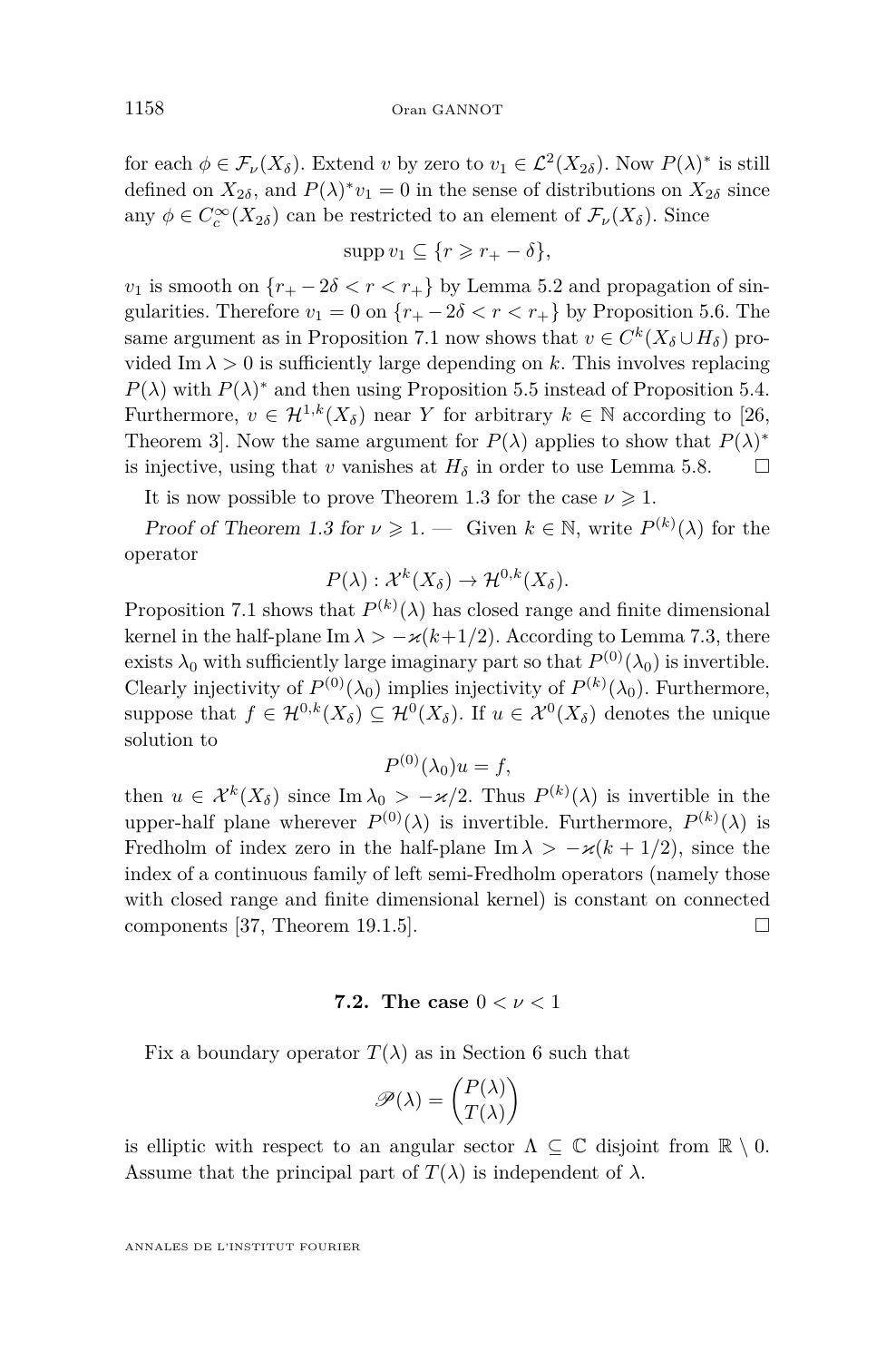Proof of Theorem [1.3](#page-7-1) for  $0 < \nu < 1$ . — Proposition [7.1](#page-31-1) has a natural analogue in this setting: the microlocal estimates on  $X_{\delta}$  and hyperbolic estimates near  $H_\delta$  are unchanged. Near *Y* apply Proposition [6.3](#page-30-0) for the case  $0 < \nu < 1$ , referring to [\[26,](#page-41-9) Sections 5.1, 5.2] to see how the condition  $T(\lambda)u \in H^{k+2-\mu}(Y)$  is used in general. Invertibility of  $\mathscr{P}(\lambda)$  for  $k=0$ follows as in Lemma [7.3;](#page-33-1) the analysis of the adjoint problem is slightly more involved, see [\[26,](#page-41-9) Section 5.2]. The same argument as in the proof for  $\nu \geq 1$  handles larger values of *k*.

#### **7.3. Passing from**  $X_{\delta}$  **to**  $X_0$

<span id="page-35-0"></span>Equipped with Theorem [1.3,](#page-7-1) it is now possible to deduce Theorems [1.1,](#page-5-0) [1.2](#page-6-0) as well.

Proof of Theorems [1.1,](#page-5-0)  $1.2.$  — It suffices to prove Theorem [1.1](#page-5-0) (namely when  $\nu \geq 1$ ), since the proof of Theorem [1.2](#page-6-0) (when  $0 < \nu < 1$ ) is identical upon replacing  $P(\lambda)$  with  $\mathscr{P}(\lambda)$ . Let Im  $\lambda > -\varkappa (k+1/2)$ . Since

$$
P(\lambda) : \mathcal{X}^k(X_\delta) \to \mathcal{H}^{0,k}(X_\delta)
$$

has finite codimensional range for  $\delta > 0$ , so does  $P(\lambda)|_{\mathcal{X}^k(X_0)}$ . To see this, fix a continuous extension map  $E_k : \mathcal{H}^{0,k}(X_0) \to \mathcal{H}^{0,k}(X_{\delta})$ . It is then clear that ran  $E_k$  contains a subspace

$$
S = \operatorname{ran} E_k \cap \operatorname{ran} P(\lambda)|_{\mathcal{X}^k(X_\delta)} \subseteq \operatorname{ran} P(\lambda)|_{\mathcal{X}^k(X_\delta)}
$$

which has finite codimension in ran  $E_k$ . Now  $E_k$  is injective, so  $E_k^{-1}(S)$  has finite codimension in  $\mathcal{H}^{0,k}(X_0)$ . But if  $f \in E_k^{-1}(S)$ , then the equation

$$
P(\lambda)\tilde{u} = E_k f
$$

has a solution  $\tilde{u} \in \mathcal{X}^k(X_\delta)$ . Restricting  $\tilde{u}$  to  $X_0$  shows that  $E_k^{-1}(S)$  is contained in ran  $P(\lambda)|_{\mathcal{X}^k(X_0)}$ , hence the latter also has finite codimension in  $\mathcal{H}^{0,k}(X_0)$ ; as the image of a continuous map, it is also closed. Therefore

$$
P(\lambda) : \mathcal{X}^k(X_0) \to \mathcal{H}^{0,k}(X_0)
$$

is an analytic family of right semi-Fredholm operators in Im  $\lambda > -\varkappa (k +$ 1*/*2).

The same argument shows that surjectivity on  $\mathcal{X}^k(X_\delta)$  implies surjectivity on  $\mathcal{X}^k(X_0)$ , and indeed surjectivity on  $\mathcal{X}^k(X_\delta)$  holds at  $\lambda_0$  for Im  $\lambda_0 > 0$ sufficiently large, as demonstrated in Lemma [7.3](#page-33-1) and the proof of Theo-rem [1.3](#page-7-1) above. It then remains to show that  $P(\lambda_0)$  is injective on  $\mathcal{X}^k(X_0)$ , and it suffices to do so for  $k = 0$ . This follows as in the proof of Lemma [7.3,](#page-33-1)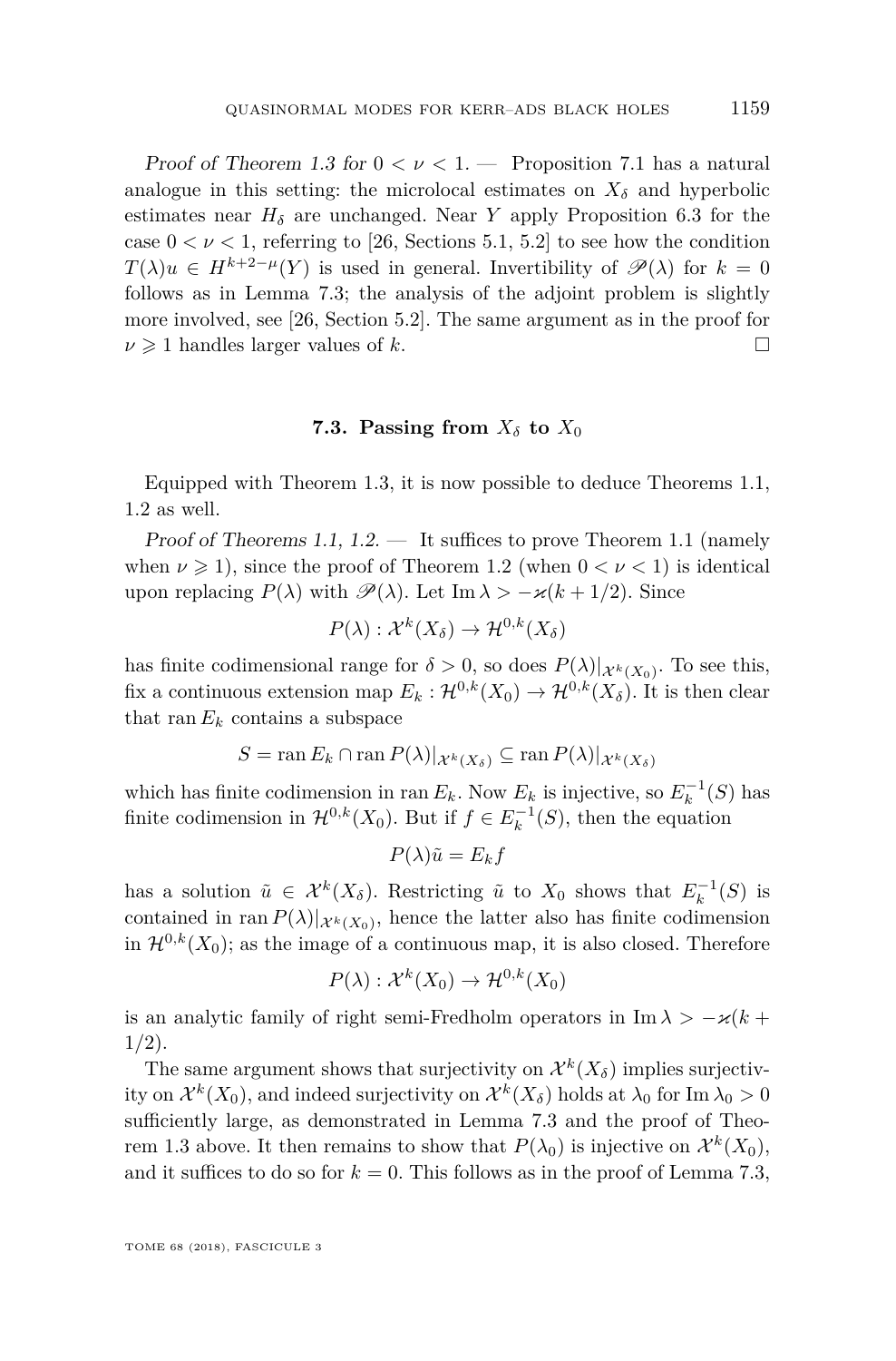using that the crucial Lemma [5.7](#page-27-0) also holds for  $\delta = 0$ . The only subtlety involves the regularity of *u* necessary for the integration by parts in Lemma [5.7;](#page-27-0) this can be handled by approximating *φu* (in the notation of Lemma [7.3\)](#page-33-1) as in [\[23,](#page-41-14) Lemma E.47]

Since the index of a continuous family of right semi-Fredholm operators is locally constant and it has just been shown that  $P(\lambda_0)$  is invertible for Im  $\lambda_0 > 0$  sufficiently large, the proof of meromorphy is complete by analytic Fredholm theory.

The final step is to show that QNMs are in fact smooth up to  $H_0$ . In this paragraph  $P(\lambda)$  acts on  $\mathcal{X}^k(X_\delta)$  for a fixed  $\delta \geqslant 0$ . Near a pole  $\lambda_0$  of  $P(\lambda)^{-1}$  with Im  $\lambda_0$  >  $-\varkappa(k+1/2)$ , write

$$
P(\lambda) = P_0 + (\lambda - \lambda_0)P_1 + (\lambda - \lambda_0)^2 P_2,
$$
  

$$
P(\lambda)^{-1} = \sum_{j=1}^{J} (\lambda - \lambda_0)^{-j} A_{-j} + A_0 + (\lambda - \lambda_0) H(\lambda),
$$

where  $H(\lambda)$  is holomorphic near  $\lambda_0$ . Here the operators  $A_{-i}$  are of finite rank for  $j = 1, \ldots, J$ . Analytic continuation gives the identities  $P(\lambda)P(\lambda)^{-1} = 1$  and  $P(\lambda)^{-1}P(\lambda) = 1$ , and hence

<span id="page-36-0"></span>(7.3) 
$$
P_0 A_{-J} = 0, \quad A_0 P_0 + A_{-1} P_1 = 1,
$$

$$
P_0 A_{-j} + P_1 A_{-j-1} = 0 \text{ for } j = 1, ..., J-1.
$$

Restricting  $A_0P_0 + A_{-1}P_1 = 1$  to the kernel of  $P_0 = P(\lambda_0)$  shows that  $\ker P(\lambda_0) \subseteq \operatorname{ran} A_{-1}.$ 

It is now necessary to distinguish between  $P(\lambda)$  on different spaces: temporarily write  $P_\delta(\lambda)$  for  $P(\lambda)$  acting on  $\mathcal{X}^k(X_\delta)$ , where  $\delta \geqslant 0$ . Fix  $\delta > 0$ and let

$$
R:\mathcal{D}'(X_{\delta})\to\mathcal{D}'(X_0)
$$

be the restriction map. By analytic continuation from  $\text{Im }\lambda > 0$  sufficiently large,

<span id="page-36-1"></span>
$$
P_0(\lambda)^{-1} = R \circ P_\delta(\lambda)^{-1} \circ E_k
$$

in the half-plane Im  $\lambda$  > − $\varkappa$ ( $k$  + 1/2). Therefore the residue  $A_{0,-1}$  of  $P_0(\lambda)^{-1}$  at a pole  $\lambda_0$  with Im  $\lambda_0$  >  $-\varkappa(k+1/2)$  is given by  $R \circ A_{\delta,-1} \circ E_k$ , where  $A_{\delta,-1}$  is the residue of  $P_{\delta}(\lambda)^{-1}$  at  $\lambda_0$ . On the other hand, if  $u \in$  $\mathcal{X}^k(X_\delta)$  satisfies  $P_\delta(\lambda_0)u \in C^\infty(X_\delta \cup H_\delta)$ , then  $u \in C^\infty(X_\delta \cup H_\delta)$  by Proposition [7.2.](#page-33-0) This observation combined with [\(7.3\)](#page-36-0) shows that the Laurent coefficients satisfy

(7.4) 
$$
\operatorname{ran} A_{\delta,-j} \subseteq C^{\infty}(X_{\delta} \cup H_{\delta})
$$

ANNALES DE L'INSTITUT FOURIER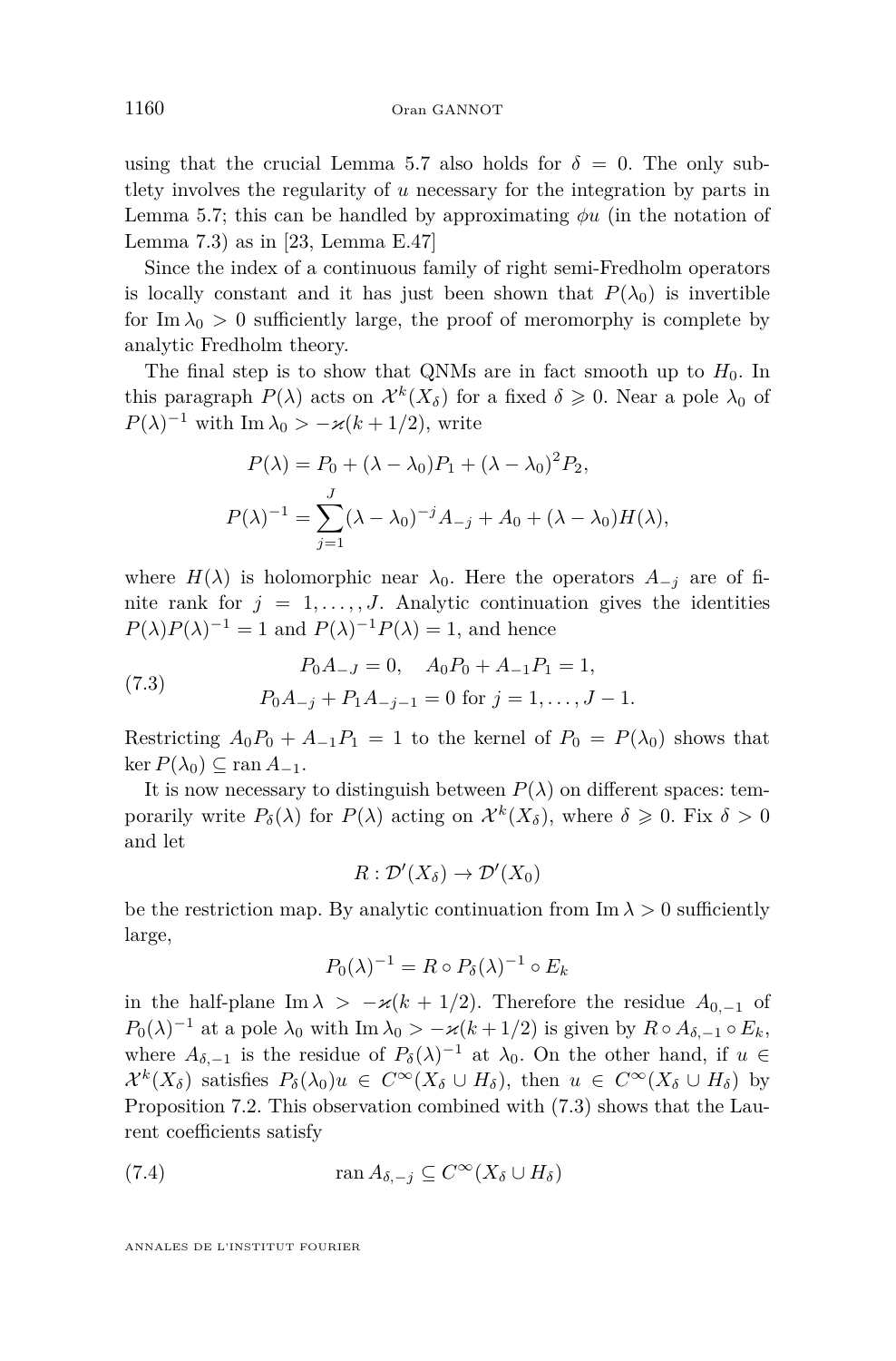for each  $j = 1, \ldots, J$ . In particular,

$$
\ker P_0(\lambda_0) \subseteq \operatorname{ran} A_{0,-1} = \operatorname{ran} (R \circ A_{\delta,-1} \circ E_k),
$$

while

$$
\operatorname{ran} (R \circ A_{\delta, -1} \circ E_k) \subseteq C^{\infty}(X_0 \cup H_0) \qquad \text{by (7.4)},
$$

thus finishing the proof.  $\Box$ 

#### **8. Proof of Theorem [1.4](#page-7-2)**

Given  $m \in \mathbb{Z}$ , define the space of distributions

$$
\mathcal{D}'_m = \{ u \in \mathcal{D}' : (D_\phi - m)u = 0 \}.
$$

This definition applies to distributions on any of the spaces  $\mathcal{M}_{\delta}$ ,  $X_{\delta}$ , or *Y*. Furthermore, if  $T(\lambda)$  is axisymmetric, then one has the mapping property

$$
T(\lambda) : \mathcal{X}^k(X_\delta) \cap \mathcal{D}'_m(X_\delta) \to H^{k+1-\mu}(Y) \cap \mathcal{D}'_m(Y).
$$

Because it is assumed that Im  $\lambda > -\varkappa (k + 1/2)$ , it is enough to work with smooth functions (each of the kernels in Theorem [1.4](#page-7-2) consists of smooth functions in that case). Given a fixed  $\delta > 0$ , let

$$
X_{-}=X_{\delta}\setminus (X_0\cup H_0),
$$

and  $\overline{X}$ <sub>−</sub> =  $X$ <sub>−</sub> ∪  $H$ <sup>δ</sup> ∪  $H$ <sup>0</sup> be its closure.

<span id="page-37-0"></span>PROPOSITION 8.1. — Let  $m \in \mathbb{Z}$ . Given  $f \in C^{\infty}(X_{\delta} \cup H_{\delta}) \cap \mathcal{D}'_{m}(X_{\delta})$ such that supp  $f \subset \overline{X}_{-}$ , there exists a unique solution to the problem

$$
P(\lambda)u = f, \quad \text{supp } u \subset \overline{X}_-,
$$

such that  $u \in C^{\infty}(X_{\delta} \cup H_{\delta}) \cap \mathcal{D}'_{m}(X_{\delta}).$ 

Delaying the proof of Proposition [8.1](#page-37-0) for a moment, Theorem [1.4](#page-7-2) is now established by precisely the same argument as [\[31,](#page-42-12) Lemma 2.2]:

Proof of Theorem [1.4.](#page-7-2) — First suppose that  $\nu \geq 1$ . As in the proof of Theorem [1.1,](#page-5-0) write  $P_{\delta}(\lambda)$  for  $P(\lambda)$  acting on  $\mathcal{X}^{k}(X_{\delta})$ . For injectivity, take  $v \in \text{ker } P_{\delta}(\lambda) \cap \mathcal{D}'_m(X_{\delta})$ . If the restriction of *v* to  $X_0$  is zero, then *v* is supported in  $\overline{X}_-$ , which implies that  $v = 0$  on  $X_0$  according to Proposi-tion [8.1.](#page-37-0) For surjectivity, suppose that  $u \in \text{ker } P_0(\lambda) \cap \mathcal{D}'_m(X_0)$ . Extend *u* arbitrarily to  $X_{\delta}$  as an element  $\widetilde{u} \in C^{\infty}(X_{\delta} \cup H_{\delta}) \cap \mathcal{D}'_{m}(X_{\delta})$ ; according to Proposition 8.1, the equation Proposition [8.1,](#page-37-0) the equation

$$
P_{\delta}(\lambda)v = P_{\delta}(\lambda)\widetilde{u}
$$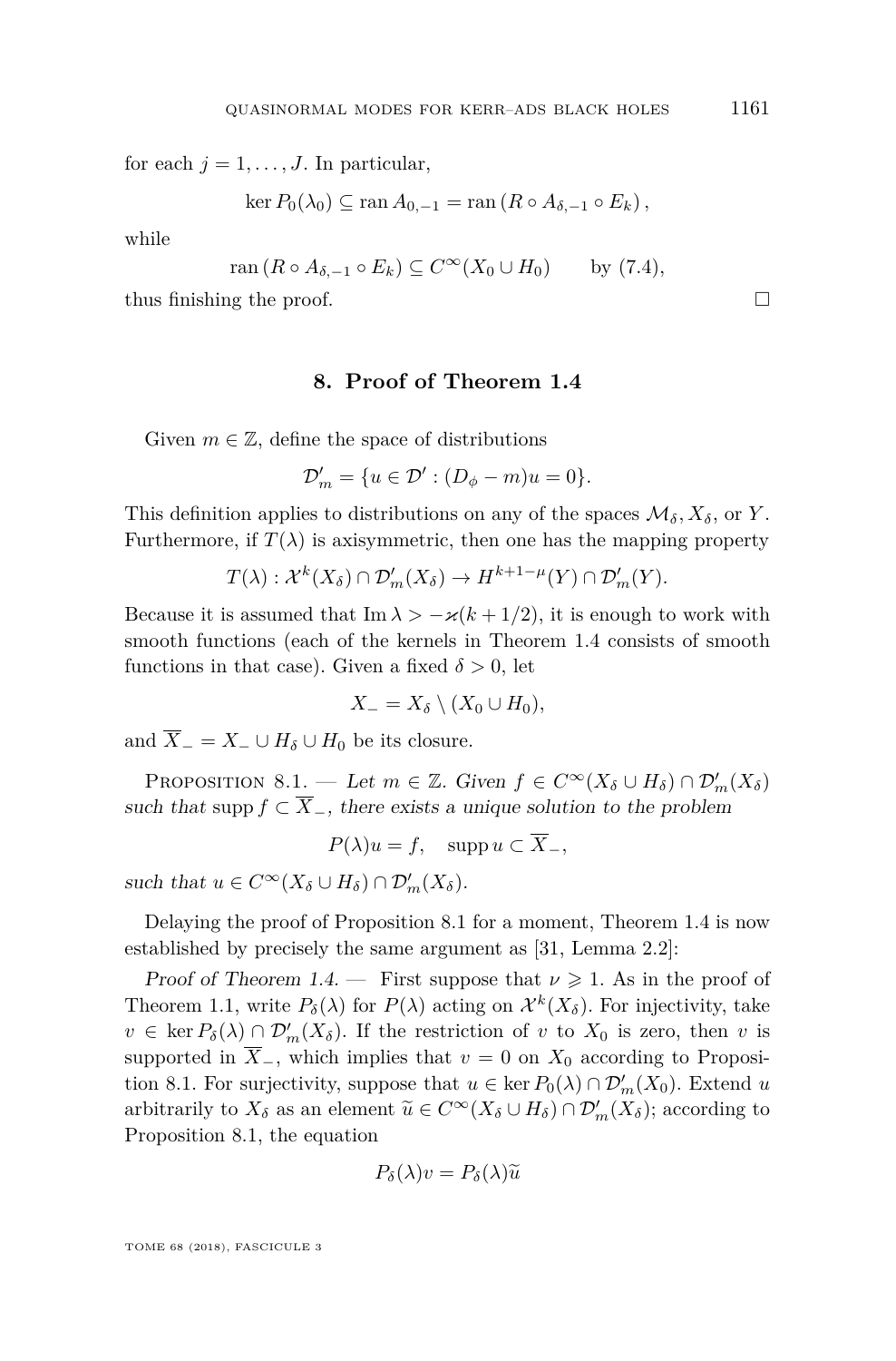has a unique solution  $v \in C^{\infty}(X_{\delta} \cup H_{\delta}) \cap \mathcal{D}'_{m}(X_{\delta})$  such that supp  $v \subset \overline{X}_{-}$ . Then  $\tilde{u} - v \in \text{ker } P_{\delta}(\lambda) \cap \mathcal{D}'_m(X_{\delta})$  and  $\tilde{u} - v$  restricts to *u* on  $X_0$ . The same<br>example problem than  $0 \le u \le 1$  since  $T(\lambda)$  is existent problem to argument applies when  $0 < \nu < 1$  since  $T(\lambda)$  is axisymmetric, replacing  $P(\lambda)$  with  $\mathscr{P}(\lambda)$ .

Although Proposition [8.1](#page-37-0) is closely related to the results of [\[48\]](#page-42-22) on asymptotically de Sitter spacetimes, a direct proof is outlined here. See also [\[55,](#page-43-2) Lemma 1] for the same type of result (at least for the uniqueness part).

Define the Riemannian metric

$$
h = \frac{1}{\Delta_{\theta}} d\theta^{2} + \frac{\Delta_{\theta} \sin^{2} \theta}{(1 - \alpha)^{2}} d\phi^{2},
$$

which extends smoothly across the poles to  $\mathbb{S}^2$ . The idea is to apply an energy identity in *X*−.

Let  $\rho = r_+ - r$ , which is positive in *X*<sub>−</sub>. Given  $u \in C^{\infty}(X_{\delta} \cup H_{\delta})$ , let  $d_y u$  denote the differential of  $u(\rho, \cdot)$  on  $\mathbb{S}^2$ . Then for any  $N \in \mathbb{R}$ ,

$$
\partial_{\rho} \left( \rho^{N} \left( -\Delta_{r} |\partial_{\rho} u|^{2} + h^{-1} (\mathbf{d}_{y} u, \mathbf{d}_{y} u) + |u|^{2} \right) \right)
$$
  
=  $2 \rho^{N} \text{Re} \left( \partial_{\rho} \bar{u} \left( \Delta_{r} D_{\rho}^{2} u \right) + h^{-1} (\mathbf{d}_{y} \partial_{\rho} u, \mathbf{d}_{y} \bar{u}) \right)$   
+  $N \rho^{N-1} \left( -\Delta_{r} |\partial_{\rho} u|^{2} + |\mathbf{d}_{y} u|_{h}^{2} + |u|^{2} \right) + \rho^{N} R,$ 

where  $R$  is a smooth quadratic form in  $(u, du)$  which is independent of  $N$ (at this stage  $R = -(\partial_r \Delta_r)|\partial_\rho u|^2 + 2 \operatorname{Re} \partial_\rho u \cdot \bar{u}$ ). Given  $0 < \varepsilon < \rho \leq \delta$ , integrate over the region  $[\varepsilon, \rho] \times \mathbb{S}^2$  and apply Green's theorem to obtain

$$
\rho^N E(\rho) - \varepsilon^N E(\varepsilon) = 2 \int_{\left[\varepsilon,\rho\right] \times \mathbb{S}^2} \rho_1^N \operatorname{Re}\left(\partial_\rho \bar{u} \left(\Delta_r D_\rho^2 u + \Delta_h u\right)\right) d\rho_1 dh
$$

$$
+ N \int_{\varepsilon}^{\rho} \rho_1^{N-1} E(\rho_1) d\rho_1 + \int_{\left[\varepsilon,\rho\right] \times \mathbb{S}^2} \rho^N R d\rho_1 dh,
$$

where  $\Delta_h$  is the nonnegative Laplacian for h and

$$
E(\rho) = \int_{\mathbb{S}^2} \left( -\Delta_r |\partial_\rho u|^2 + h^{-1} (d_y u, d_y u) + |u|^2 \right) dh.
$$

In general,  $\Delta_r D_\rho^2 + \Delta_h$  differs from  $P(\lambda)$  by a second order operator. On the other hand, after restricting to  $\mathcal{D}'_m(X_\delta)$  this difference is of first order and can be absorbed into *R*. Thus

<span id="page-38-0"></span>(8.1) 
$$
\rho^N E(\rho) - \varepsilon^N E(\varepsilon) = 2 \int_{\left[\varepsilon,\rho\right] \times \mathbb{S}^2} \rho_1^N \operatorname{Re}\left(\partial_\rho \bar{u} P(\lambda) u\right) d\rho_1 dh + N \int_{\varepsilon}^{\rho} \rho_1^{N-1} E(\rho_1) d\rho_1 + \int_{\left[\varepsilon,\rho\right] \times \mathbb{S}^2} \rho_1^N R d\rho_1 dh
$$

ANNALES DE L'INSTITUT FOURIER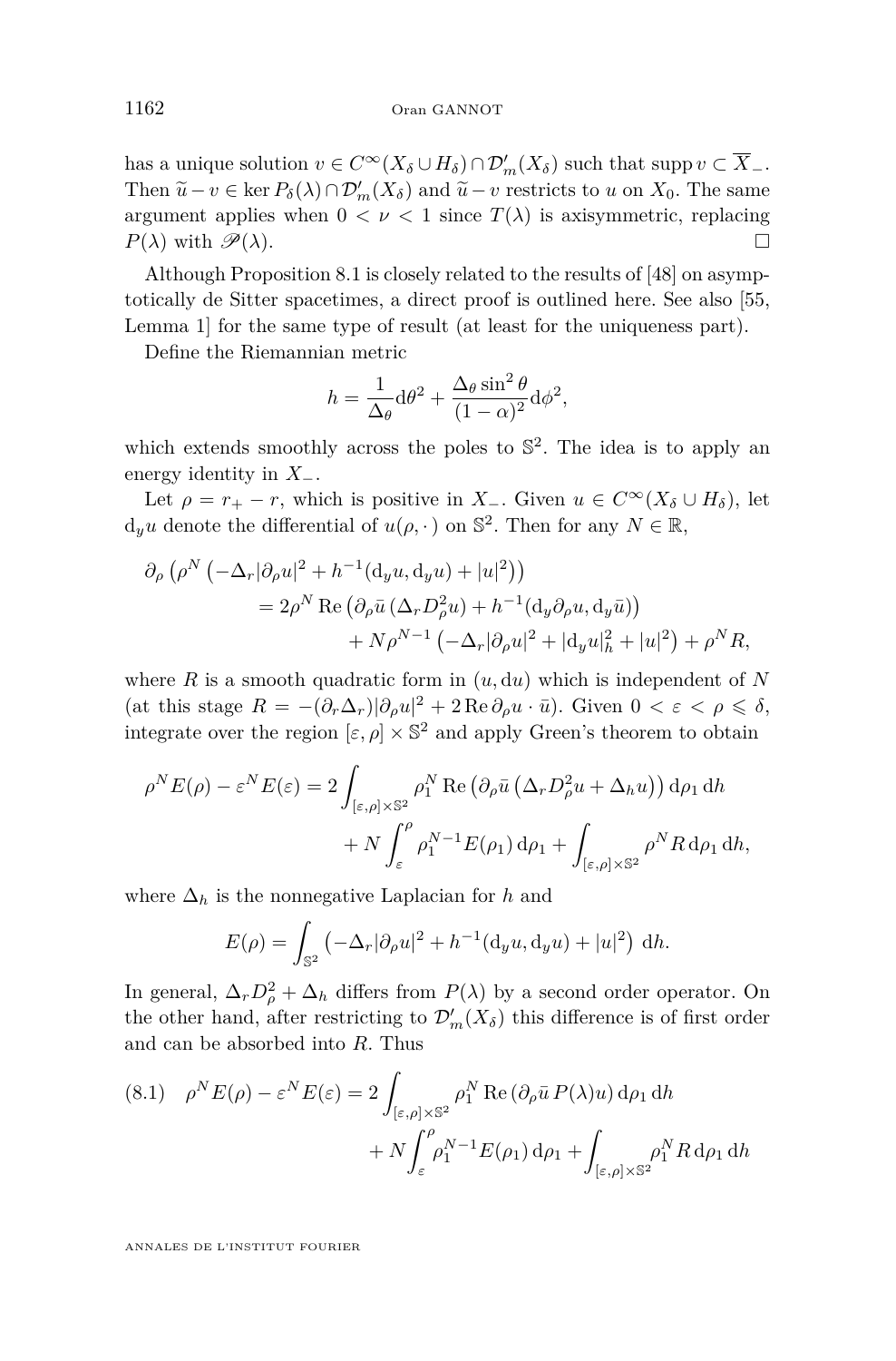for each  $u \in C^{\infty}(X_{\delta} \cup H_{\delta}) \cap \mathcal{D}'_{m}(X_{\delta})$ , where now *R* is a quadratic form in  $(u, du)$  which depends on  $\lambda$  and  $m$ .

Proof of Proposition [8.1.](#page-37-0) — To prove uniqueness, suppose that  $u \in$  $C^{\infty}(X_{\delta} \cup H_{\delta}) \cap \mathcal{D}'_{m}(X_{\delta})$  satisfies  $P(\lambda)u = 0$  and supp  $u \subset \overline{X}_{-}$ . Observe that *u* vanishes to infinite order at  $H_0$ , and therefore  $\rho^N E(\rho) \to 0$  as  $\rho \to 0$ . Apply [\(8.1\)](#page-38-0) with *N* large and negative. Since  $\Delta_r$  vanishes to first order at  $\{\rho = 0\}$ , there exists  $N < 0$  such that

$$
N\rho_1^{N-1}E(\rho_1) + \rho_1^N \int_{\mathbb{S}^2} R \, dh \leq 0
$$

for each  $\rho_1 \in [0, \delta]$ . Letting  $\varepsilon \to 0$  shows that  $E(\rho) = 0$  for each  $\rho \in [0, \delta]$ , hence  $u = 0$ .

For the existence part of the proof, note that  $\Delta_r D_\rho^2 + \Delta_h$  is formally selfadjoint with respect  $d\rho dh$  modulo first order terms, so [\(8.1\)](#page-38-0) also applies to  $P(\lambda)^*$  computed with respect to  $d\rho dh$ , with a different error *R* (observe that this adjoint is different than  $P(\lambda)$ <sup>\*</sup> considered in Section [4.5\)](#page-20-1).

Assume that  $v \in C^{\infty}(\overline{X}_-) \cap \mathcal{D}'_m(X_-)$  satisfies supp  $v \subset \{\rho < \delta/2\}$ . In particular,  $E(\delta) = 0$ . Now take *N* large and positive. There exists  $N > 0$ and  $C > 1$  such that

$$
N\rho_1^{N-1}E(\rho_1) + \rho_1^N \int_{\mathbb{S}^2} R \, dh \geqslant C^{-1} N \rho_1^{N-1} E(\rho_1)
$$

for  $\rho_1 \in [0, \delta]$ . Furthermore  $\varepsilon^N E(\varepsilon) \to 0$  as  $\varepsilon \to 0$  in light of the  $\varepsilon^N$  factor. Combined with Cauchy–Schwarz, this implies

$$
N \int_0^{\delta} \rho^{N-1} \|v(\rho, \cdot)\|_{H^1(\mathbb{S}^2)}^2 d\rho \leq C \int_0^{\delta} \rho^N \|P(\lambda)^* v(\rho, \cdot)\|_{H^0(\mathbb{S}^2)}^2 d\rho
$$

for  $N > 0$  sufficiently large. Furthermore, by commuting with an axially symmetric elliptic pseudodifferential operator on  $\mathbb{S}^2$  of negative order and absorbing the commutator into the left hand side by possibly increasing *N*, (8.2)

<span id="page-39-0"></span>
$$
N \int_0^{\delta} \rho^{N-1} \|v(\rho, \cdot)\|_{H^{-s+1}(\mathbb{S}^2)}^2 d\rho \leq C \int_0^{\delta} \rho^N \|P(\lambda)^* v(\rho, \cdot)\|_{H^{-s}(\mathbb{S}^2)}^2 d\rho.
$$

Thus  $N > 0$  depends on  $\lambda$ , m, and *s*.

Now suppose that  $f \in C^{\infty}(\overline{X}_{-}) \cap \mathcal{D}'_m(X_{-})$  vanishes to infinite order at  $H_0$ , so in particular

$$
f \in \rho^{(N-1)/2} L^2((0,\delta); H^{s-1}(\mathbb{S}^2)) \cap \mathcal{D}'_m(X_-)
$$

for each  $N > 0$  and  $s \in \mathbb{R}$ . Define the form  $\ell$  mapping

$$
\ell : P(\lambda)^* v \mapsto \langle f, v \rangle_{L^2((0,\delta) \times \mathbb{S}^2)},
$$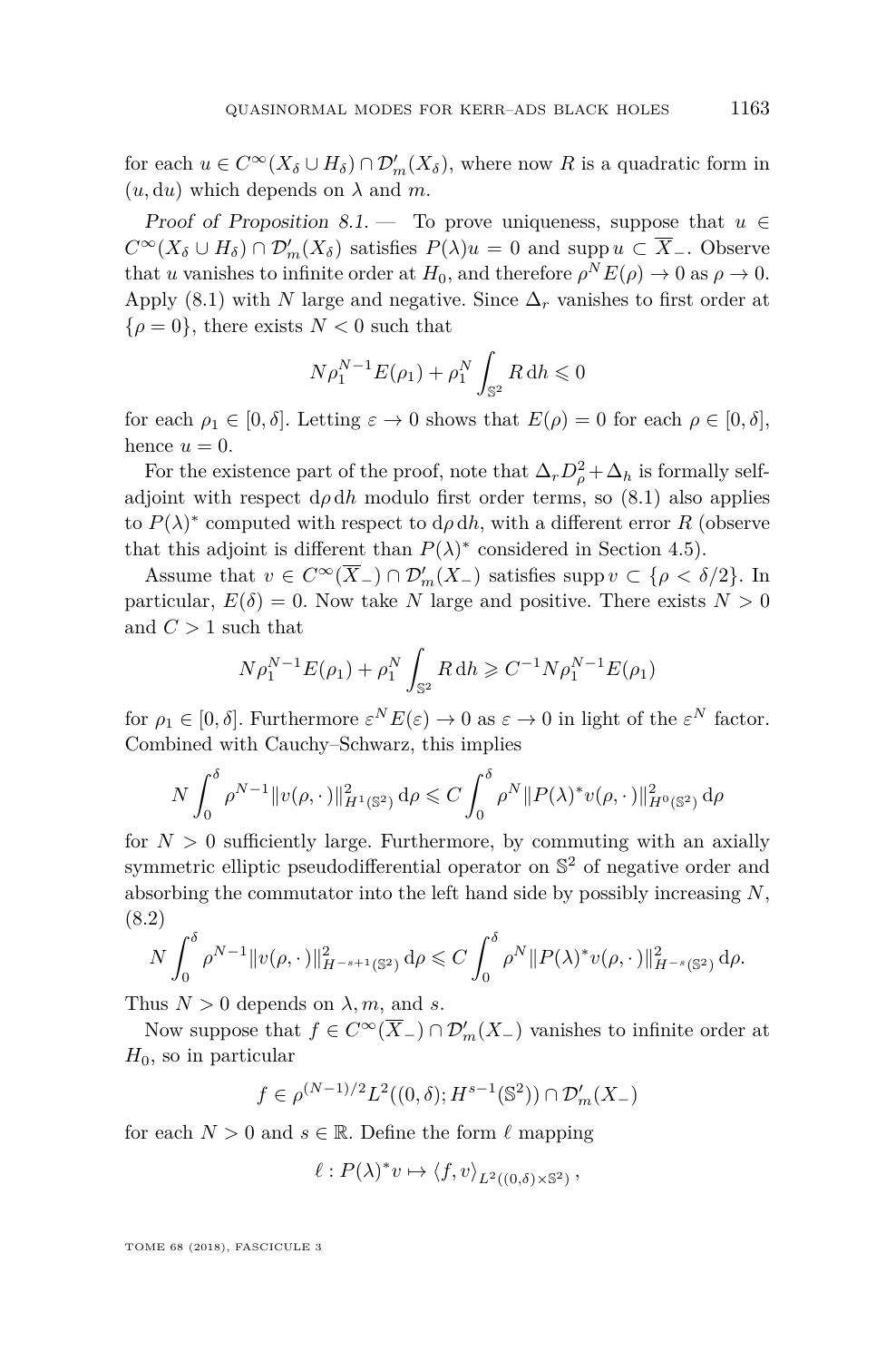where  $v \in C^{\infty}(\overline{X}_{-}) \cap \mathcal{D}'_{m}(X_{-})$  and  $\rho < \delta/2$  on the support of *v*. Then the estimate [\(8.2\)](#page-39-0) shows that  $\ell$  is bounded on the set of all such  $P(\lambda)^* v$ equipped with the  $\rho^{-N/2} L^2((0,\delta); H^{-s}(\mathbb{S}^2))$  norm, provided  $N > 0$  is sufficiently large.

By Hahn-Banach and the Riesz representation, there exists

 $u \in \rho^{N/2} L^2((0,\delta); H^s(\mathbb{S}^2)) \cap \mathcal{D}'_m(X)$ 

such that

$$
\langle f, v \rangle_{L^2((0,\delta) \times \mathbb{S}^2)} = \langle u, P(\lambda)^* v \rangle
$$

for each  $v$  as above, where the pairing on the right is duality between

 $\rho^{N/2} L^2((0, \delta); H^s(\mathbb{S}^2)) \cap \mathcal{D}'_m(X_-) \iff \rho^{-N/2} L^2((0, \delta); H^{-s}(\mathbb{S}^2)) \cap \mathcal{D}'_m(X_-).$ and *v* is as above. In particular  $P(\lambda)u = f$  in  $\mathcal{D}'_m({0 < \rho < \delta/2})$ . Of course one can always choose an arbitrary smooth extension of *f* from *X*<sup>−</sup> up to  $\rho = 2\delta$  and then run the previous argument with  $\delta$  replaced by 2 $\delta$ , thus obtaining a distributional solution on all of *X*−.

Once  $s > 0$  and  $N > 0$  are sufficiently large, Sobolev regularity of *u* in the  $\rho$  variable follows from the usual "partial hypoellipticity at the boundary" argument (using the high order of vanishing of *u* and *f* to account for the derivatives in the  $\rho$  variable which degenerate at  $H_0$ ), see [\[37,](#page-42-14) Theorem B.2.9]. Given sufficient regularity and order of vanishing, the solution *u* is unique by the energy estimates for  $P(\lambda)$ ; thus there exists a solution *u* which is smooth on  $\overline{X}_-$  and vanishes to infinite order at  $H_0$ .  $□$ 

#### BIBLIOGRAPHY

- <span id="page-40-3"></span>[1] S. J. Avis, C. J. Isham & D. Storey, "Quantum field theory in anti-de Sitter space-time", Phys. Rev. D **18** (1978), p. 3565-3576.
- <span id="page-40-5"></span>[2] A. BACHELOT, "Gravitational scattering of electromagnetic field by Schwarzschild black-hole", Ann. Inst. Henri Poincaré, Phys. Théor. **54** (1991), no. 3, p. 261-320.
- <span id="page-40-6"></span>[3] A. Bachelot & A. Motet-Bachelot, "Les résonances d'un trou noir de Schwarzschild", Ann. Inst. Henri Poincaré, Phys. Théor. **59** (1993), no. 1, p. 3- 68.
- <span id="page-40-0"></span>[4] V. Balasubramanian, A. Buchel, S. R. Green, L. Lehner & S. L. Liebling, "Holographic Thermalization, Stability of Anti–de Sitter Space, and the Fermi-Pasta-Ulam Paradox", Phys. Rev. Lett. **113** (2014), no. 7, Article ID 071601.
- <span id="page-40-4"></span>[5] M. Berkooz, A. Sever & A. Shomer, "'Double-trace' deformations, boundary conditions and spacetime singularities", J. High Energy Phys. **2002** (2002), no. 05, Article ID 034.
- <span id="page-40-1"></span>[6] P. Bizoń, "Is AdS stable?", Gen. Relativ. Gravitation **46** (2014), no. 5, Article ID 1724, 14 p.
- <span id="page-40-2"></span>[7] P. Bizoń, M. Maliborski & A. Rostworowski, "Resonant Dynamics and the Instability of Anti–de Sitter Spacetime", Phys. Rev. Lett. **115** (2015), no. 8, Article ID 08103.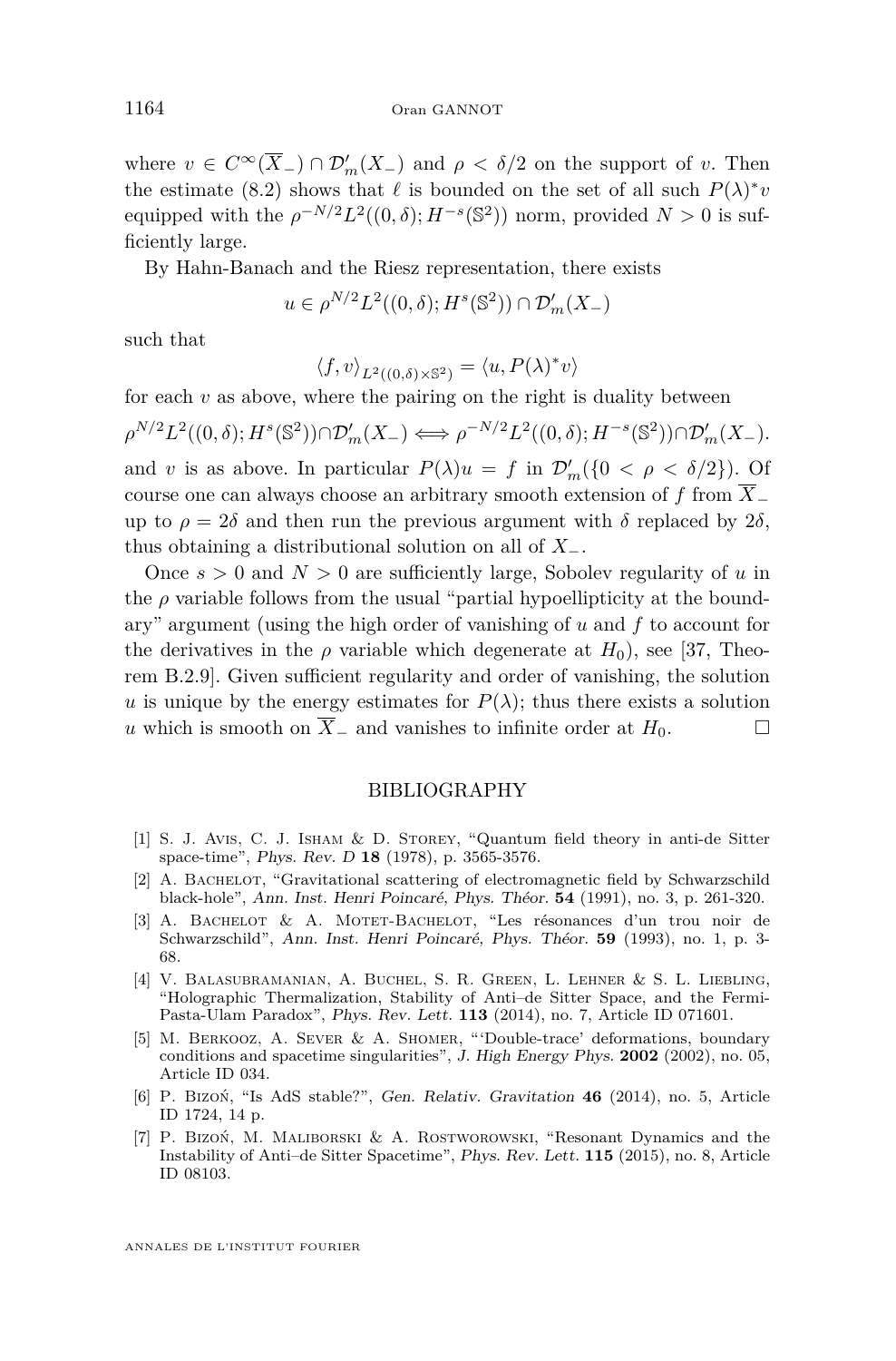- <span id="page-41-2"></span>[8] P. Bizoń & A. Rostworowski, "Weakly Turbulent Instability of Anti de Sitter Spacetime", Phys. Rev. Lett. **107** (2011), Article ID 031102.
- <span id="page-41-15"></span>[9] J.-F. Bony & D. Häfner, "Decay and Non-Decay of the Local Energy for the Wave Equation on the De Sitter-Schwarzschild Metric", Commun. Math. Phys. **282** (2008), no. 3, p. 697-719.
- <span id="page-41-10"></span>[10] P. Breitenlohner & D. Z. Freedman, "Positive Energy in anti-de Sitter Backgrounds and Gauged Extended Supergravity", Phys. Lett. **115** (1982), p. 197-201.
- <span id="page-41-11"></span>[11] ——— , "Stability in gauged extended supergravity", Ann. Phys. **144** (1982), no. 2, p. 249-281.
- <span id="page-41-3"></span>[12] A. Buchel, S. R. Green, L. Lehner & S. L. Liebling, "Conserved quantities and dual turbulent cascades in anti–de Sitter spacetime", Phys. Rev. D **91** (2015), no. 6, Article ID 064026.
- <span id="page-41-1"></span>[13] V. Cardoso, Ó. J. C. Dias, G. S. Hartnett, L. Lehner & J. E. Santos, "Holographic thermalization, quasinormal modes and superradiance in Kerr–AdS", J. High Energy Phys. **2014** (2014), Article ID 183, 71 p.
- <span id="page-41-21"></span>[14] B. Carter, "Hamilton-Jacobi and Schrödinger separable solutions of Einstein's equations", Commun. Math. Phys. **10** (1968), no. 4, p. 280-310.
- <span id="page-41-4"></span>[15] B. CRAPS, O. EVNIN & J. VANHOOF, "Renormalization group, secular term resummation and AdS (in)stability", J. High Energy Phys. **2014** (2014), no. 10, Article ID 048, 30 p.
- <span id="page-41-5"></span>[16] ——— , "Renormalization, averaging, conservation laws and AdS (in)stability", J. High Energy Phys. **2015** (2015), no. 01, Article ID 108.
- <span id="page-41-7"></span>[17] Ó. J. C. Dias, G. T. Horowitz, D. Marolf & J. E. Santos, "On the Nonlinear Stability of Asymptotically Anti-de Sitter Solutions", Class. Quant. Grav. **29** (2012), Article ID 235019, 24 p.
- <span id="page-41-6"></span>[18] Ó. J. C. Dias, G. T. Horowitz & J. E. Santos, "Gravitational turbulent instability of anti-de Sitter space", Class. Quant. Grav. **29** (2012), no. 19, Article ID 194002, 7 p.
- <span id="page-41-12"></span>[19] Ó. J. C. Dias & J. E. Santos, "Boundary conditions for Kerr–AdS perturbations", J. High Energy Phys. **2013** (2013), no. 10, Article ID 156, 37 p.
- <span id="page-41-19"></span>[20] M. Dimassi & J. Sjöstrand, Spectral Asymptotics in the Semi-Classical Limit, London Mathematical Society Lecture Note Series, vol. 268, Cambridge University Press, 1999, xi+227 pages.
- <span id="page-41-16"></span>[21] S. Dyatlov, "Quasi-Normal Modes and Exponential Energy Decay for the Kerr-de Sitter Black Hole", Commun. Math. Phys. **306** (2011), no. 1, p. 119-163.
- <span id="page-41-17"></span>[22] ——— , "Asymptotic Distribution of Quasi-Normal Modes for Kerr-de Sitter Black Holes", Ann. Henri Poincaré **13** (2012), no. 5, p. 1101-1166.
- <span id="page-41-14"></span>[23] S. Dyatlov & M. Zworski, "Mathematical theory of scattering resonances", [http:](http://math.mit.edu/~dyatlov/res/res_20180326.pdf) [//math.mit.edu/~dyatlov/res/res\\_20180326.pdf](http://math.mit.edu/~dyatlov/res/res_20180326.pdf).
- <span id="page-41-20"></span>[24] H. FRIEDRICH, "Einstein equations and conformal structure: existence of anti-de Sitter-type space-times", J. Geom. Phys. **17** (1995), no. 2, p. 125-184.
- <span id="page-41-8"></span>[25] O. Gannot, "Quasinormal Modes for Schwarzschild-AdS Black Holes: Exponential Convergence to the Real Axis", Commun. Math. Phys. **330** (2014), no. 2, p. 771-799.
- <span id="page-41-9"></span>[26] ——— , "Elliptic boundary value problems for Bessel operators, with applications to anti-de Sitter spacetimes", <https://arxiv.org/abs/1507.02794>, 2015.
- <span id="page-41-13"></span>[27] ——— , "Existence of Quasinormal Modes for Kerr–AdS Black Holes", Ann. Henri Poincaré **18** (2017), no. 8, p. 1-32.
- <span id="page-41-18"></span>[28] M. GIAMMATTEO & I. G. MOSS, "Gravitational quasinormal modes for Kerr anti-de Sitter black holes", Class. Quant. Grav. **22** (2005), no. 9, p. 1803-1824.
- <span id="page-41-0"></span>[29] S. W. Hawking, C. J. Hunter & M. E. Taylor, "Rotation and the AdS/CFT correspondence", Phys. Rev. D **59** (1999), Article ID 064005.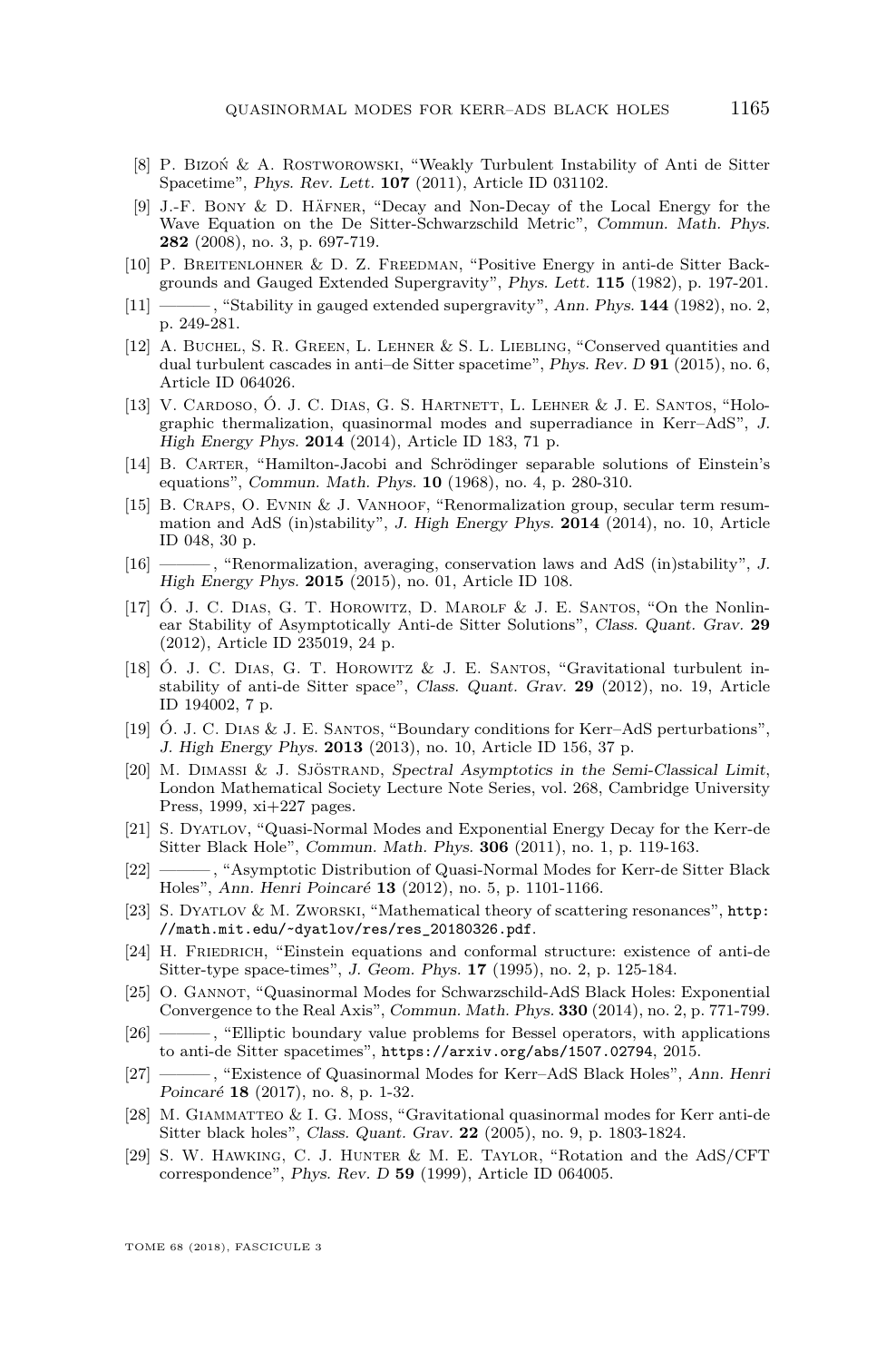- <span id="page-42-19"></span>[30] P. Hintz & A. Vasy, "Semilinear wave equations on asymptotically de Sitter, Kerrde Sitter and Minkowski spacetimes", Anal. PDE **8** (2013), no. 8, p. 1807-1890.
- <span id="page-42-12"></span>[31] ——— , "Asymptotics for the wave equation on differential forms on Kerr-de Sitter space", <https://arxiv.org/abs/1502.03179>, 2015.
- <span id="page-42-4"></span>[32] G. Holzegel, J. Luk, J. Smulevici & C. M. Warnick, "Asymptotic properties of linear field equations in anti-de Sitter space", <https://arxiv.org/abs/1502.04965>, 2015.
- <span id="page-42-5"></span>[33] G. Holzegel & J. Smulevici, "Decay Properties of Klein–Gordon Fields on Kerr– AdS Spacetimes", Commun. Pure Appl. Math. **66** (2013), no. 11, p. 1751-1802.
- <span id="page-42-6"></span>[34] ——— , "Stability of Schwarzschild–AdS for the spherically symmetric Einstein-Klein-Gordon system", Commun. Math. Phys. **317** (2013), no. 1, p. 205-251.
- <span id="page-42-7"></span>[35] ——— , "Quasimodes and a lower bound on the uniform energy decay rate for Kerr–AdS spacetimes", Anal. PDE **7** (2014), no. 5, p. 1057-1090.
- <span id="page-42-8"></span>[36] G. HOLZEGEL & C. M. WARNICK, "Boundedness and growth for the massive wave equation on asymptotically anti-de Sitter black holes", J. Funct. Anal. **266** (2014), no. 4, p. 2436-2485.
- <span id="page-42-14"></span>[37] L. Hörmander, The Analysis of Linear Partial Differential Operators III: Pseudo-Differential Operators, Grundlehren der Mathematischen Wissenschaften, vol. 274, Springer, 1985, viii+525 pages.
- <span id="page-42-16"></span>[38] ——— , The Analysis of Linear Partial Differential Operators IV: Fourier Integral Operators, corr. 2nd ed., Classics in Mathematics, Springer, 2009, vii+352 pages.
- <span id="page-42-3"></span>[39] G. T. Horowitz & V. E. Hubeny, "Quasinormal modes of AdS black holes and the approach to thermal equilibrium", Phys. Rev. D **62** (2000), Article ID 024027, 11 p.
- <span id="page-42-10"></span>[40] A. ISHIBASHI & R. M. WALD, "Dynamics in nonglobally hyperbolic static spacetimes III: Anti-de Sitter space-time", Class. Quant. Grav. **21** (2004), no. 12, p. 2981- 3014.
- <span id="page-42-1"></span>[41] R. A. KONOPLYA & A. ZHIDENKO, "Quasinormal modes of black holes: From astrophysics to string theory", Rev. Mod. Phys. **83** (2011), p. 793-836.
- <span id="page-42-18"></span>[42] R. B. Melrose, "Spectral and scattering theory for the Laplacian on asymptotically Euclidean spaces", in Spectral and scattering theory, Lecture Notes in Pure and Applied Mathematics, Marcel Dekker AG, 1994, p. 85-85.
- <span id="page-42-21"></span>[43] L. BOUTET DE MONVEL, "Boundary problems for pseudo-differential operators", Acta Math. **126** (1971), no. 1, p. 11-51.
- <span id="page-42-17"></span>[44] F. W. J. Olver, Introduction to Asymptotics and Special Functions, Elsevier, 2014.
- <span id="page-42-13"></span>[45] A. Sá Barreto & M. Zworski, "Distribution of resonances for spherical black holes", Math. Res. Lett **4** (1997), no. 1, p. 103-121.
- <span id="page-42-15"></span>[46] M. A. SHUBIN, Pseudodifferential Operators and Spectral Theory, 2nd ed., Springer, 2001, xii+288 pages.
- <span id="page-42-20"></span>[47] M. E. Taylor, Partial Differential Equations I: Basic Theory, Springer, 1996.
- <span id="page-42-22"></span>[48] A. Vasy, "The wave equation on asymptotically de Sitter-like spaces", Adv. Math. **223** (2010), no. 1, p. 49-97.
- <span id="page-42-0"></span>[49] ——— , "Microlocal analysis of asymptotically hyperbolic and Kerr-de Sitter spaces", Invent. Math. **194** (2013), no. 2, p. 381-513.
- <span id="page-42-11"></span>[50] C. M. Warnick, "The Massive Wave Equation in Asymptotically AdS Spacetimes", Commun. Math. Phys. **321** (2013), no. 1, p. 85-111.
- <span id="page-42-9"></span>[51] ——— , "On Quasinormal Modes of Asymptotically Anti-de Sitter Black Holes", Commun. Math. Phys. **333** (2015), no. 2, p. 959-1035.
- <span id="page-42-2"></span>[52] E. Witten, "Anti-de Sitter space and holography", Adv. Theor. Math. Phys. **2** (1998), no. 2, p. 253-291.